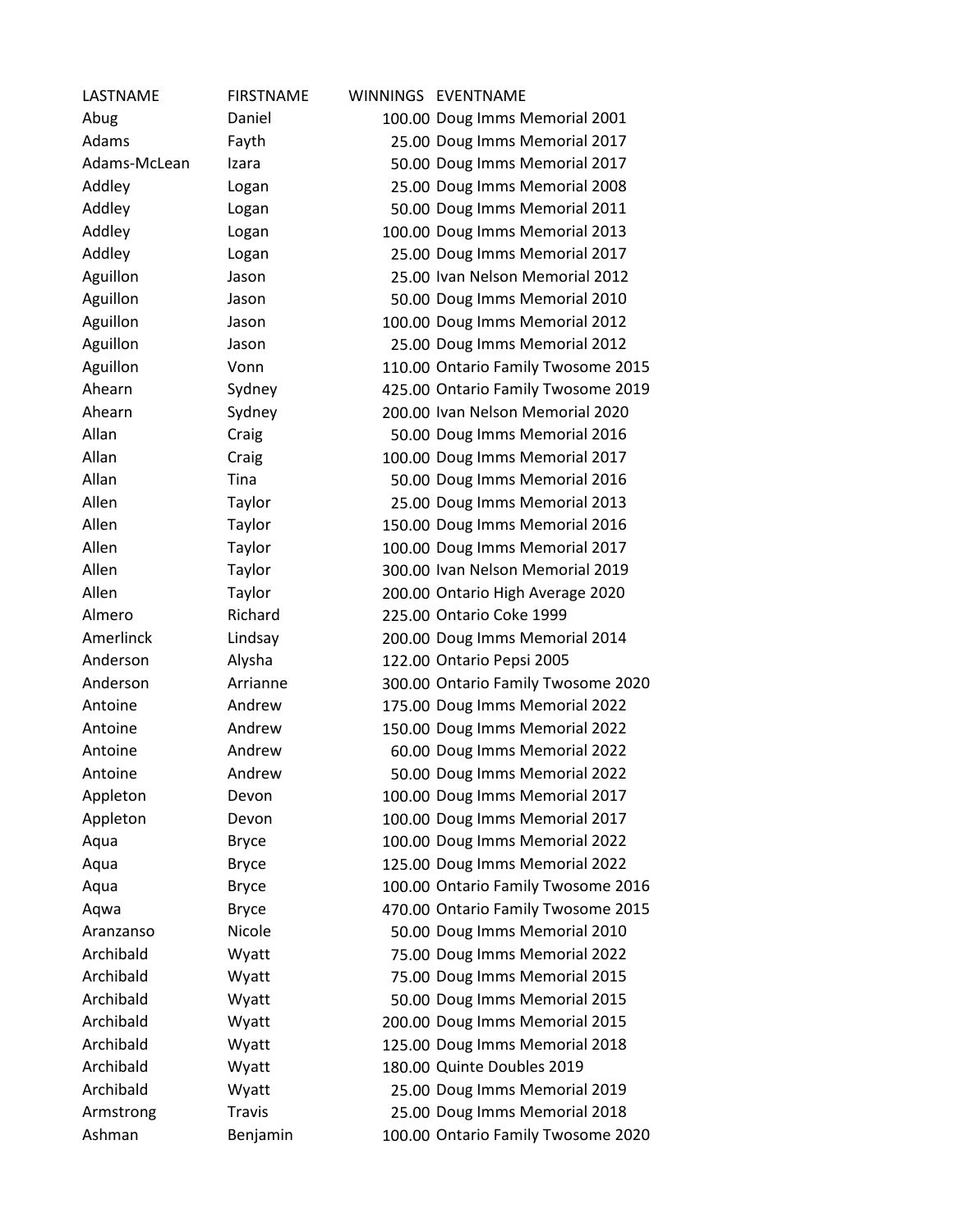| Atanasio          | Braydon        | 240.00 Ontario Family Twosome 2009 |
|-------------------|----------------|------------------------------------|
| Atkinson          | Jayden         | 125.00 Doug Imms Memorial 2019     |
| Atkinson          | Joshua         | 250.00 Ontario Family Twosome 2017 |
| Atkinson          | Joshua         | 130.00 Ontario Family Twosome 2018 |
| Auclair           | Alex-Anne      | 220.00 Quinte Doubles 2017         |
| Ayling            | Jacob          | 100.00 Doug Imms Memorial 2022     |
| <b>Back</b>       | Raymond        | 150.00 Doug Imms Memorial 2017     |
| <b>Back</b>       | Raymond        | 125.00 Doug Imms Memorial 2019     |
| <b>Backus</b>     | <b>Bradley</b> | 80.00 Doug Imms Memorial 2016      |
| <b>Backus</b>     | <b>Bradley</b> | 100.00 Ivan Nelson Memorial 2017   |
| <b>Bagley</b>     | Kayla          | 50.00 Ivan Nelson Memorial2011     |
| <b>Bagley</b>     | Kayla          | 25.00 Ivan Nelson Memorial 2012    |
| <b>Baigrie</b>    | Jessica        | 400.00 Ontario Family Twosome 2013 |
| <b>Bailey</b>     | Carter         | 50.00 Doug Imms Memorial 2015      |
| <b>Ballantine</b> | Xander         | 200.00 Doug Imms Memorial 2015     |
| <b>Baltzer</b>    | Sierra         | 100.00 Ivan Nelson Memorial 2014   |
| <b>Baltzer</b>    | Sierra         | 200.00 Doug Imms Memorial 2014     |
| <b>Baltzer</b>    | Sierra         | 200.00 Ivan Nelson Memorial 2015   |
| <b>Baltzer</b>    | Sierra         | 100.00 Ontario High Average 2013   |
| <b>Baltzer</b>    | Sierra         | 200.00 Ontario High Average 2014   |
| <b>Baltzer</b>    | Sierra         | 200.00 Ivan Nelson Memorial 2016   |
| <b>Baltzer</b>    | Sierra         | 200.00 Ontario High Average 2016   |
| <b>Bareich</b>    | Lindsey        | 50.00 Doug Imms Memorial 2017      |
| <b>Bareich</b>    | Lindsey        | 200.00 Doug Imms Memorial 2017     |
| <b>Bareich</b>    | Lindsey        | 150.00 Doug Imms Memorial 2018     |
| <b>Barlett</b>    | Jessica        | 150.00 Doug Imms Memorial 2012     |
| <b>Barnes</b>     | Sydney         | 30.00 Quinte Doubles 2014          |
| Barry             | Alex           | 100.00 Doug Imms Memorial 2017     |
| Barry             | Alex           | 25.00 Doug Imms Memorial 2018      |
| Barry             | Alex           | 50.00 Doug Imms Memorial 2019      |
| Barry             | Alex           | 25.00 Doug Imms Memorial 2019      |
| Barry             | Sadie          | 200.00 Ivan Nelson Memorial 2018   |
| Barry             | Sadie          | 50.00 Doug Imms Memorial 2019      |
| <b>Bartlet</b>    | Jessica        | 25.00 Doug Imms Memorial 2012      |
| <b>Bates</b>      | James          | 100.00 Doug Imms Memorial 2022     |
| <b>Bates</b>      | James          | 100.00 Doug Imms Memorial 2015     |
| <b>Bates</b>      | James          | 470.00 Quinte Doubles 2017         |
| <b>Bates</b>      | James          | 400.00 Quinte Doubles 2019         |
| <b>Bates</b>      | James          | 50.00 Doug Imms Memorial 2019      |
| <b>Bates</b>      | James          | 25.00 Doug Imms Memorial 2019      |
| <b>Bautista</b>   | Joshua         | 200.00 Ivan Nelson Memorial 2020   |
| <b>Bautista</b>   | Richard        | 45.00 Ontario Youth Leaders        |
| <b>Bautista</b>   | Rowen          | 100.00 Ontario Youth Leaders       |
| <b>Baxter</b>     | Katelyn        | 100.00 Doug Imms Memorial 2009     |
| Beaton            | Cameron        | 175.00 Doug Imms Memorial 2022     |
| <b>Beaton</b>     | Cameron        | 100.00 Doug Imms Memorial 2016     |
| Beaton            | Cameron        | 50.00 Doug Imms Memorial 2017      |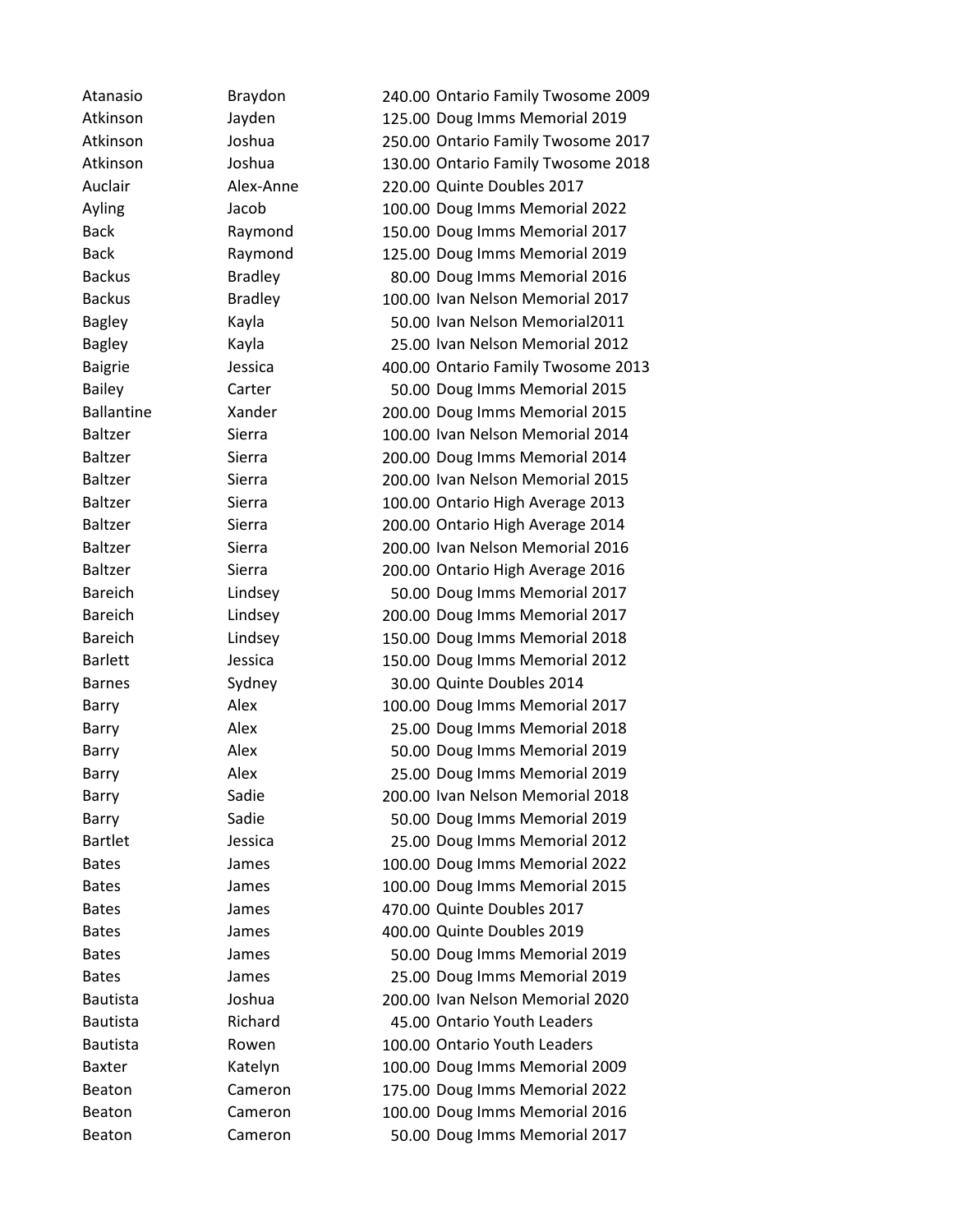| Beaton          | Cameron     | 25.00 Doug Imms Memorial 2018      |
|-----------------|-------------|------------------------------------|
| Beauchamp       | Mia         | 100.00 Doug Imms Memorial 2000     |
| Beauvias-Chad   | Kyleigh     | 200.00 Doug Imms Memorial 2013     |
| Beauvias-Chad   | Kyleigh     | 100.00 Doug Imms Memorial 2014     |
| Beauvias-Chad   | Kyleigh     | 80.00 Doug Imms Memorial 2015      |
| <b>Bedford</b>  | Christian   | 125.00 Doug Imms Memorial 2017     |
| Bell            | Austin      | 150.00 Quinte Challenge 16         |
| Bell            | Austin      | 150.00 Peterson Scholarship 15     |
| Bell            | Austin      | 50.00 Doug Imms Memorial 2016      |
| Bell            | Austin      | 150.00 Doug Imms Memorial 2016     |
| Bell            | Austin      | 50.00 Doug Imms Memorial 2017      |
| Bell            | Austin      | 60.00 Quinte Doubles 2018          |
| Bell            | Caleb       | 170.00 Ontario Family Twosome 2017 |
| Bell            | Caleb       | 200.00 Ontario Family Twosome 2018 |
| Bell            | Caleb       | 215.00 Ontario Family Twosome 2020 |
| Belluomini      | Jake        | 25.00 Doug Imms Memorial 2011      |
| Belluomini      | Tyler       | 25.00 Doug Imms Memorial 2011      |
| Bellvomini      | Tyler       | 25.00 Doug Imms Memorial 2018      |
| <b>Beltzer</b>  | Sierra      | 50.00 Doug Imms Memorial 2016      |
| Bender          | Emma        | 175.00 Doug Imms Memorial 2022     |
| Beneteau        | Ryan        | 25.00 Ivan Nelson Memorial 2013    |
| Beneteau        | Ryan        | 100.00 Ontario High Average 2013   |
| Beneteau        | Tyler       | 220.00 Ontario Youth Singles       |
| Berman          | Matthew     | 100.00 Ontario Pepsi 2005          |
| <b>Bertrand</b> | C.J.        | 125.00 Doug Imms Memorial 2018     |
| <b>Bertrand</b> | Seth        | 125.00 Doug Imms Memorial 2018     |
| Besana          | Frances     | 140.00 Ontario Family Twosome 2007 |
| <b>Besana</b>   | Justin      | 200.00 Doug Imms Memorial 2008     |
| <b>Best</b>     | <b>Noah</b> | 200.00 Ontario Youth Singles 2014  |
| <b>Best</b>     | Noah        | 100.00 Doug Imms Memorial 2014     |
| <b>Best</b>     | Noah        | 50.00 Doug Imms Memorial 2017      |
| <b>Bestard</b>  | Jacob       | 100.00 Doug Imms Memorial 2016     |
| <b>Bestard</b>  | Jacob       | 150.00 Doug Imms Memorial 2014     |
| <b>Bestard</b>  | Jacob       | 200.00 Ontario Youth Singles 2015  |
| <b>Bestard</b>  | Jacob       | 342.00 Ontario Family Twosome 2016 |
| <b>Bestard</b>  | Jacob       | 210.00 Ontario Family Twosome 2017 |
| <b>Bestard</b>  | Jacob       | 80.00 Doug Imms Memorial 2017      |
| <b>Bestard</b>  | Jacob       | 75.00 Doug Imms Memorial 2019      |
| <b>Bhatti</b>   | Jessica     | 150.00 Doug Imms Memorial 2018     |
| <b>Bhatti</b>   | Jessica     | 170.00 Ontario Youth Singles       |
| <b>Bhatti</b>   | Jessica     | 150.00 Doug Imms Memorial 2019     |
| <b>Biddle</b>   | Steven      | 400.00 Quinte Doubles 2018         |
| Blagojevic      | Nicholas    | 100.00 Quinte Doubles 2014         |
| Blagojevic      | Nicholas    | 25.00 Quinte Challenge 16          |
| Blagojevic      | Nicholas    | 77.00 Quinte Challenge 16          |
| Blagojevic      | Nicholas    | 61.00 Quinte Challenge 16          |
| Blagojevic      | Nicholas    | 100.00 Quinte Challenge 16         |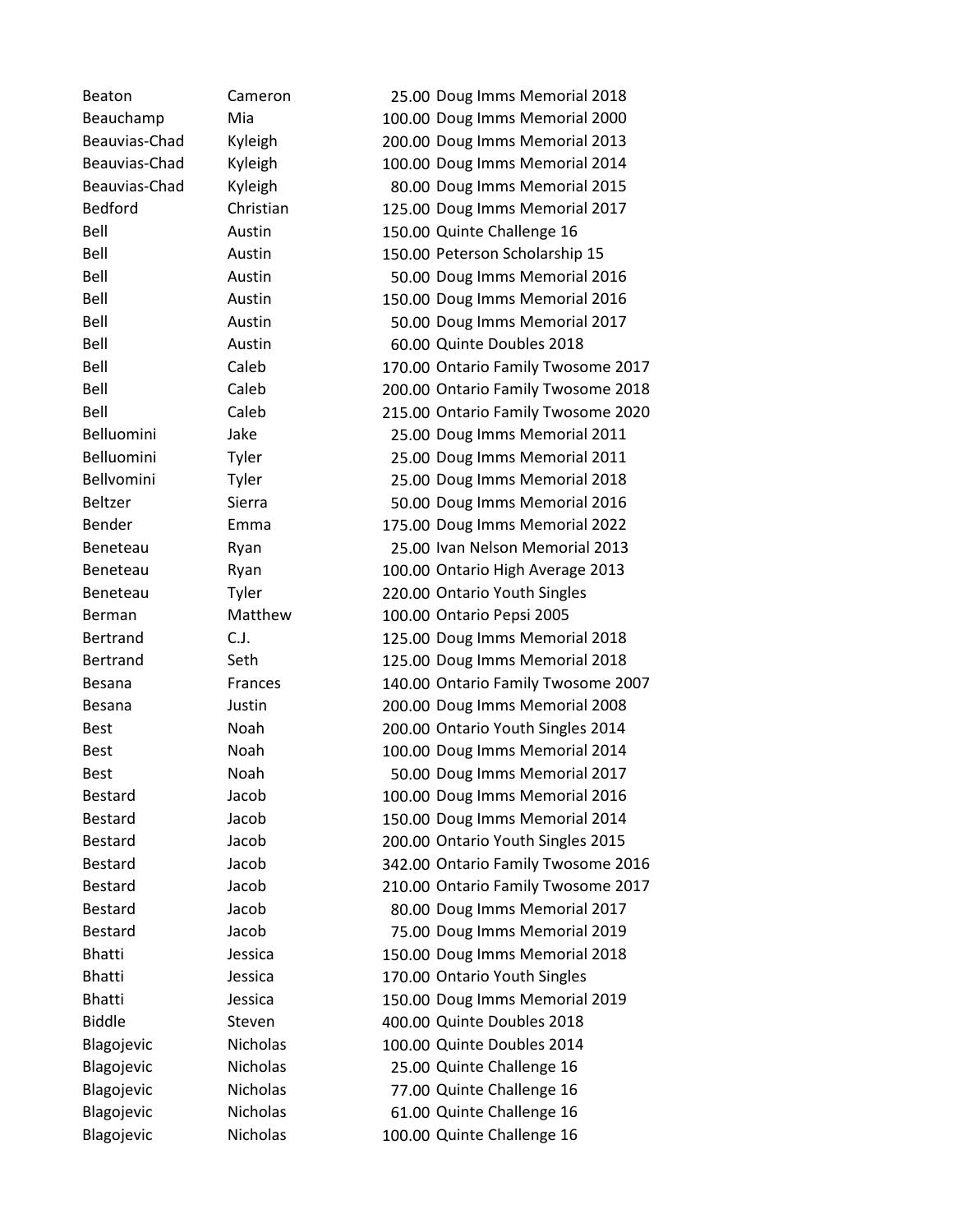Blagojevic Nicholas 90.00 Quinte Challenge 16 Blagojevic Nicholas 75.00 Doug Imms Memorial 2016 Blagojevic Nicholas 100.00 Doug Imms Memorial 2014 Blagojevic Nicholas 100.00 Doug Imms Memorial 2014 Blagojevic Nicholas 50.00 Doug Imms Memorial 2016 Blagojevic Nicholas 75.00 Quinte Challenge Summer 2016 Blagojevic Nicholas 20.00 Quinte Challenge Summer 2016 Blagojevic Nicholas 35.00 Quinte Challenge Summer 2016 Blagojevic Nicholas 60.00 Quinte Challenge Summer 2016 Blagojevic Nicholas 35.00 Quinte Challenge Summer 2016 Blagojevic Nicholas 125.00 Doug Imms Memorial 2017 Blagojevic Nicholas 50.00 Doug Imms Memorial 2017 Blagojevic Nicholas 25.00 Doug Imms Memorial 2017 Blagojevic Nicholas 90.00 Quinte Challenge Summer 2016 Blagojevic Nicholas 600.00 Quinte Challenge Summer 2016 Blagojevic Nicholas 350.00 Ontario Youth Singles 2017 Blagojevic Nicholas 200.00 Ivan Nelson Memorial 2018 Blagojevic Nicholas 100.00 Niagara Falls Youth Challenge Blagojevic Nicholas 20.00 Quinte Doubles 2018 Blagojevic Nicholas 300.00 Ivan Nelson Memorial 2019 Blagojevic Micholas 65.00 Quinte Doubles 2019 Blagojevic Nicholas 150.00 Doug Imms Memorial 2019 Blagojevic Nicholas 50.00 Doug Imms Memorial 2019 Blagojevic Nicholas 200.00 Ivan Nelson Memorial 2020 Blake Mitchell 100.00 Doug Imms Memorial 2014 Blake Shaylyn 175.00 Ontario Youth Singles 2014 Blake Shaylyn 100.00 Doug Imms Memorial 2014 Blake Shaylyn 705.00 Ontario Family Twosome 2015 Blake Shaylyn 80.00 Doug Imms Memorial 2015 Blake Shaylyn 375.00 Ontario Family Twosome 2019 Blake Shaylyn 220.00 Ontario Youth Singles Blake Shaylyn 245.00 Ontario Family Twosome 2020 Blakey Chris 25.00 Doug Imms Memorial 2018 Boismier Jackson 50.00 Doug Imms Memorial 2022 Bolton Kody 100.00 Ontario Youth Singles 2017 Boltz-Kuntz Logan 100.00 Ontario Youth Singles 2016 Fal Boltz-Kuntz Logan 150.00 Doug Imms Memorial 2017 Bondy Benjamin 75.00 Doug Imms Memorial 2022 Borho Dustin 100.00 Doug Imms Memorial 2013 Borho Dustin 200.00 Ivan Nelson Memorial 2016 Borho Joey 100 300.00 Ontario Youth Singles 2017 Borho Joey 350.00 Ontario Youth Singles Boston Alisan 50.00 Doug Imms Memorial 2017 Boult Ben Ben 400.00 Ontario Family Twosome 2013 Boult Ben 50.00 Ontario Youth Singles 2013 Brace Mike 105.00 Ontario Youth Leaders Brace Sophia 75.00 Niagara Falls Youth Challenge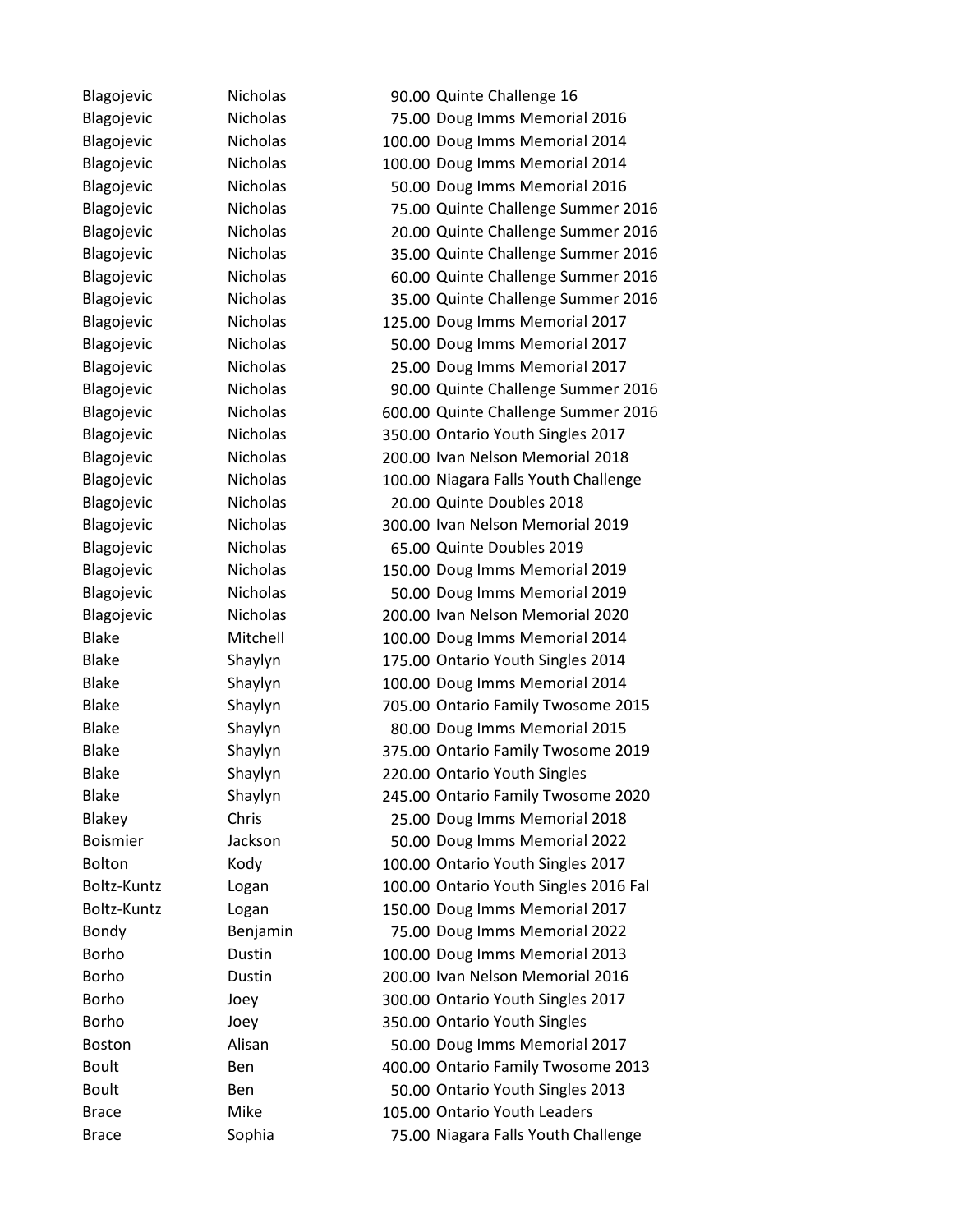Brace Sophia 150.00 Doug Imms Memorial 2019 Brace Sophia 150.00 Ivan Nelson Memorial 2020 Brant Jazmin 400.00 Ivan Nelson Memorial 2022 Brant Jazmin 400.00 Ontario Family Twosome 2020 Brant Jazmin 125.00 Doug Imms Memorial 2022 Brant Jazmin 150.00 Doug Imms Memorial 2019 Brant Jazmin 100.00 Niagara Falls Youth Challenge Brant Jazmin 200.00 Ivan Nelson Memorial 2020 Bratby John 330.00 Ontario Pepsi 2005 Brazille Lilly 100.00 Doug Imms Memorial 2009 Bridgen Hailey 150.00 Doug Imms Memorial 2009 Broderick Olivia 200.00 Ontario Pepsi 2009 Brooks Baylee 100.00 Doug Imms Memorial 2004 Brooks Delainey 100.00 Doug Imms Memorial 2006 Brooks Delainey 100.00 Doug Imms Memorial 2013 Brooks Delainey 100.00 Doug Imms Memorial 2013 Brooks Delainey 100.00 Doug Imms Memorial 2014 Brooks-McKinlay Jordan 175.00 Ontario Youth Singles 2016 Brooks-McKinlay Jordan 50.00 Doug Imms Memorial 2016 Brooks-McKinlay Jordan 75.00 Doug Imms Memorial 2018 Brown Josh 150.00 Doug Imms Memorial 2016 Brown Josh 150.00 Doug Imms Memorial 2016 Brundritt Bailey 40.00 Ontario Youth Singles 2012 Brunette Chase 25.00 Doug Imms Memorial 2017 Bullard Kassie 100.00 Doug Imms Memorial 2010 Bush Chelsea 100.00 Doug Imms Memorial 2007 Butler Matthew 225.00 Ontario Youth Singles 2016 Butler Matthew 50.00 Doug Imms Memorial 2016 Button Jordan 125.00 Doug Imms Memorial 2016 Caddoo David 100.00 Doug Imms Memorial 2004 Cahill Josh 100.00 Doug Imms Memorial 2004 Cahill Kyle 200.00 Doug Imms Memorial 2003 Calvert Maddie 200.00 Ontario High Average 2020 Campbell Jonathan 200.00 Ontario Pepsi 2005 Canola David 150.00 Doug Imms Memorial 2018 Capko Shaylyn 100.00 Ontario Youth Singles 2011 Capko Shaylyn 75.00 Ontario Youth Singles 2012 Capko Shaylyn 100.00 Doug Imms Memorial 2014 Capko Shaylyn 100.00 Ivan Nelson Memorial 2016 Capko Shaylyn 200.00 Ontario Family Twosome 2018 Capko Tamara 50.00 Doug Imms Memorial 2014 Capko Tamara 70.00 Doug Imms Memorial 2014 Capko Tamara 200.00 Ontario Youth Singles 2015 Capko Tamara 342.00 Ontario Family Twosome 2016 Capko Tamara 50.00 Ivan Nelson Memorial 2017 Carey **Izzy Dinga** 50.00 Niagara Falls Youth Challenge Carey Seanna 50.00 Niagara Falls Youth Challenge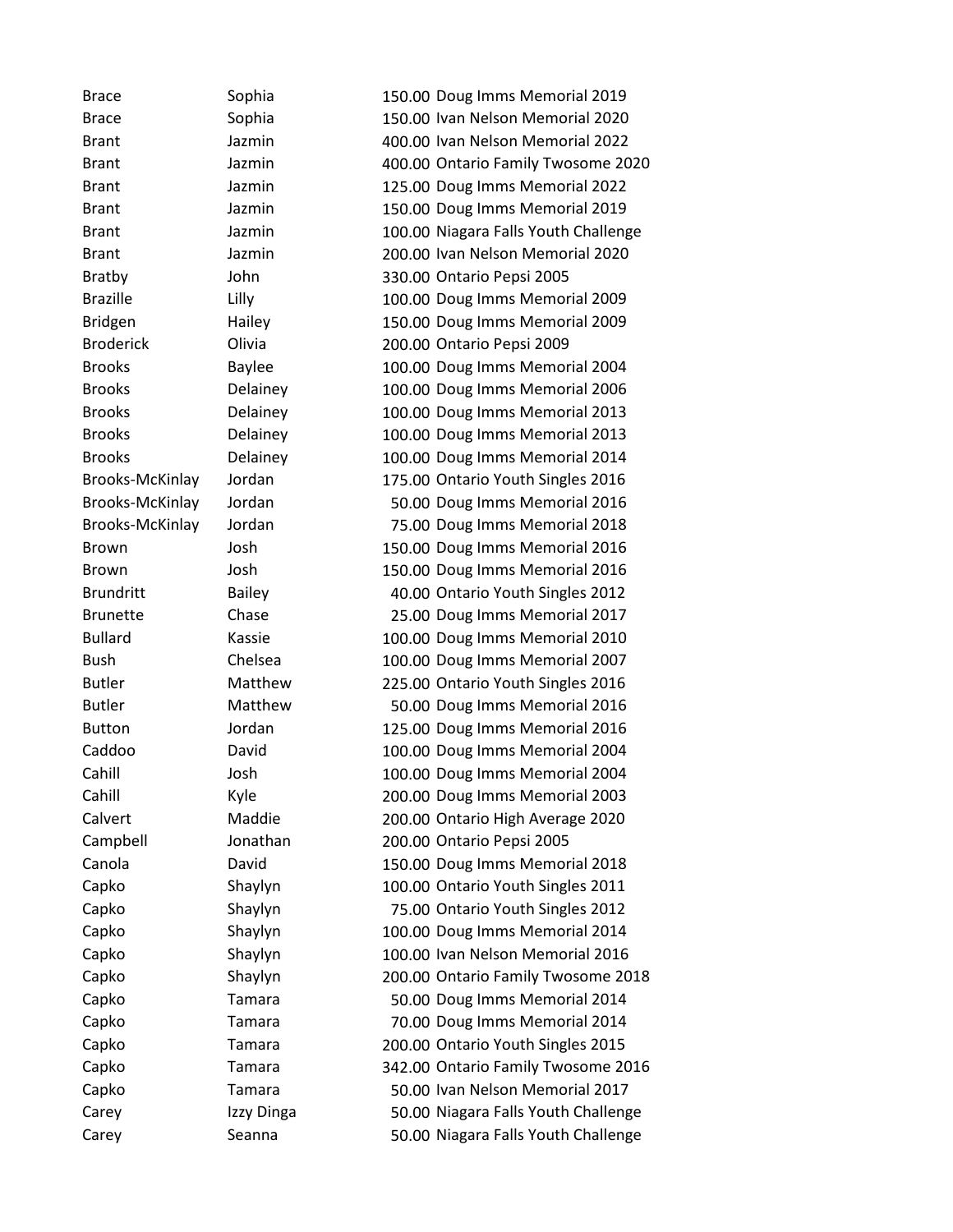Carroll Haydn 100.00 Doug Imms Memorial 2016 Carroll Haydn 50.00 Quinte Challenge15 Feb Catalano Michael 200.00 Doug Imms Memorial 1999 Cayouette Dean 100.00 Doug Imms Memorial 2016 Chabot Emilie 125.00 Doug Imms Memorial 2018 Chabot Savannah 150.00 Doug Imms Memorial 2015 Chaplain Courtnie 230.00 Ontario Family Twosome 2010 Chaplin Robbie 100.00 Doug Imms Memorial 2006 Chapman Andy 71.00 Ontario Pepsi 2005 Chapman Noah James 50.00 Quinte Doubles 2019 Charbonneau Tommy 75.00 Ontario Pepsi 2003 Charpantier Jeremy 75.00 Niagara Falls Youth Challenge Charpentier Jeremy 250.00 Ontario Family Twosome 2020 Chau Arnold 25.00 Doug Imms Memorial 2012 Cheema Shelby 200.00 Doug Imms Memorial 2006 Cherry Kenzie 300.00 Doug Imms Memorial 2022 Cherry Kenzie 125.00 Doug Imms Memorial 2022 Cherry Kenzie 150.00 Doug Imms Memorial 2018 Cherry Kenzie 100.00 Doug Imms Memorial 2018 Cheyene-Miller P.J. 200.00 Doug Imms Memorial 2011 Cheyene-Miller P.J. 100.00 Doug Imms Memorial 2012 Cheyene-Miller P.J. 100.00 Doug Imms Memorial 2012 Cheyene-Miller P.J. 75.00 Ontario Youth Singles 2013 Cheyene-Miller P.J. 50.00 Doug Imms Memorial 2015 Chilvers Sara 50.00 Doug Imms Memorial 2018 Chilvers Sara Sara 275.00 Ontario Youth Singles Chilvers Sara 50.00 Quinte Doubles 2019 Chilvers Sara 75.00 Doug Imms Memorial 2019 Chilvers Sara 40.00 Niagara Falls Youth Challenge Chin Halas Orina 200.00 Ivan Nelson Memorial 2022 Chin Halas Orina 200.00 Doug Imms Memorial 2022 Chin Halas Orina 280.00 Ontario Family Twosome 2018 Chin Halas Orina 200.00 Ivan Nelson Memorial 2019 Chin Halas Orina 75.00 Quinte Doubles 2019 Chin Halas Orina 25.00 Doug Imms Memorial 2019 Chin Halas Orina 200.00 Ontario High Average 2019 Chin Halas Orina 300.00 Ivan Nelson Memorial 2020 Chowen Cassie 200.00 Doug Imms Memorial 1997 Cira Grady 125.00 Doug Imms Memorial 2022 Cira Grady 25.00 Doug Imms Memorial 2018 Cira Grady 75.00 Doug Imms Memorial 2019 Cira Kayla 150.00 Doug Imms Memorial 2017 Cira Kayla 25.00 Doug Imms Memorial 2018 Cira Kayla 100.00 Doug Imms Memorial 2018 Cira Kayla 150.00 Doug Imms Memorial 2019 Cira Kayla 230.00 Ontario Family Twosome 2020 Cirillo Samantha 300.00 Ivan Nelson Memorial 2022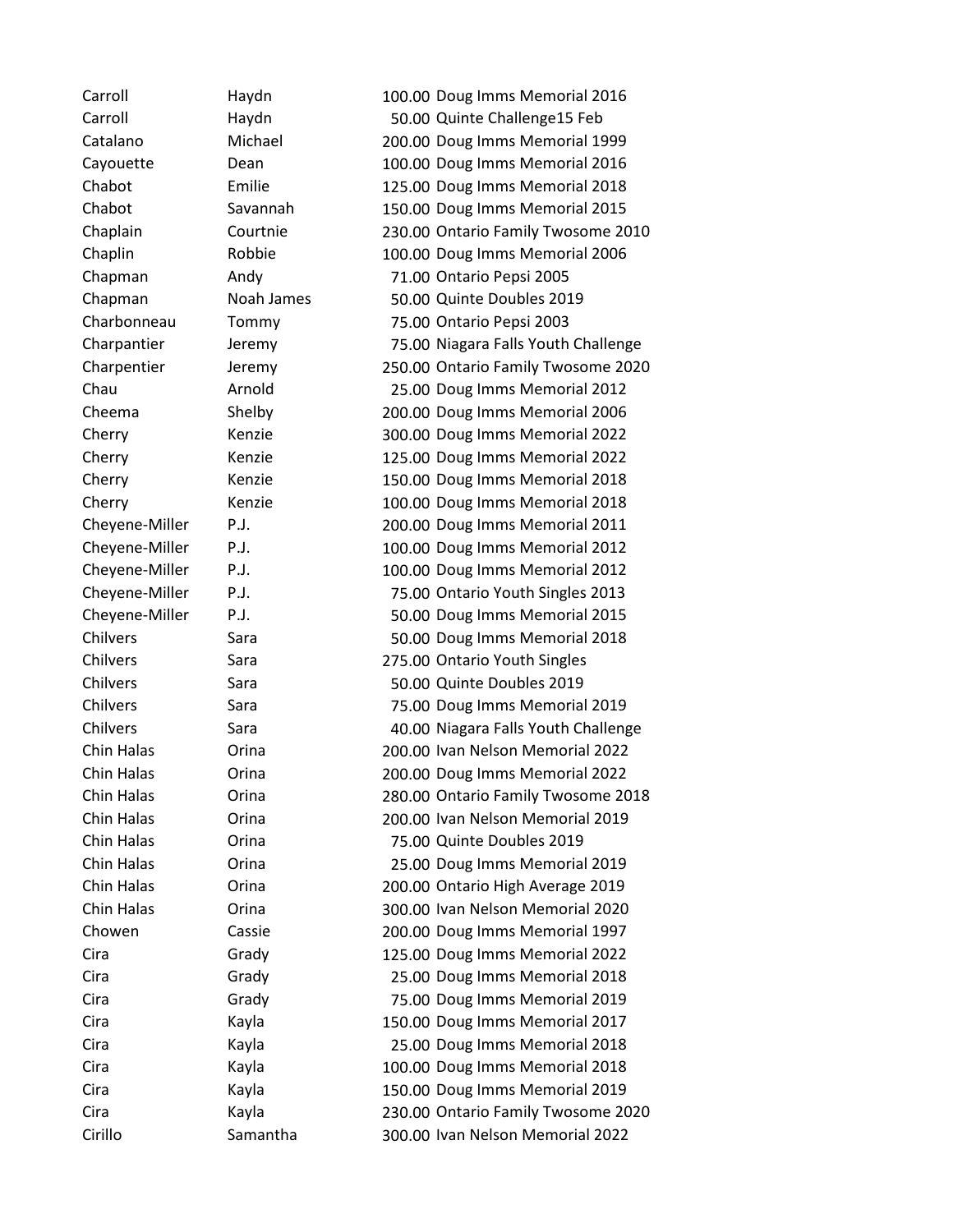| Cirillo         | Samantha       | 500.00 Ontario Family Twosome 2020    |
|-----------------|----------------|---------------------------------------|
| Cirillo         | Samantha       | 300.00 Ivan Nelson Memorial 2017      |
| Cirillo         | Samantha       | 200.00 Ontario High Average 2016      |
| Cirillo         | Samantha       | 200.00 Ontario High Average 2017      |
| Cirillo         | Samantha       | 220.00 Ontario Youth Singles 2017     |
| Cirillo         | Samantha       | 100.00 Ivan Nelson Memorial 2018      |
| Cirillo         | Samantha       | 25.00 Niagara Falls Youth Challenge   |
| Cirillo         | Samantha       | 300.00 Ivan Nelson Memorial 2019      |
| Cirillo         | Samantha       | 150.00 Ivan Nelson Memorial 2020      |
| Clargo          | Kari           | 50.00 Harry Beatty High Average       |
| Clarke          | Neleya         | 200.00 Doug Imms Memorial 2011        |
| Clarke          | Neleya         | 25.00 Doug Imms Memorial 2011         |
| Cleppe          | <b>Brianna</b> | 50.00 Ontario Youth Singles 2016 Fal  |
| Coleman         | Aidan          | 200.00 Ontario Family Twosome 2013    |
| Coleman         | Craig          | 100.00 Doug Imms Memorial 2015        |
| Collier         | Ashley         | 100.00 Doug Imms Memorial 2012        |
| Colomba         | Olivia         | 175.00 Doug Imms Memorial 2022        |
| Conklin         | Shawn          | 175.00 Ontario Youth Singles 2016 Fal |
| Conway          | Ava            | 300.00 Ivan Nelson Memorial 2022      |
| Conway          | Ava            | 100.00 Ivan Nelson Memorial 2017      |
| Conway          | Ava            | 100.00 Niagara Falls Youth Challenge  |
| Conway          | Ava            | 200.00 Ontario High Average 2018      |
| Conway          | Ava            | 300.00 Ivan Nelson Memorial 2019      |
| Conway          | Ava            | 200.00 Ontario High Average 2020      |
| Conway          | Ava            | 75.00 Doug Imms Memorial 2022         |
| Conway          | Mya            | 400.00 Ivan Nelson Memorial 2022      |
| Conway          | Mya            | 125.00 Doug Imms Memorial 2022        |
| Conway          | Mya            | 125.00 Doug Imms Memorial 2022        |
| Conway          | Mya            | 50.00 Ivan Nelson Memorial 2014       |
| Conway          | Mya            | 100.00 Ivan Nelson Memorial 2015      |
| Conway          | Mya            | 200.00 Ontario High Average 2014      |
| Conway          | Mya            | 200.00 Ontario High Average 2018      |
| Conway          | Mya            | 300.00 Ivan Nelson Memorial 2020      |
| Cooney          | Emma           | 100.00 Doug Imms Memorial 2013        |
| Cooney          | Liam           | 150.00 Doug Imms Memorial 2019        |
| Cooney          | Liam           | 150.00 Doug Imms Memorial 2019        |
| Corman          | Sam            | 50.00 Doug Imms Memorial 2022         |
| Corriea         | Melanie        | 185.00 Ontario Pepsi 2005             |
| Corriveau-Alton | Ashtin         | 100.00 Doug Imms Memorial 2022        |
| Corriveau-Alton | Ashtin         | 200.00 Doug Imms Memorial 2017        |
| Corriveau-Alton | Ashtin         | 50.00 Doug Imms Memorial 2019         |
| Corriveau-Alton | Ashtin         | 25.00 Doug Imms Memorial 2019         |
| Corriveau-Alton | Fultin         | 125.00 Doug Imms Memorial 2022        |
| Corriveau-Alton | Fultin         | 50.00 Doug Imms Memorial 2019         |
| Corriveau-Alton | Fultin         | 25.00 Doug Imms Memorial 2019         |
| Cote            | J.R.           | 100.00 Doug Imms Memorial 2001        |
| Coussens        | Kassie         | 100.00 Doug Imms Memorial 2016        |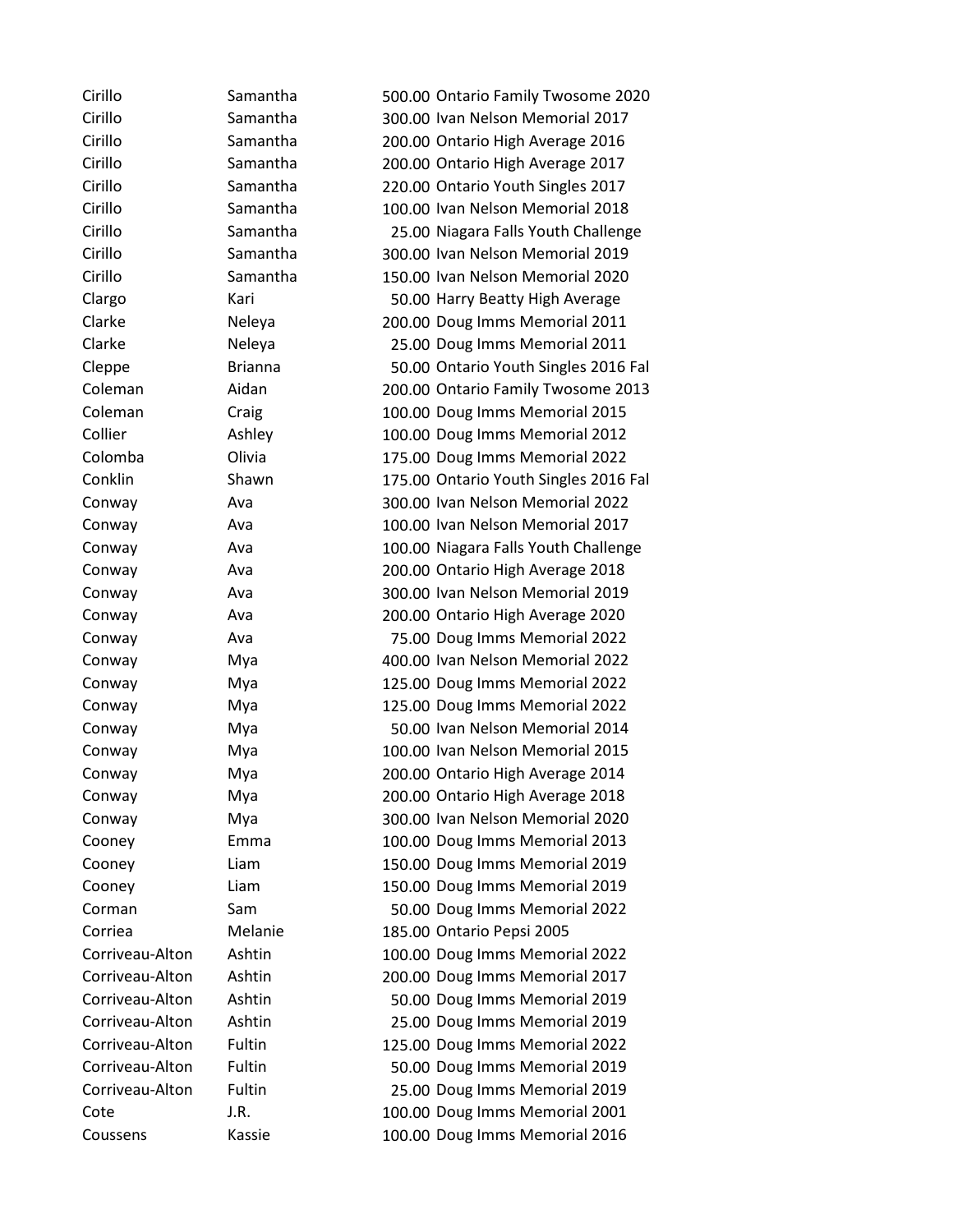Coussens Kassie 50.00 Doug Imms Memorial 2016 Coussens Kassie 25.00 Doug Imms Memorial 2018 Cowall-Decman Austen 50.00 Doug Imms Memorial 2009 Cowall-Decman Austen 150.00 Doug Imms Memorial 2016 Cowall-Decman Austen 80.00 Doug Imms Memorial 2016 Cowall-Decman Austen 0.00 Ontario Youth Singles 2015 Cowall-Decman Austen 150.00 Doug Imms Memorial 2015 Cowall-Decman Austen 100.00 Doug Imms Memorial 2017 Craig Steven 100.00 Doug Imms Memorial 2008 Cranton Max 100.00 Ontario Youth Singles 2012 Cranton Max 200.00 Ontario Youth Singles 2013 Creasor Samantha 55.00 Ontario Family Twosome 2012 Crossett Abbygale 150.00 Doug Imms Memorial 2017 Crossett Abbygale 100.00 Doug Imms Memorial 2017 Crossett Brandon 100.00 Ontario Youth Singles 2014 Crossett Brandon 100.00 Doug Imms Memorial 2014 Crossett Brandon 125.00 Doug Imms Memorial 2015 Crossett Dillan 50.00 Doug Imms Memorial 2012 Crossett Dillan 150.00 Doug Imms Memorial 2017 Crossett Dillan 150.00 Doug Imms Memorial 2018 Crossett Dillan 50.00 Doug Imms Memorial 2018 Crossett Dillan 75.00 Doug Imms Memorial 2022 Crossett Madison 100.00 Doug Imms Memorial 2011 Crossett Madison 50.00 Doug Imms Memorial 2011 Crossett Madison 300.00 Doug Imms Memorial 2022 Crossett Madison 150.00 Doug Imms Memorial 2022 Crossett Madison 125.00 Doug Imms Memorial 2015 Crossett Madison 125.00 Doug Imms Memorial 2017 Crossett Madison 230.00 Ontario Family Twosome 2018 Crossett Madison 50.00 Doug Imms Memorial 2018 Crossett Madison 275.00 Ontario Youth Singles Crossett Madison 215.00 Ontario Family Twosome 2020 Crossett Robert 50.00 Doug Imms Memorial 2018 Crouse Shayla 50.00 Ontario Youth Singles 2011 Crouse Shayla 100.00 Doug Imms Memorial 2012 Crouse Shayla 150.00 Ontario Youth Singles 2015 Crouse Shayla 350.00 Ontario Family Twosome 2018 Crouse Shayla 75.00 Doug Imms Memorial 2018 Crouteau Kody 425.00 Ontario Family Twosome 2008 Cruickshank Logan 175.00 Doug Imms Memorial 2022 Cruickshanks Brody 25.00 Doug Imms Memorial 2019 Cullis Patrick 50.00 Doug Imms Memorial 2012 Cullis Patrick 100.00 Doug Imms Memorial 2013 Cullis Patrick 150.00 Doug Imms Memorial 2013 Cullis Patrick 125.00 Ontario Youth Singles 2016 Curlew-Atkinson Caleb 80.00 Doug Imms Memorial 2019 Cyr Paul 375.00 Ontario Family Twosome 2019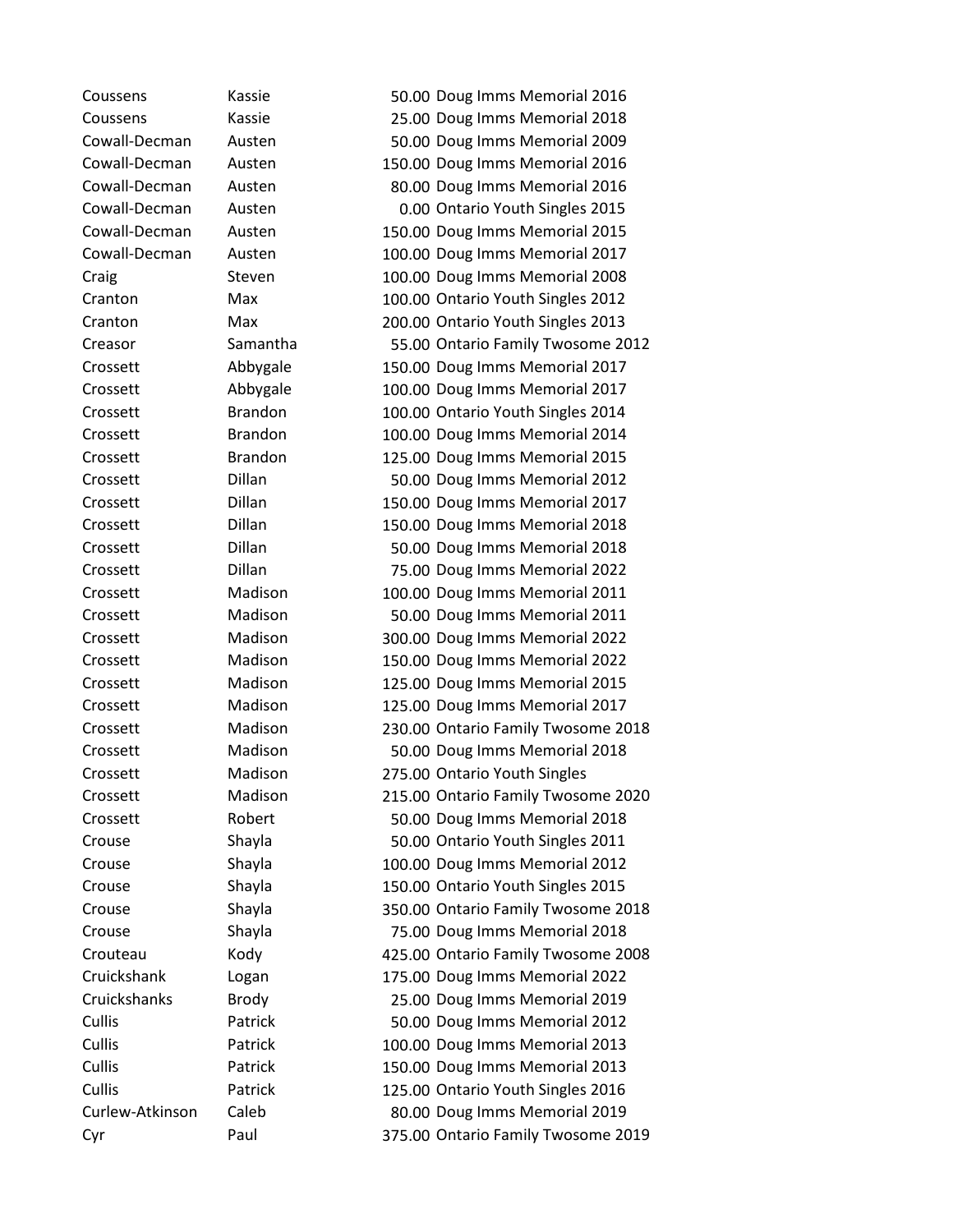Dabanovich Heather 200.00 Doug Imms Memorial 2009 Dabanovich Mike 100.00 Doug Imms Memorial 2010 Dabanovich Susan 50.00 Doug Imms Memorial 2008 Daigel Jake 25.00 Doug Imms Memorial 2017 Damphouse Payten 175.00 Doug Imms Memorial 2022 Damphouse Payten 125.00 Doug Imms Memorial 2022 Dasilveira Michael 100.00 Doug Imms Memorial 2010 Dasilveira Michael 200.00 Doug Imms Memorial 2010 Davie Jacob 400.00 Ontario Family Twosome 2020 Davie Jacob 300.00 Doug Imms Memorial 2022 Davie Jacob 25.00 Doug Imms Memorial 2022 Davie **Jacob** 1200 **50.00 Doug Imms Memorial 2019** Davie Nathan 150.00 Doug Imms Memorial 2017 Davie Nathan 125.00 Doug Imms Memorial 2017 Davie **Nathan** 25.00 Doug Imms Memorial 2017 Davis Britney 125.00 Doug Imms Memorial 2015 Davis Evan Evan 100.00 Ontario Youth Singles 2014 Davis Evan 125.00 Doug Imms Memorial 2015 Dawdy Dallis 125.00 Ontario Youth Singles 2011 Dawdy Dallis 40.00 Ontario Youth Singles 2012 Dawdy Mason 100.00 Doug Imms Memorial 2013 Dawdy Mason 100.00 Doug Imms Memorial 2014 Dawdy Mason 100.00 Doug Imms Memorial 2017 Dawdy Mason 125.00 Doug Imms Memorial 2017 Day Ava 100.00 Ivan Nelson Memorial 2022 Day Ava 200.00 Doug Imms Memorial 2022 Decarie Jennifer 100.00 Doug Imms Memorial 2016 Decoopman Wendy 200.00 Doug Imms Memorial 2005 Dela Cruz Andrew 100.00 Ontario Coke 1999 Delahaye Cynthia 100.00 Doug Imms Memorial 2007 Denapoli Alessandra 80.00 Doug Imms Memorial 2015 Denapoli Amanda 80.00 Doug Imms Memorial 2015 Denobrega Elisa 100.00 Ontario Coke 1999 Deveau Samantha 100.00 Doug Imms Memorial 2000 DeWeber Jesse 75.00 Ontario Pepsi 2003 Diamond Ethan 150.00 Doug Imms Memorial 2019 Dobranski Cadence 125.00 Doug Imms Memorial 2022 Dobranski Sierra 125.00 Doug Imms Memorial 2022 Dobranski Sierra 200.00 Ontario High Average 2017 Dobrunski Sierra 325.00 Ontario Family Twosome 2019 Doi Zachary 50.00 Doug Imms Memorial 2017 Dol Graydon 400.00 Ivan Nelson Memorial 2022 Dol Graydon 300.00 Doug Imms Memorial 2022 Dol Graydon 100.00 Doug Imms Memorial 2018 Dol Graydon 150.00 Doug Imms Memorial 2019 Dorey Daniel 685.00 Ontario Family Twosome 2016 Dotterman Marcus 50.00 Ivan Nelson Memorial 2005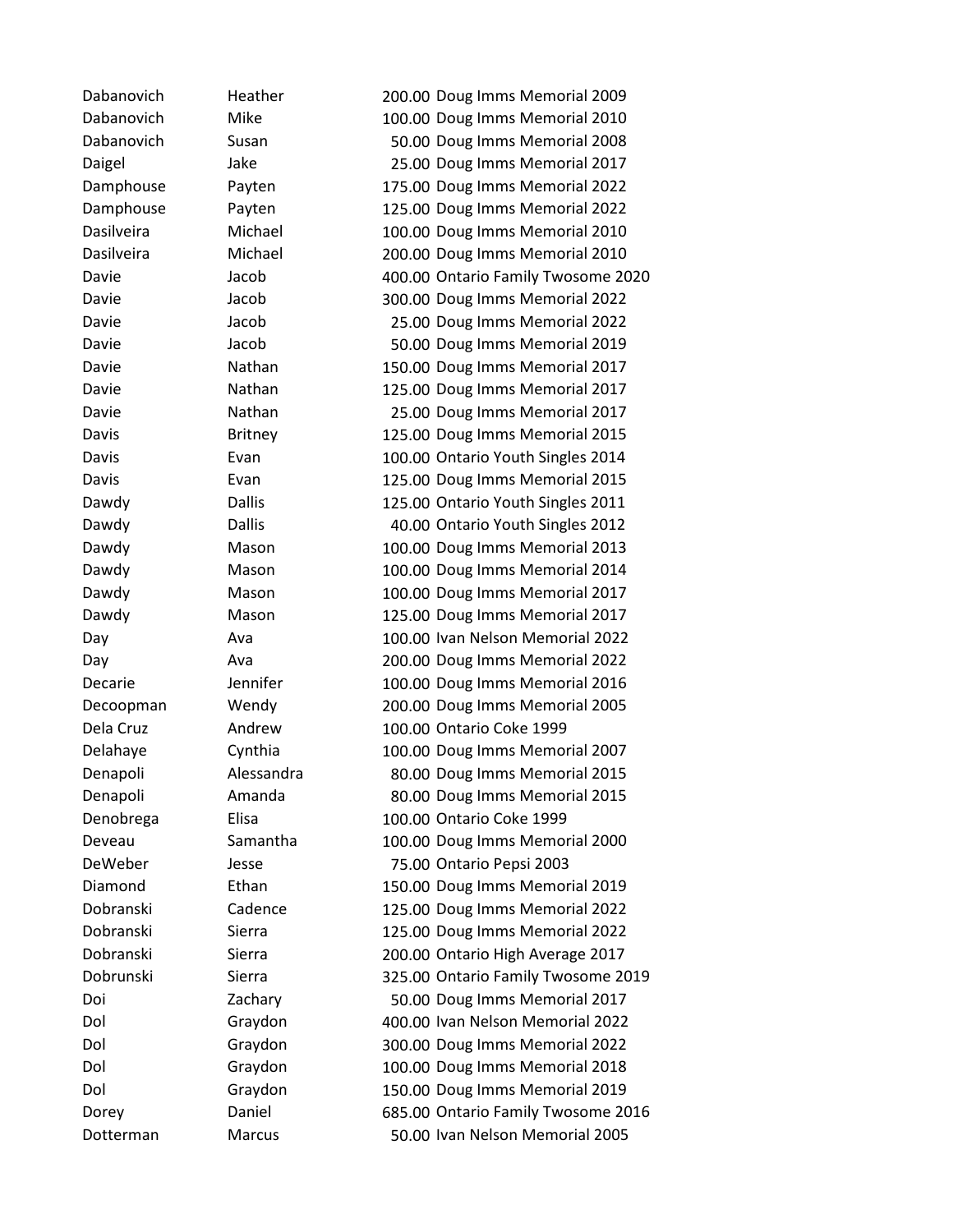Doucette Curtis 100.00 Doug Imms Memorial 2011 Doucette Curtis 25.00 Doug Imms Memorial 2011 Doucette Curtis 150.00 Doug Imms Memorial 2018 Doucette Curtis 150.00 Doug Imms Memorial 2019 Douel Alexis 175.00 Doug Imms Memorial 2022 Dovel Alexis 200.00 Doug Imms Memorial 2019 Dowhan Ethan 150.00 Doug Imms Memorial 2022 Downey Joshua 100.00 Doug Imms Memorial 2012 Downey Joshua 100.00 Doug Imms Memorial 2012 Downey Joshua 200.00 Doug Imms Memorial 2012 Downing Harry 100.00 Ontario Coke 1998 Doyama Kash 25.00 Niagara Falls Youth Challenge Drew Jayden 75.00 Doug Imms Memorial 2017 Drew Jayden 25.00 Doug Imms Memorial 2017 Ducharme Carter 200.00 Ontario High Average 2019 Ducharme Kaedence 200.00 Doug Imms Memorial 2015 Ducharme Kaedence 200.00 Ontario High Average 2015 Dumas Matthew 150.00 Doug Imms Memorial 2017 Dumouchelle Sydney 150.00 Doug Imms Memorial 2016 Dumouchelle Sydney 150.00 Doug Imms Memorial 2015 Dumouchelle Sydney 50.00 Doug Imms Memorial 2015 Duncan Colin 200.00 Doug Imms Memorial 2013 Dunslow Jonathan 150.00 Doug Imms Memorial 2016 Dupuis Tyler 200.00 Ivan Nelson Memorial 2022 Dupuis Tyler 100.00 Doug Imms Memorial 2022 Dupuis Tyler 125.00 Doug Imms Memorial 2022 Durante Damon 60.00 Ontario Youth Leaders Durfey Michael 125.00 Doug Imms Memorial 2017 Durocher Jadyne 175.00 Ontario Youth Singles 2016 Durocher Jadyne 100.00 Ontario Youth Singles 2016 Fal Durocher Jadyne 25.00 Doug Imms Memorial 2017 Duscharme Brandon 150.00 Doug Imms Memorial 2017 Edgar Emery 150.00 Doug Imms Memorial 2018 Edgar Emery 125.00 Doug Imms Memorial 2019 Edgar Emery 100.00 Doug Imms Memorial 2019 Edgar` Averie 100.00 Doug Imms Memorial 2018 Edwards Ryan Ryan 25.00 Doug Imms Memorial 2015 Edwards Tyler 50.00 Ivan Nelson Memorial 2012 Eggett Caleb 200.00 Ivan Nelson Memorial 2022 Eggett Caleb 125.00 Doug Imms Memorial 2022 Eggett Caleb 125.00 Ontario Youth Singles 2015 Eggett Caleb 25.00 Doug Imms Memorial 2016 Eggett Caleb 25.00 Doug Imms Memorial 2018 Eggett Caleb 75.00 Quinte Doubles 2019 Eggett Caleb 150.00 Doug Imms Memorial 2019 Eggett Caleb 75.00 Doug Imms Memorial 2019 Eggett Caleb 200.00 Doug Imms Memorial 2019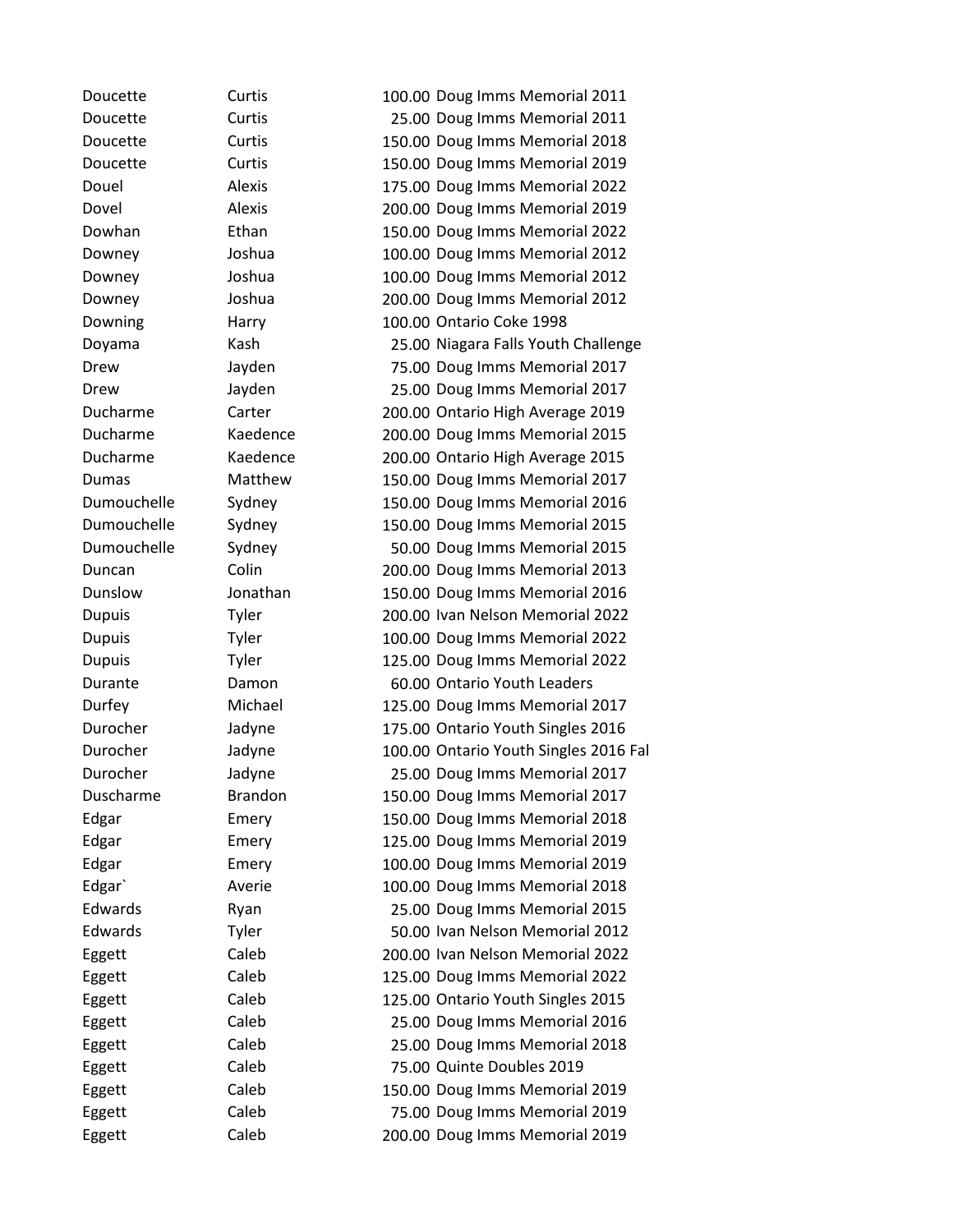Eggett Emily 125.00 Doug Imms Memorial 2022 Eggett Emily 200.00 Doug Imms Memorial 2022 Eggett Emily 150.00 Doug Imms Memorial 2016 Eggett Emily 150.00 Doug Imms Memorial 2019 Eggett Emily 150.00 Doug Imms Memorial 2019 Eggett Emily 260.00 Ontario Family Twosome 2020 Elston Nicholas 300.00 Ontario Family Twosome 2020 Eltherington Grace 200.00 Doug Imms Memorial 2017 Emery Branden 100.00 Doug Imms Memorial 2010 Emery Jacob 150.00 Ontario Family Twosome 2014 Emery Nicole 150.00 Ontario Family Twosome 2014 Emily Ma 50.00 Quinte Doubles 2019 Emmons Thomas 100.00 Doug Imms Memorial 2009 Ercegovic Joshua 100.00 Doug Imms Memorial 2012 Ercegovic Joshua 100.00 Ontario Youth Singles 2013 Ercegovic Joshua 125.00 Doug Imms Memorial 2016 Ercegovic Joshua 50.00 Doug Imms Memorial 2014 Ercegovic Joshua 210.00 Ontario Family Twosome 2017 Ercegovic Joshua 150.00 Doug Imms Memorial 2017 Ercegovic Joshua 200.00 Ontario Family Twosome 2018 Esdon Sean 50.00 Quinte Doubles 2019 Eveleigh Carmelo 75.00 Doug Imms Memorial 2016 Eveleigh Carmelo 80.00 Doug Imms Memorial 2016 Eveleigh Caterina 230.00 Ontario Family Twosome 2017 Eveleigh Dante 150.00 Doug Imms Memorial 2016 Eveleigh Dante 75.00 Doug Imms Memorial 2016 Eveleigh Dante 342.00 Ontario Family Twosome 2016 Eveleigh Dante 225.00 Ontario Youth Singles 2016 Eveleigh Dante 80.00 Doug Imms Memorial 2016 Eveleigh Dante 200.00 Doug Imms Memorial 2016 Eves-Jameson Desiree 175.00 Doug Imms Memorial 2022 Eves-Jameson Desiree 125.00 Doug Imms Memorial 2018 Eves-Jameson Desiree 150.00 Doug Imms Memorial 2019 Eves-Jameson Desiree 280.00 Ontario Family Twosome 2020 Fabbricino Matt 100.00 Doug Imms Memorial 2007 Fader Shad 5. Shad 150.00 Doug Imms Memorial 2014 Faldo-Guida Nathan 230.00 Ontario Family Twosome 2017 Farant Luc Luc 200.00 Doug Imms Memorial 2006 Fargnoli Sydney 100.00 Doug Imms Memorial 2012 Fargnoli Sydney 75.00 Ontario Youth Singles 2014 Fargnoli Sydney 75.00 Ontario Family Twosome 2014 Fargnoli Sydney 0.00 Ontario Youth Singles 2015 Fargnoli Sydney 200.00 Ontario High Average 2017 Fargnoli Sydney 150.00 Ivan Nelson Memorial 2019 Fargnoli Sydney 150.00 Ivan Nelson Memorial 2020 Farmer Candice 125.00 Ontario Coke 1998 Fellows Nick 25.00 Doug Imms Memorial 2019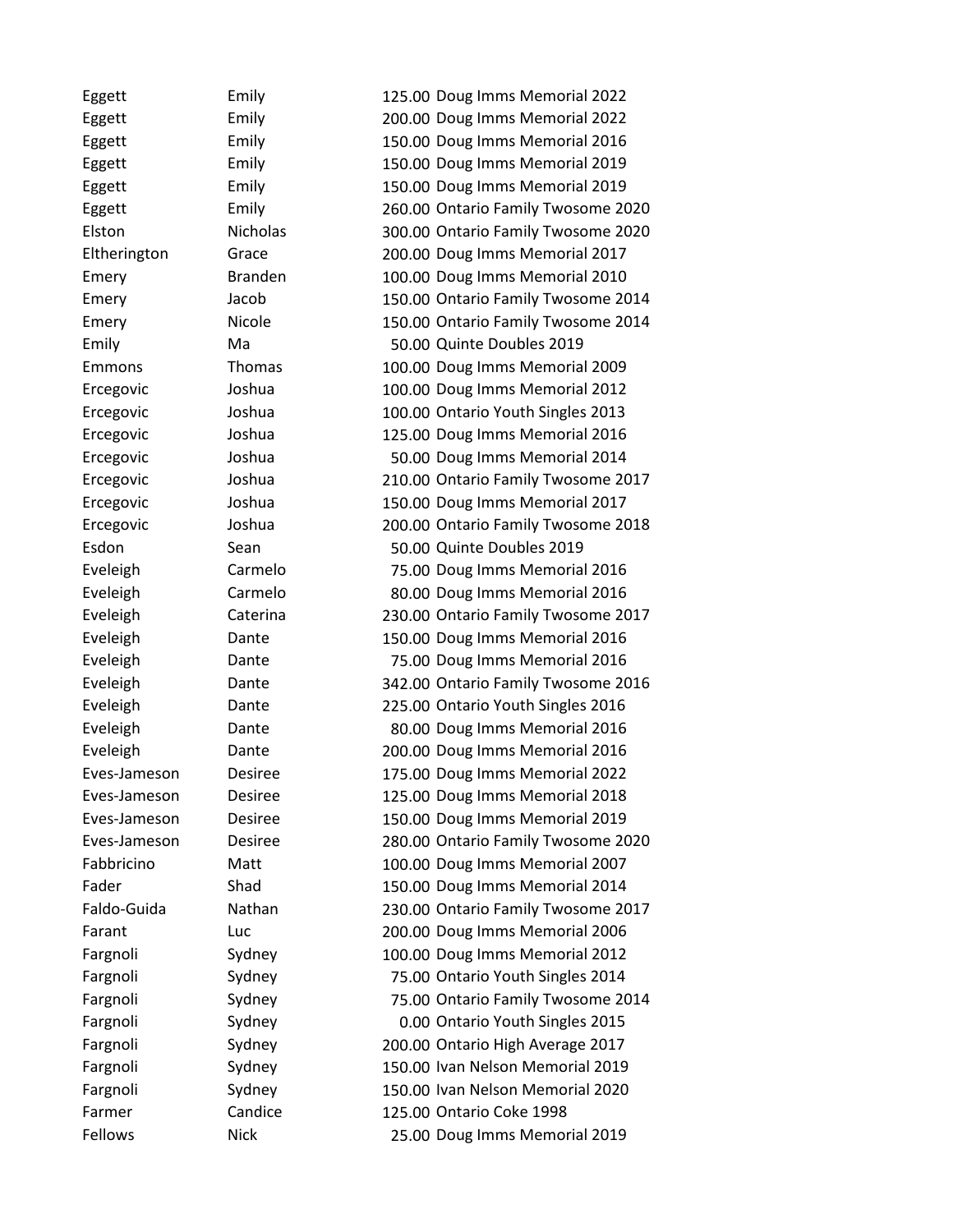| Ferguson       | Caleb           | 50.00 Doug Imms Memorial 2009        |
|----------------|-----------------|--------------------------------------|
| Ferguson       | Caleb           | 60.00 Ontario Youth Singles 2013     |
| Fidler         | Abbey           | 50.00 Doug Imms Memorial 2012        |
| Fidler         | Abbey           | 100.00 Doug Imms Memorial 2013       |
| Fidler         | Abbey           | 150.00 Doug Imms Memorial 2013       |
| Fidler         | Reese           | 50.00 Doug Imms Memorial 2012        |
| Figg           | Jamie           | 125.00 Ontario Youth Singles 2015    |
| Figg           | Jamie           | 125.00 Doug Imms Memorial 2019       |
| Figueiredo     | Dylan           | 50.00 Ontario Youth Singles 2012     |
| Figueiredo     | Dylan           | 50.00 Doug Imms Memorial 2012        |
| Figueiredo     | Dylan           | 150.00 Doug Imms Memorial 2012       |
| Figueiredo     | Dylan           | 200.00 Ontario Youth Singles 2015    |
| Figueiredo     | Dylan           | 125.00 Doug Imms Memorial 2015       |
| Figueiredo     | Dylan           | 100.00 Doug Imms Memorial 2015       |
| Figueiredo     | Dylan           | 200.00 Ontario High Average 2013     |
| Figueiredo     | Dylan           | 200.00 Ontario High Average 2015     |
| Figueiredo     | Dylan           | 50.00 Doug Imms Memorial 2018        |
| Figueiredo     | Dylan           | 100.00 Niagara Falls Youth Challenge |
| Figueiredo     | Dylan           | 75.00 Doug Imms Memorial 2022        |
| Figueiredo     | Joshua          | 50.00 Doug Imms Memorial 2018        |
| Figueiredo     | Joshua          | 100.00 Niagara Falls Youth Challenge |
| Figueiredo     | Joshua          | 350.00 Ontario Youth Singles         |
| Figueiredo     | Joshua          | 75.00 Doug Imms Memorial 2022        |
| Fitzmorris     | Jake            | 100.00 Doug Imms Memorial 2004       |
| Formosa        | Luca            | 60.00 Doug Imms Memorial 2022        |
| Formosa        | Luca            | 75.00 Doug Imms Memorial 2022        |
| Foronda-Valera | Darwin          | 240.00 Ontario Family Twosome 2009   |
| Foster         | Ben             | 100.00 Ivan Nelson Memorial 2022     |
| Foster         | Karley          | 175.00 Ontario High Average 2020     |
| Foster         | Matthew         | 100.00 Doug Imms Memorial 2003       |
| Francis-Mark   | Kim             | 100.00 Doug Imms Memorial 2004       |
| Fraser         | Caulin          | 100.00 Doug Imms Memorial 2008       |
| Fraser         | Zachary         | 400.00 Ontario Family Twosome 2020   |
| Fraser         | Zachary         | 125.00 Doug Imms Memorial 2022       |
| French         | John            | 100.00 Doug Imms Memorial 2015       |
| Fulmer         | Michael         | 50.00 Ontario Youth Singles 2016 Fal |
| Fung           | Lucas           | 215.00 Ontario Family Twosome 2020   |
| Fung           | Nicholas        | 200.00 Ivan Nelson Memorial 2017     |
| Fung           | Nicholas        | 130.00 Ontario Family Twosome 2017   |
| Fung           | <b>Nicholas</b> | 200.00 Ontario High Average 2018     |
| Fung           | Nicholas        | 200.00 Doug Imms Memorial 2019       |
| Galkowski      | Eddie           | 100.00 Doug Imms Memorial 2007       |
| Gallant        | Kylie           | 100.00 Doug Imms Memorial 2012       |
| Gallant        | Kylie           | 30.00 Quinte Doubles 2014            |
| Gallant        | Kylie           | 35.00 Quinte Challenge 16            |
| Gallant        | Kylie           | 150.00 Doug Imms Memorial 2014       |
| Gallant        | Kylie           | 55.00 Peterson Scholarship 15        |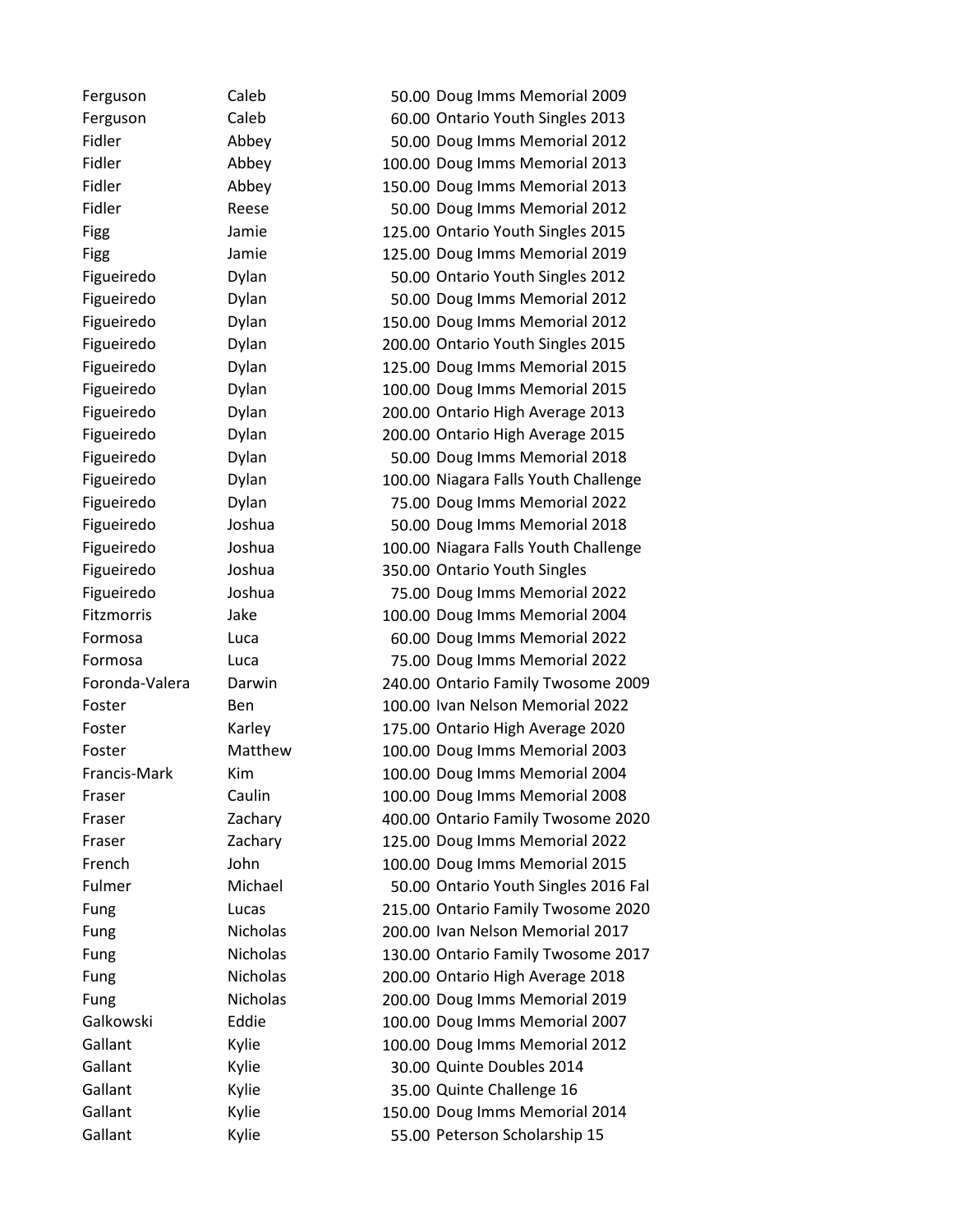| Gallant     | Kylie       | 25.00 Quinte Challenge15 Feb         |
|-------------|-------------|--------------------------------------|
| Gallant     | Kylie       | 50.00 Quinte Challenge Summer 2016   |
| Gallant     | Kylie       | 25.00 Quinte Challenge Summer 2016   |
| Gallant     | Kylie       | 380.00 Quinte Doubles 2017           |
| Gallant     | Kylie       | 220.00 Ontario Youth Singles 2017    |
| Gallant     | Kylie       | 200.00 Ivan Nelson Memorial 2018     |
| Gallant     | Kylie       | 150.00 Doug Imms Memorial 2018       |
| Gallant     | Kylie       | 150.00 Doug Imms Memorial 2018       |
| Gallant     | Kylie       | 200.00 Ivan Nelson Memorial 2019     |
| Gamble      | Keira       | 175.00 Niagara Falls Youth Challenge |
| Garant      | Michael     | 100.00 Ontario High Average 2012     |
| Garant      | Tyler       | 270.00 Ontario Family Twosome 2015   |
| Garbacz     | Danielle    | 100.00 Doug Imms Memorial 2006       |
| Gardiner    | Emily       | 50.00 Doug Imms Memorial 2010        |
| Gardner     | Kaitlyn     | 100.00 Ivan Nelson Memorial 2016     |
| Gardner     | <b>Nick</b> | 150.00 Doug Imms Memorial 2011       |
| Garinger    | Ayden       | 300.00 Ivan Nelson Memorial 2022     |
| Garlick     | Zachary     | 25.00 Doug Imms Memorial 2018        |
| Garvin      | Laura       | 103.00 Ontario Pepsi 2005            |
| Gauthier    | Noah        | 200.00 Doug Imms Memorial 2014       |
| Gauthier    | Noah        | 50.00 Doug Imms Memorial 2016        |
| Gauthier    | Noah        | 25.00 Doug Imms Memorial 2017        |
| Gavigan     | <b>Nick</b> | 225.00 Ontario Coke 1998             |
| Geen        | Evan        | 25.00 Doug Imms Memorial 2016        |
| Geen        | Evan        | 50.00 Doug Imms Memorial 2017        |
| Geen        | Evan        | 200.00 Doug Imms Memorial 2017       |
| Geen        | Evan        | 100.00 Doug Imms Memorial 2018       |
| Geen        | Evan        | 310.00 Quinte Doubles 2018           |
| Geen        | Evan        | 25.00 Doug Imms Memorial 2019        |
| Geen        | Olivia      | 100.00 Peterson Scholarship 15       |
| Geen        | Olivia      | 80.00 Doug Imms Memorial 2017        |
| Geen        | Olivia      | 110.00 Quinte Doubles 2019           |
| Geen        | Olivia      | 150.00 Doug Imms Memorial 2019       |
| Geen        | Olivia      | 150.00 Doug Imms Memorial 2019       |
| Geen        | Olivia      | 25.00 Doug Imms Memorial 2019        |
| Geon        | Evan        | 150.00 Doug Imms Memorial 2018       |
| Georgievski | Nicholas    | 225.00 Ontario Coke 1999             |
| Gerhardt    | Connor      | 50.00 Doug Imms Memorial 2019        |
| gerrard     | Jordan      | 25.00 Doug Imms Memorial 2010        |
| Ghersini    | Tianna      | 50.00 Ivan Nelson Memorial 2005      |
| Gibson      | Jacqueline  | 25.00 Doug Imms Memorial 2014        |
| Giles       | Kylie       | 175.00 Doug Imms Memorial 2022       |
| Girardin    | Katelynn    | 200.00 Ontario Youth Singles 2016    |
| Girardin    | Katelynn    | 50.00 Doug Imms Memorial 2017        |
| Girardin    | Katelynn    | 50.00 Doug Imms Memorial 2018        |
| Godin       | Isabella    | 200.00 Ontario High Average 2020     |
| Goetz       | Chase       | 65.00 Ontario Family Twosome 2009    |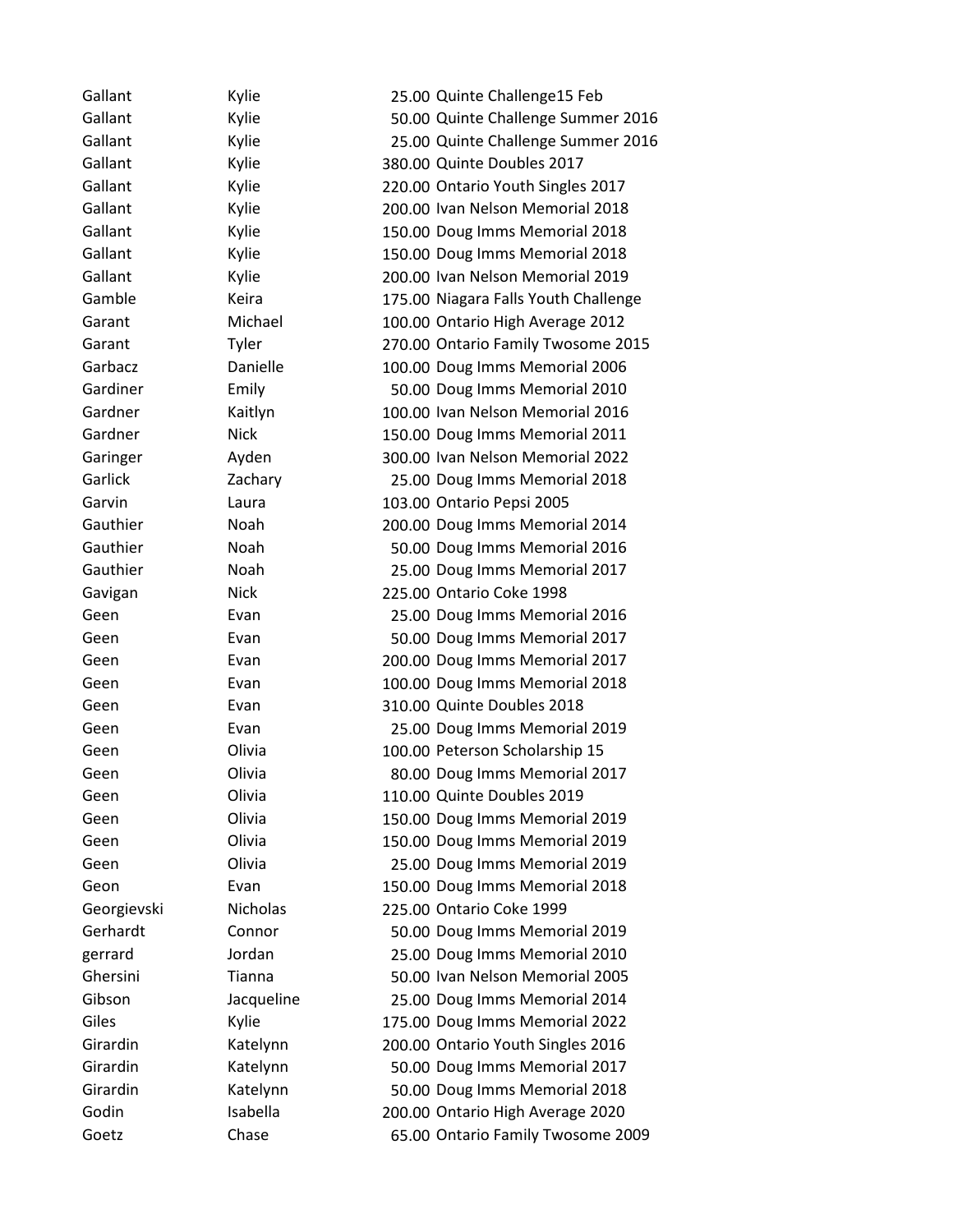Golian Elyse 200.00 Doug Imms Memorial 2003 Golian Elyse 100.00 Doug Imms Memorial 2008 Gooding Emily 50.00 Doug Imms Memorial 2016 Goodman Zachary 160.00 Ontario Family Twosome 2018 Goulet-Magee Emilie 100.00 Ivan Nelson Memorial 2017 Graham Adrianna 75.00 Doug Imms Memorial 2022 Graham Adrianna 100.00 Doug Imms Memorial 2016 Graham Adrianna 50.00 Doug Imms Memorial 2022 Graham Jadyn 300.00 Ontario Family Twosome 2020 Graham Jadyn 75.00 Doug Imms Memorial 2022 Graham Jadyn 150.00 Ivan Nelson Memorial 2019 Graham Jadyn 50.00 Doug Imms Memorial 2022 Graham Robbie 100.00 Doug Imms Memorial 2011 Gray Collin 300.00 Ontario Family Twosome 2020 Gray Collin 125.00 Doug Imms Memorial 2022 Grech Ashley 100.00 Ontario High Average 2012 Grech Ashley 50.00 Doug Imms Memorial 2014 Grech Ashley 200.00 Ontario High Average 2013 Grech Ashley 200.00 Ontario High Average 2015 Grech Ashley 50.00 Doug Imms Memorial 2018 Grech Ashley 90.00 Quinte Doubles 2018 Grech Ashley 75.00 Doug Imms Memorial 2019 Grech Tyson 50.00 Ivan Nelson Memorial 2012 Grech Tyson 50.00 Ivan Nelson Memorial 2013 Greig Tori 150.00 Doug Imms Memorial 2019 Grenier Andre 150.00 Doug Imms Memorial 2018 Grenier **Andre** 20.00 Niagara Falls Youth Challenge Grenier Patricia 50.00 Doug Imms Memorial 2014 Grenier **Patricia** 100.00 Niagara Falls Youth Challenge Grimme Zac 80.00 Doug Imms Memorial 2015 Grindlay Brayden 75.00 Doug Imms Memorial 2022 Grindlay Brayden 50.00 Doug Imms Memorial 2016 Grindlay Keegan 50.00 Doug Imms Memorial 2016 Groux Conner 300.00 Doug Imms Memorial 2022 Hack Hudson 205.00 Ontario Family Twosome 2020 Hall Brandon 200.00 Ontario Pepsi 2010 Hall Brandon 50.00 Doug Imms Memorial 2011 Halliwell Tyler 150.00 Ontario Pepsi 2007 Hammerton Kelsey 100.00 Doug Imms Memorial 2004 Hanley Collin 200.00 Doug Imms Memorial 2009 Hannah Emily 300.00 Ontario Youth Singles 2017 Hannah Emily 200.00 Doug Imms Memorial 2019 Hanniman Lucas 25.00 Doug Imms Memorial 2014 Harder Kelsey 100.00 Ontario High Average 2012 Harding Hannah 80.00 Doug Imms Memorial 2015 Hardman Maria 100.00 Doug Imms Memorial 2009 Harper Johnathan 80.00 Doug Imms Memorial 2018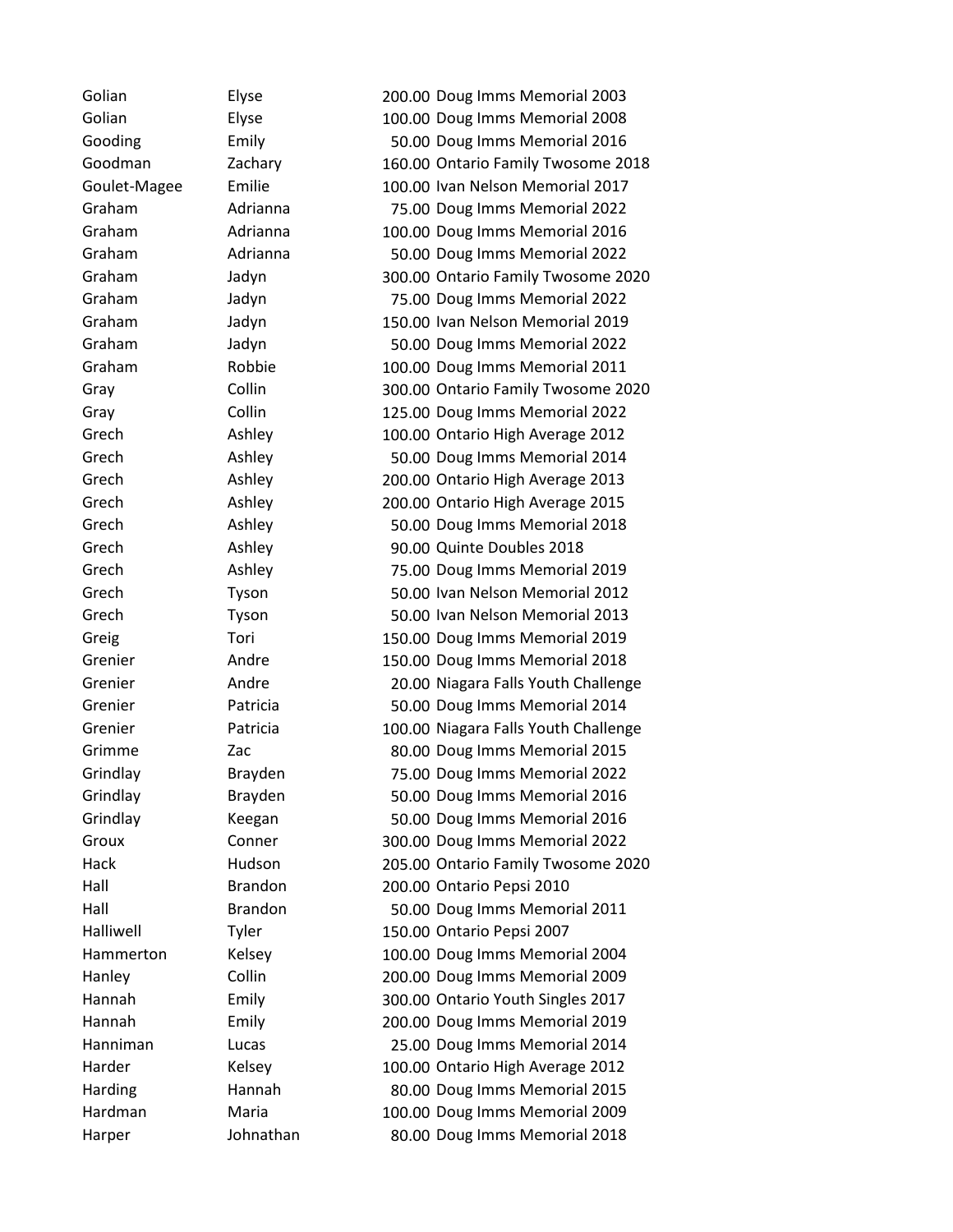Harper Johnathan 80.00 Doug Imms Memorial 2019 Harris Emily 215.00 Ontario Family Twosome 2012 Harris Emily 100.00 Doug Imms Memorial 2008 Hartman James 100.00 Ontario Youth Singles 2016 Fal Hartman James 37.50 Doug Imms Memorial 2017 Hartson Danny 285.00 Ontario Family Twosome 2007 Harvey Jackson 50.00 Doug Imms Memorial 2009 Harvey Lucas 50.00 Doug Imms Memorial 2009 Hawrylyshyn Markian 100.00 Doug Imms Memorial 2012 Hawyralyshyn Markian 30.00 Niagara Falls Youth Challenge Hearns Maggie 100.00 Doug Imms Memorial 2011 Heeley Connor 100.00 Doug Imms Memorial 2011 Heeley Connor 400.00 Ontario Family Twosome 2013 Heinonen Jacob 300.00 Doug Imms Memorial 2022 Henderson Katrina 25.00 Doug Imms Memorial 2010 Hendricks Jack 125.00 Doug Imms Memorial 2022 Hendricks Jack 75.00 Doug Imms Memorial 2022 Hennin Grace 200.00 Ontario Family Twosome 2018 Henry Montee 75.00 Doug Imms Memorial 2019 Herrera Adriana 150.00 Doug Imms Memorial 2015 Herrera Adriana 50.00 Ivan Nelson Memorial 2017 Hickingbottom Spencer 50.00 Doug Imms Memorial 2009 Hill Caprice 150.00 Doug Imms Memorial 2014 Hill Caprice 150.00 Doug Imms Memorial 2014 Hill Charlee 100.00 Ontario High Average2010 Hill Charlee 50.00 Doug Imms Memorial 2005 Hill Charlee 50.00 Doug Imms Memorial 2008 Hill Charlee 200.00 Doug Imms Memorial 2008 Hill Charlee 100.00 Ontario High Average 2013 Hoard Ethan 150.00 Ontario Youth Singles 2016 Hoard Ethan 150.00 Ontario Youth Singles 2016 Fal Hobbs Corey 50.00 Doug Imms Memorial 2019 Hoffmann Katelynn 150.00 Doug Imms Memorial 2018 Hoffmann Katelynn 100.00 Doug Imms Memorial 2019 Holt Adam 50.00 Ontario Youth Singles 2016 Fal Holt Adam 150.00 Doug Imms Memorial 2017 Holt Adam 150.00 Doug Imms Memorial 2018 Holt Adam 50.00 Doug Imms Memorial 2018 Holt Dalton 50.00 Doug Imms Memorial 2011 Hood Zoe 150.00 Ontario Family Twosome 2014 Hope Dylan 190.00 Ontario Family Twosome 2017 Hope **Dylan** Dylan 50.00 Doug Imms Memorial 2018 Hope Dylan 425.00 Ontario Family Twosome 2019 Hope Dylan 150.00 Doug Imms Memorial 2019 Hope Dylan 100.00 Doug Imms Memorial 2019 Hope Dylan 200.00 Doug Imms Memorial 2019 Hope Kaylee 150.00 Ontario Family Twosome 2017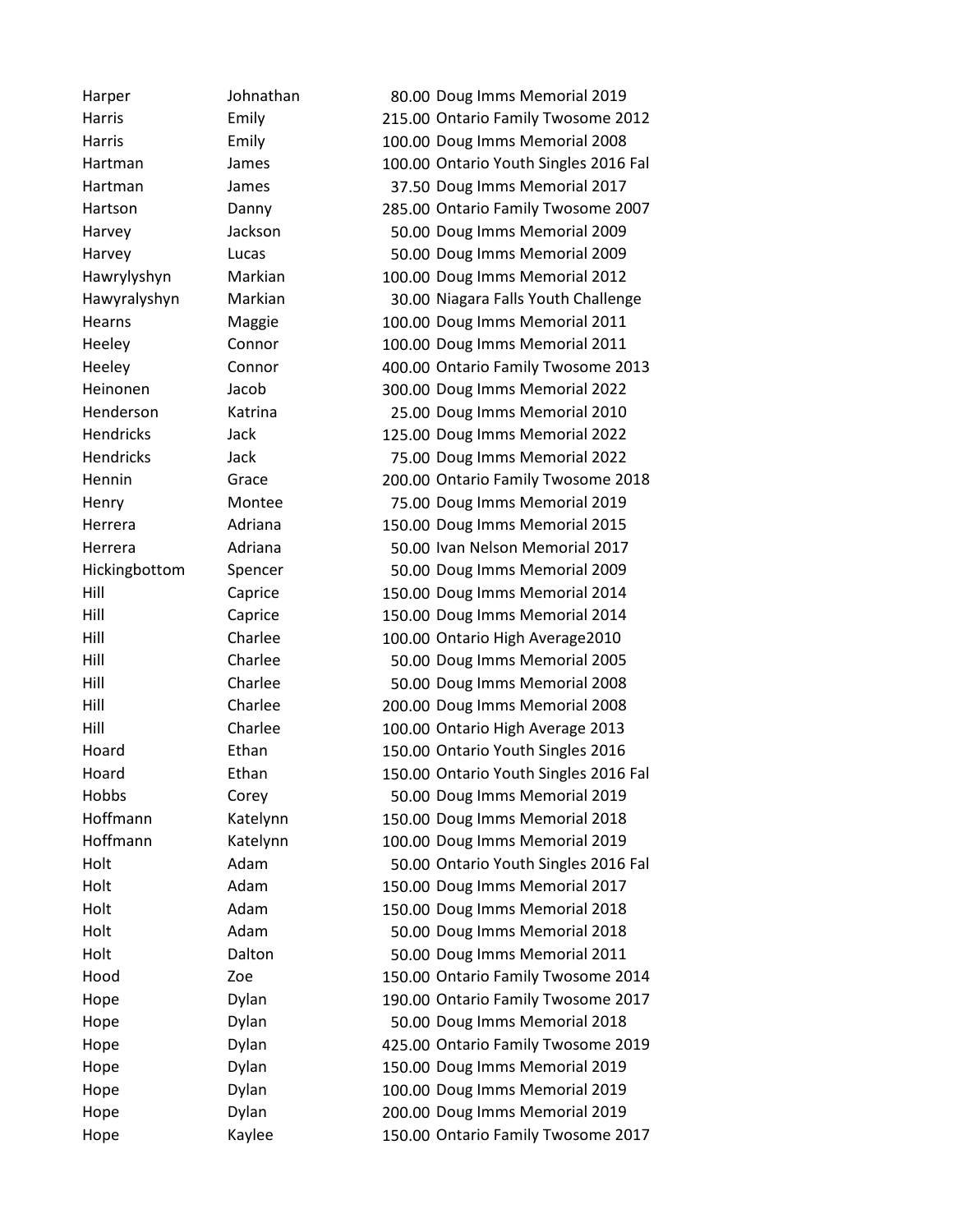Hope Kaylee 50.00 Doug Imms Memorial 2018 Hopkins Cassidy 30.00 Ontario Youth Singles 2014 Hopkins Ramses 150.00 Doug Imms Memorial 2018 Hopkins Ramses 80.00 Doug Imms Memorial 2018 Hopkins Ramses 100.00 Doug Imms Memorial 2018 Hopkins Ramses 25.00 Doug Imms Memorial 2018 Horvath Danielle 100.00 Doug Imms Memorial 2004 Horvath Danielle 100.00 Doug Imms Memorial 2005 Hoskins Mackenna 100.00 Ontario Youth Singles 2012 Houweling Colin 60.00 Doug Imms Memorial 2022 Houweling Colin 75.00 Doug Imms Memorial 2022 Howard Brett 150.00 Doug Imms Memorial 2019 Hughes Candice 200.00 Doug Imms Memorial 2000 Humphries Adam 200.00 Doug Imms Memorial 2011 Hunter Austin 50.00 Ontario Youth Singles 2012 Hunter Austin 150.00 Doug Imms Memorial 2012 Hunter Austin 25.00 Doug Imms Memorial 2013 Hunter Austin 50.00 Doug Imms Memorial 2015 Hunter **Isaac** Isaac 50.00 Doug Imms Memorial 2008 Hurley Acaisha 125.00 Doug Imms Memorial 2018 Hurley Acaisha 200.00 Doug Imms Memorial 2018 Ingles Blake 150.00 Doug Imms Memorial 2015 Ingles Zachary 125.00 Doug Imms Memorial 2022 Ingles Zachary 175.00 Doug Imms Memorial 2022 Ingles Zachary 50.00 Doug Imms Memorial 2017 Ingles Zachary 175.00 Ontario Family Twosome 2019 Ingles Zachary 260.00 Ontario Family Twosome 2020 Ippolito Vito 230.00 Ontario Family Twosome 2017 Ireland Paige 125.00 Doug Imms Memorial 2016 Irwin Alannah 100.00 Doug Imms Memorial 2010 Irwin Colton 50.00 Doug Imms Memorial 2018 Irwin Emmitt 150.00 Doug Imms Memorial 2018 Irwin Emmitt 50.00 Doug Imms Memorial 2018 Irwin Grady 50.00 Doug Imms Memorial 2018 Irwin Grady 150.00 Doug Imms Memorial 2018 Irwin Mason 50.00 Doug Imms Memorial 2018 Jackson Lee 430.00 Ontario Family Twosome 2010 Jackson Lee 100.00 Ontario Youth Singles 2015 Jackson Lee 50.00 Ivan Nelson Memorial 2016 Jackson Lee 150.00 Ontario Youth Singles 2016 Fal Jacques Brody 25.00 Niagara Falls Youth Challenge Jamieson Lincoln 225.00 Ontario Family Twosome 2019 Jarvis Kye 470.00 Quinte Doubles 2017 Jarvis Kye Komes (400.00 Quinte Doubles 2019 Jarvis Kye 50.00 Doug Imms Memorial 2019 Jean Hollie-Anne 50.00 Doug Imms Memorial 2012 Jean Hollie-Anne 150.00 Doug Imms Memorial 2014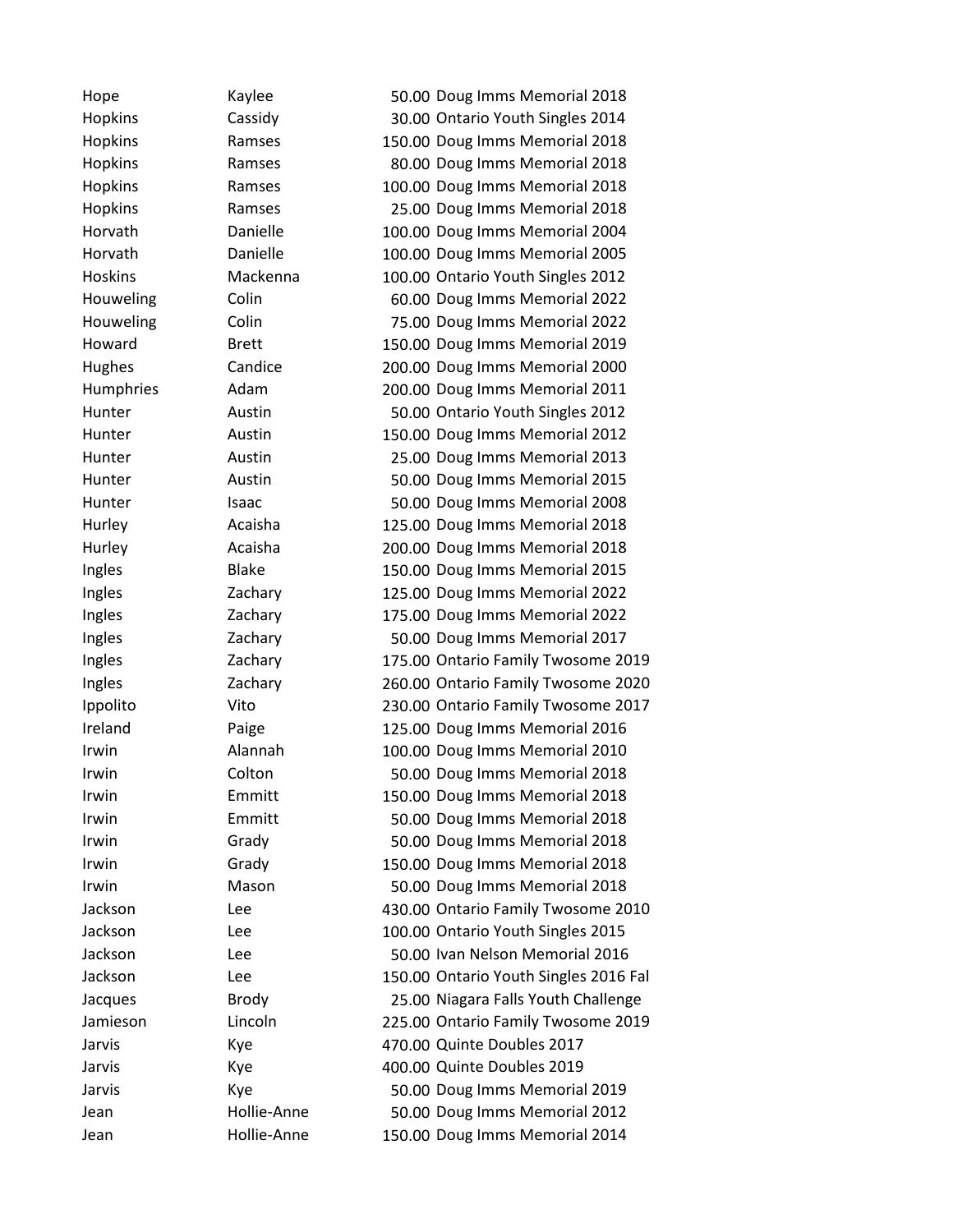Jean Hollie-Anne 200.00 Ontario Youth Singles 2015 Jean Paige 50.00 Doug Imms Memorial 2012 Jeffrey Joshua 200.00 Doug Imms Memorial 2002 John Michael 75.00 Doug Imms Memorial 2022 John Michael 125.00 Doug Imms Memorial 2019 Johnston Spencer 50.00 Doug Imms Memorial 2008 Jutras Diana 150.00 Doug Imms Memorial 2010 Karyne Legault 100.00 Ivan Nelson Memorial 2005 Kelly Date 50.00 Ontario Youth Singles 2014 Kelman Tyler 100.00 Doug Imms Memorial 2009 King Hayden 100.00 Doug Imms Memorial 2009 Kizera Matt 165.00 Ontario Pepsi 2005 Kleppe Brianna 100.00 Doug Imms Memorial 2015 Knapczyk Shawn 50.00 Doug Imms Memorial 2008 Knobitch John 350.00 Ontario Youth Singles 2017 Ko Christine 100.00 Ontario Coke 1999 Ko Elias 125.00 Doug Imms Memorial 2022 Ko Ellias 50.00 Doug Imms Memorial 2022 Ko Ellias 425.00 Ontario Family Twosome 2019 Ko Ellias 220.00 Ontario Youth Singles Konstantin Nicole 105.00 Ontario Family Twosome 2012 Kovach-Kowalski Zofia 25.00 Doug Imms Memorial 2019 Kowall-Decman Austin 200.00 Doug Imms Memorial 2015 Krautner Felicia 74.00 Ontario Pepsi 2005 Krawchuk Nicholas 80.00 Doug Imms Memorial 2018 Krawchuk Nicholas 25.00 Doug Imms Memorial 2018 Kroff Scott Scott 25.00 Doug Imms Memorial 2012 Kropf **Zack 20.00 Doug Imms Memorial 2019** Kropf Zack 100.00 Doug Imms Memorial 2019 Kuijer Dakota 75.00 Doug Imms Memorial 2022 Kulchyk-Ward Harizah 220.00 Ontario Youth Singles Kulchyk-Ward Nathen 125.00 Doug Imms Memorial 2015 Labreche Sarah 200.00 Ontario Youth Singles 2016 Laffrenier Alyssa 175.00 Ontario Family Twosome 2019 LaFleur Jason 50.00 Harry Beatty High Average LaForest Alex 325.00 Ontario Family Twosome 2019 Laforet Dylan 75.00 Ontario Youth Singles 2011 Laforet Dylan 100.00 Doug Imms Memorial 2016 Laframboise William 80.00 Doug Imms Memorial 2015 Laframboise William 25.00 Doug Imms Memorial 2015 Laframboise William 25.00 Doug Imms Memorial 2016 Laframboise William 180.00 Ontario Youth Singles 2017 Laframboise William 130.00 Ontario Family Twosome 2018 Laframboise William 375.00 Ontario Family Twosome 2019 Laframboise William 120.00 Ontario Youth Singles Laframboise William 280.00 Ontario Family Twosome 2020 Lalumiere Gavin 100.00 Doug Imms Memorial 2019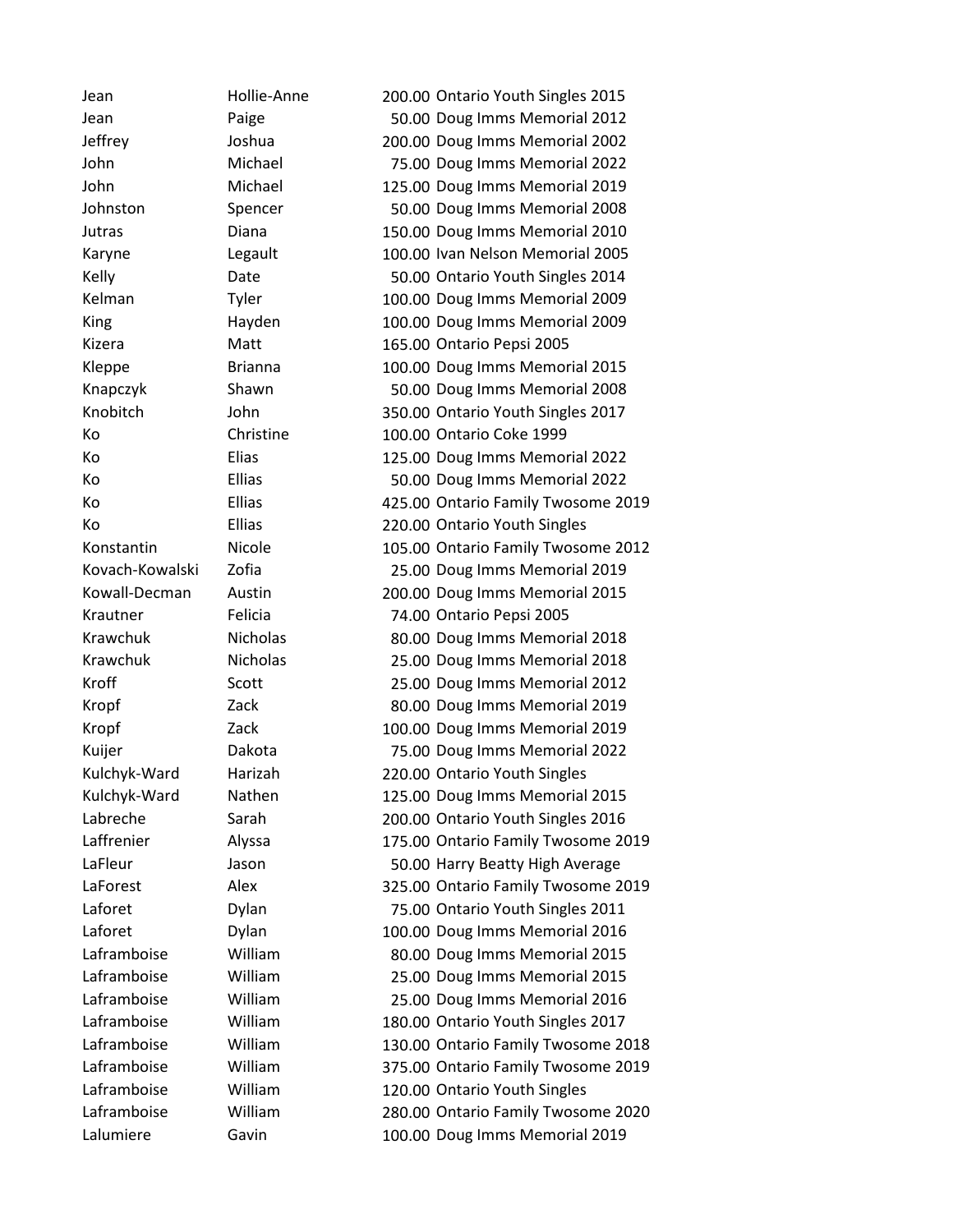Lammers Bonnie 75.00 Ontario Pepsi 2003 Landry Megan 0.00 Ontario Youth Singles 2016 LaPointe Nick 38.00 Doug Imms Memorial 2015 Lawrence Griffin 50.00 Doug Imms Memorial 2015 Lebute Michael 25.00 Doug Imms Memorial 2017 Leclair Noah 150.00 Doug Imms Memorial 2014 Lee Ben Ben 300.00 Ontario Family Twosome 2020 Lee Maxwell 100.00 Ivan Nelson Memorial 2018 Lees Jackson 150.00 Doug Imms Memorial 2010 Lees Joey 50.00 Doug Imms Memorial 2011 Legge Shawn 100.00 Ivan Nelson Memorial 2005 Leppert Matthew 100.00 Ivan Nelson Memorial 2017 Lett-Deano Alaina 100.00 Doug Imms Memorial 2018 Levitt Kyle 25.00 Doug Imms Memorial 2010 Lewis London 400.00 Ivan Nelson Memorial 2022 Lewis London 300.00 Doug Imms Memorial 2022 Lewis London 350.00 Ontario Youth Singles 2017 Lewis London 200.00 Ontario High Average 2020 Lewis Spencer 200.00 Doug Imms Memorial 2016 Liburdi Justin 200.00 Ontario High Average 2017 Liburdi Justin 150.00 Ivan Nelson Memorial 2019 Liburdi Justin 200.00 Ivan Nelson Memorial 2020 Limon Ana Laura 250.00 Ontario Youth Singles 2016 Lina Jaxon 25.00 Doug Imms Memorial 2019 Linington Andrew 80.00 Doug Imms Memorial 2019 Lloyd Taylor 25.00 Doug Imms Memorial 2018 Lloyd Taylor 240.00 Quinte Doubles 2018 Lloyd Taylor 100.00 Niagara Falls Youth Challenge Lloyd Taylor 50.00 Doug Imms Memorial 2022 Locke Brayden 25.00 Doug Imms Memorial 2019 Lockyer Aryanna 200.00 Doug Imms Memorial 2022 Lockyer Sydney-Lyn 50.00 Doug Imms Memorial 2022 Loker Rebekah 125.00 Doug Imms Memorial 2019 Lorentz Tristan 25.00 Doug Imms Memorial 2017 Lorentz Triston 125.00 Doug Imms Memorial 2018 Lorentze Brianna 100.00 Ontario Youth Singles 2016 Fal Lorimer Jimmy 75.00 Ontario Coke 1999 Lott Austin 300.00 Doug Imms Memorial 2022 Lott Austin 25.00 Doug Imms Memorial 2018 Low Matthias 125.00 Doug Imms Memorial 2017 Lowe Conner 470.00 Ontario Family Twosome 2015 Lucas Emma 100.00 Doug Imms Memorial 2014 Lucas Emma 60.00 Peterson Scholarship 15 Lyon Madisyn 200.00 Doug Imms Memorial 2011 Lyon Madisyn 50.00 Doug Imms Memorial 2019 Ma Ashley 50.00 Quinte Doubles 2019 MacDonald Evan 300.00 Ivan Nelson Memorial 2022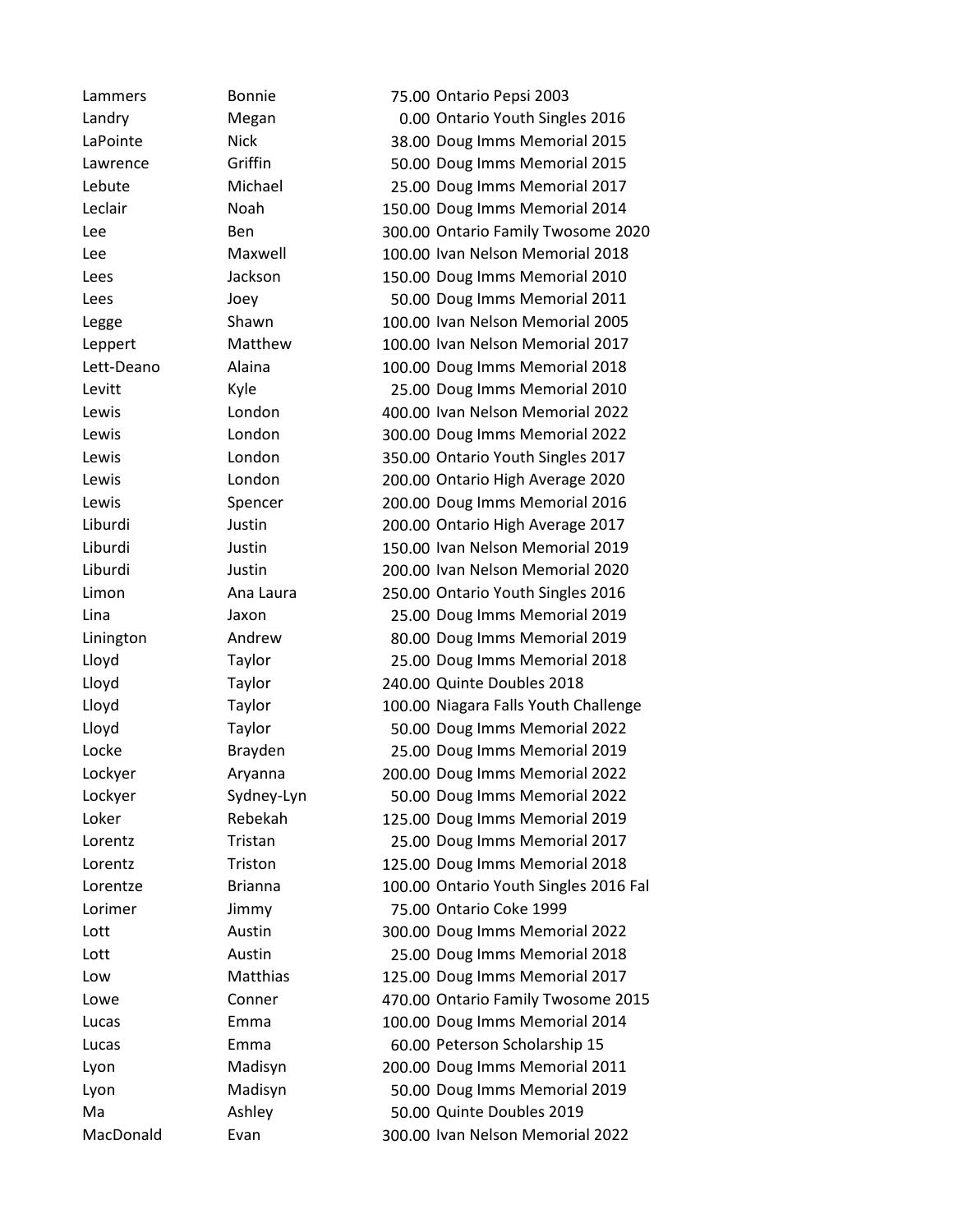MacDonald Evan 110.00 Quinte Doubles 2019 MacDonald Evan 245.00 Ontario Family Twosome 2020 MacDonald Evan 50.00 Doug Imms Memorial 2022 Maceachern William 125.00 Doug Imms Memorial 2022 Maceachern William 275.00 Ontario Youth Singles Maceachern William 25.00 Doug Imms Memorial 2019 Maceachern William 75.00 Doug Imms Memorial 2022 Machan Craig 25.00 Doug Imms Memorial 2017 Macinnes Nolan 100.00 Doug Imms Memorial 2013 MacKinnon Charlee 40.00 Doug Imms Memorial 2022 Mackinnon Ryan 40.00 Doug Imms Memorial 2022 Mackinnon Ryan 350.00 Ontario Youth Singles 2017 Mackinnon Ryan 230.00 Ontario Family Twosome 2018 MacNab Melissa 50.00 Ivan Nelson Memorial 2005 MacNab Melissa 39.00 Ontario Pepsi 2005 Madill Reece 175.00 Doug Imms Memorial 2022 Magee Michael 25.00 Doug Imms Memorial 2008 Mair Kylie 175.00 Doug Imms Memorial 2022 Majeski Alex 100.00 Ontario Family Twosome 2013 Majeski Alex 50.00 Doug Imms Memorial 2013 Majeski Alex 200.00 Doug Imms Memorial 2013 Majeski Sophia 125.00 Ontario Youth Singles 2016 Fal Male **2008** Zoey 100.00 Doug Imms Memorial 2008 Mallen Ian Ian 75.00 Ontario Youth Singles 2011 Mallen Ian Ian 30.00 Ontario Youth Singles 2014 Mallon Mackenzie 180.00 Ontario Youth Singles 2017 Managaha Kirsten 50.00 Ivan Nelson Memorial 2008 Maness Dion 75.00 Doug Imms Memorial 2019 Manning Kadyen 175.00 Ontario Youth Singles 2015 Manning Kadyen 80.00 Doug Imms Memorial 2016 Manning Kadyen 50.00 Doug Imms Memorial 2018 Manning Kadyen 100.00 Doug Imms Memorial 2019 Manning Kadyen 205.00 Ontario Family Twosome 2020 Manning Kristyn 200.00 Ontario Pepsi 2010 Manor Ellie 300.00 Doug Imms Memorial 2022 Manor Ellie 100.00 Ontario Youth Singles 2014 Manor Ellie 150.00 Doug Imms Memorial 2014 Manor Ellie 100.00 Quinte Challenge 19 Manor Ellie 260.00 Ontario Family Twosome 2020 Manuso Ben 80.00 Doug Imms Memorial 2019 Maracle Ember 175.00 Ontario Youth Singles 2016 Fal Maracle Ember 240.00 Quinte Doubles 2018 Maracle Ember 50.00 Quinte Doubles 2019 Maracle Mike 200.00 Ontario Family Twosome 2020 Maracle Mike 125.00 Doug Imms Memorial 2022 Maracle Mike 60.00 Doug Imms Memorial 2022 Maracle Mike 40.00 Quinte Doubles 2014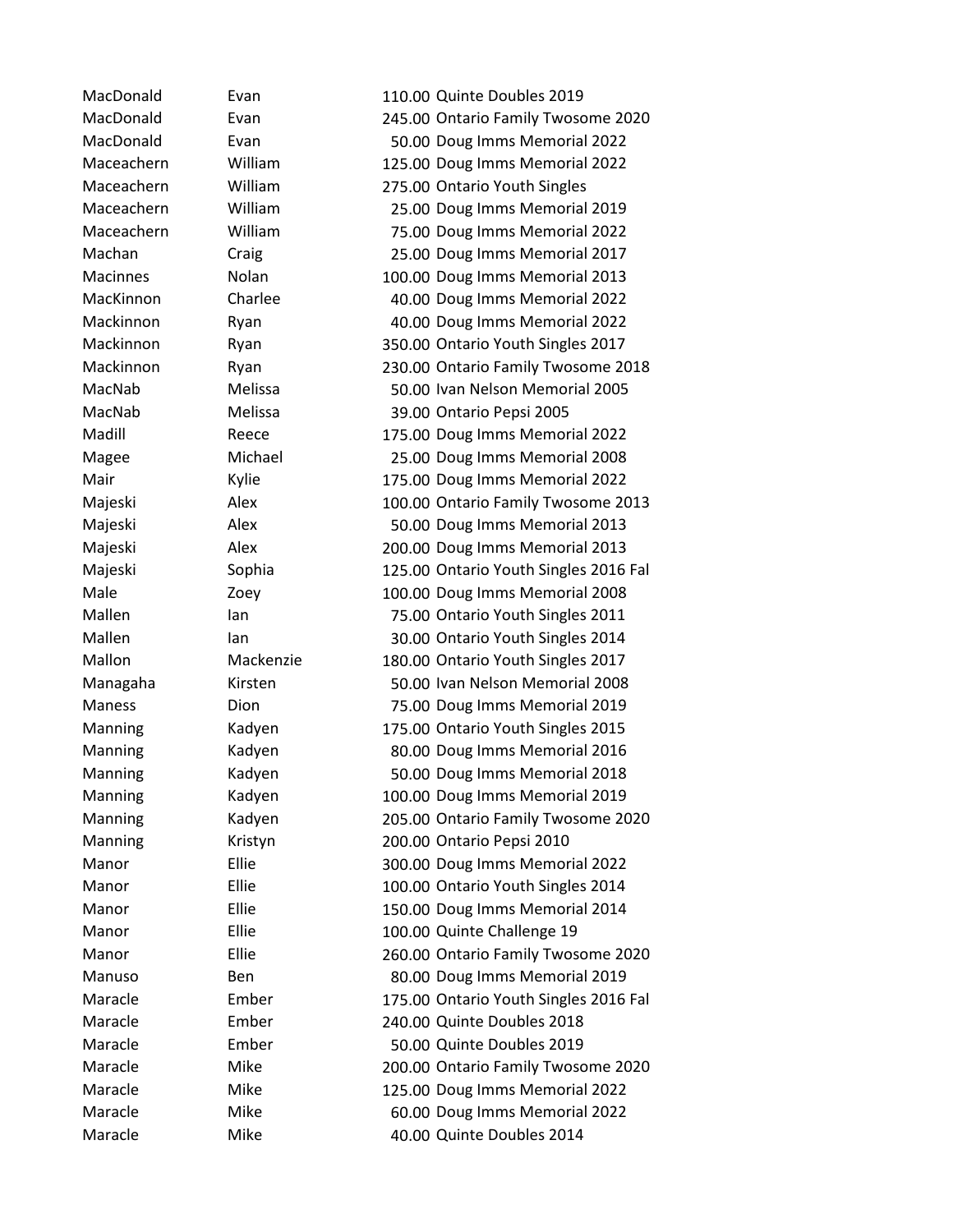| Maracle   | Mike           | 50.00 Quinte Challenge 16            |
|-----------|----------------|--------------------------------------|
| Maracle   | Mike           | 25.00 Doug Imms Memorial 2016        |
| Maracle   | Mike           | 50.00 Doug Imms Memorial 2017        |
| Maracle   | Mike           | 310.00 Quinte Doubles 2018           |
| Maracle   | Mike           | 50.00 Doug Imms Memorial 2022        |
| Marcotte  | Tyler          | 125.00 Doug Imms Memorial 2022       |
| Marcotte  | Zachary        | 125.00 Doug Imms Memorial 2022       |
| Marcotte  | Zachary        | 200.00 Doug Imms Memorial 2022       |
| Marcotte  | Zachary        | 125.00 Doug Imms Memorial 2022       |
| Marshall  | Andrew         | 100.00 Doug Imms Memorial 2013       |
| Marshall  | Troy           | 125.00 Doug Imms Memorial 2015       |
| Martin    | <b>Baylee</b>  | 50.00 Doug Imms Memorial 2008        |
| Marvin    | Grady          | 200.00 Doug Imms Memorial 2022       |
| Mason     | Jessica        | 100.00 Doug Imms Memorial 2004       |
| Mason     | Karley         | 30.00 Quinte Challenge 16            |
| Mason     | Karley         | 150.00 Doug Imms Memorial 2016       |
| Mason     | Karley         | 100.00 Doug Imms Memorial 2016       |
| Mason     | Karley         | 125.00 Doug Imms Memorial 2016       |
| Mason     | Karley         | 200.00 Doug Imms Memorial 2016       |
| Mason     | Karley         | 380.00 Quinte Doubles 2017           |
| Mason     | Karley         | 80.00 Doug Imms Memorial 2017        |
| Mason     | Karley         | 25.00 Doug Imms Memorial 2017        |
| Mason     | Karley         | 350.00 Ontario Youth Singles 2017    |
| Mason     | Karley         | 75.00 Doug Imms Memorial 2018        |
| Mason     | Karley         | 150.00 Doug Imms Memorial 2018       |
| Mason     | Karley         | 75.00 Niagara Falls Youth Challenge  |
| Mason     | Karley         | 150.00 Ivan Nelson Memorial 2019     |
| Mason     | Karley         | 350.00 Ontario Youth Singles         |
| Mason     | Karley         | 600.00 Quinte Challenge 19           |
| Mason     | Karley         | 150.00 Doug Imms Memorial 2019       |
| Mason     | Karley         | 200.00 Ontario High Average 2019     |
| Mason     | Karley         | 340.00 Niagara Falls Youth Challenge |
| Mason     | Karley         | 200.00 Ivan Nelson Memorial 2020     |
| Mater     | Calvin         | 50.00 Doug Imms Memorial 2011        |
| Mathaniel | Foronda-Valera | 100.00 Doug Imms Memorial 2010       |
| Matthew   | Deane          | 100.00 Ontario Family Twosome 97     |
| Matthew   | <b>Thomas</b>  | 150.00 Doug Imms Memorial 2019       |
| Maxner    | Mitchell       | 50.00 Ivan Nelson Memorial 2010      |
| Maxner    | Mitchell       | 150.00 Doug Imms Memorial 2013       |
| Maxner    | Mitchell       | 100.00 Doug Imms Memorial 2013       |
| Mayner    | Taylor         | 50.00 Harry Beatty High Average      |
| Maynes    | Matt           | 25.00 Doug Imms Memorial 2014        |
| McCoubrey | Georgia        | 225.00 Ontario Youth Singles 2016    |
| McCoubrey | Isaac          | 200.00 Ontario Youth Singles 2016    |
| McCoubrey | Isaac          | 100.00 Doug Imms Memorial 2017       |
| McDonald  | Quinton        | 125.00 Doug Imms Memorial 2018       |
| McGrath   | Liam           | 80.00 Doug Imms Memorial 2016        |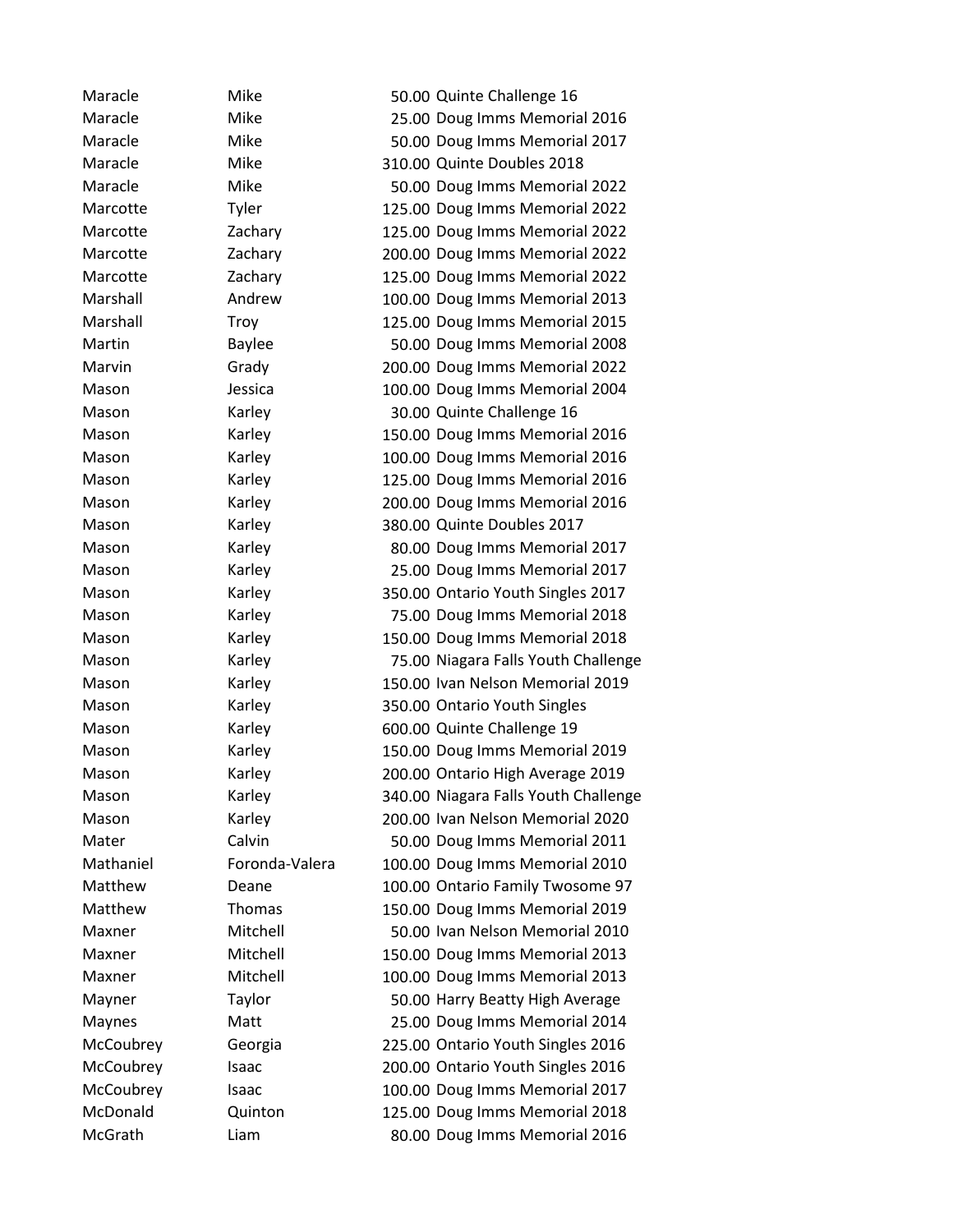Mcilhargy Jarod 125.00 Doug Imms Memorial 2016 Mcilhargy Jarod 25.00 Doug Imms Memorial 2016 Mcilhargy Jarod 75.00 Ontario Youth Singles 2016 Fal Mcilhargy Ryan Ryan 125.00 Doug Imms Memorial 2016 Mcilhargy Ryan 25.00 Doug Imms Memorial 2016 Mcilhargy Ryan 25.00 Doug Imms Memorial 2016 McKinlay Sara 150.00 Doug Imms Memorial 2011 Mckinley Brodie 100.00 Doug Imms Memorial 2013 Mckinley Brodie 325.00 Ontario Family Twosome 2019 Mcllhargey Ryan 150.00 Doug Imms Memorial 2016 McMahon-Steele Dakota 105.00 Ontario Family Twosome 2011 Mcnicol Alana 100.00 Doug Imms Memorial 2013 McNicol Alanna 0.00 Ontario Youth Singles 2016 McNicol Alanna 150.00 Doug Imms Memorial 2016 McPherson Elly 100.00 Doug Imms Memorial 2011 McPherson Elly 100.00 Doug Imms Memorial 2011 Medel James 37.50 Doug Imms Memorial 2017 Medel James 125.00 Doug Imms Memorial 2017 Medel James 150.00 Ivan Nelson Memorial 2020 Medel James 200.00 Ontario High Average 2020 Mehlenbacher Miguel 25.00 Doug Imms Memorial 2019 Meier Caydence 50.00 Doug Imms Memorial 2015 Merrick Curtis 0.00 Ontario Youth Singles 2016 Merrick Curtis 50.00 Doug Imms Memorial 2019 Merrick Michelle 100.00 Doug Imms Memorial 2007 Michelucci Maxmillian 100.00 Doug Imms Memorial 2018 Michon Colin 25.00 Ivan Nelson Memorial2011 Miller Keiran 125.00 Doug Imms Memorial 2018 Miller Taylor 100.00 Doug Imms Memorial 2008 Miller Taylor 25.00 Doug Imms Memorial 2012 Miller Taylor 150.00 Doug Imms Memorial 2015 Mills Peyton 150.00 Doug Imms Memorial 2019 Milsap Christine 300.00 Ivan Nelson Memorial 2022 Milsap Christine 200.00 Ivan Nelson Memorial 2020 Minor Lexie 0.00 Ontario Youth Singles 2016 Mintz Gabriella 25.00 Doug Imms Memorial 2015 Mintz Gabriella 50.00 Doug Imms Memorial 2017 Mitchell Mykaela 50.00 Ivan Nelson Memorial 2008 Mitchell Mykaela 25.00 Ivan Nelson Memorial 2009 Mitchell Mykaela 150.00 Doug Imms Memorial 2009 Mitchell Mykaela 100.00 Ivan Nelson Memorial 2012 Mitchell Mykaela 100.00 Doug Imms Memorial 2012 Mitchell Mykaela 100.00 Ivan Nelson Memorial 2010 Mitchell Mykaela 18.73 Ivan Nelson Memorial 2013 Mitchell Mykaela 125.00 Ontario Youth Singles 2014 Mitchell Mykaela 350.00 Ontario Family Twosome 2014 Mitchell Mykaela 17.87 Ivan Nelson Memorial 2015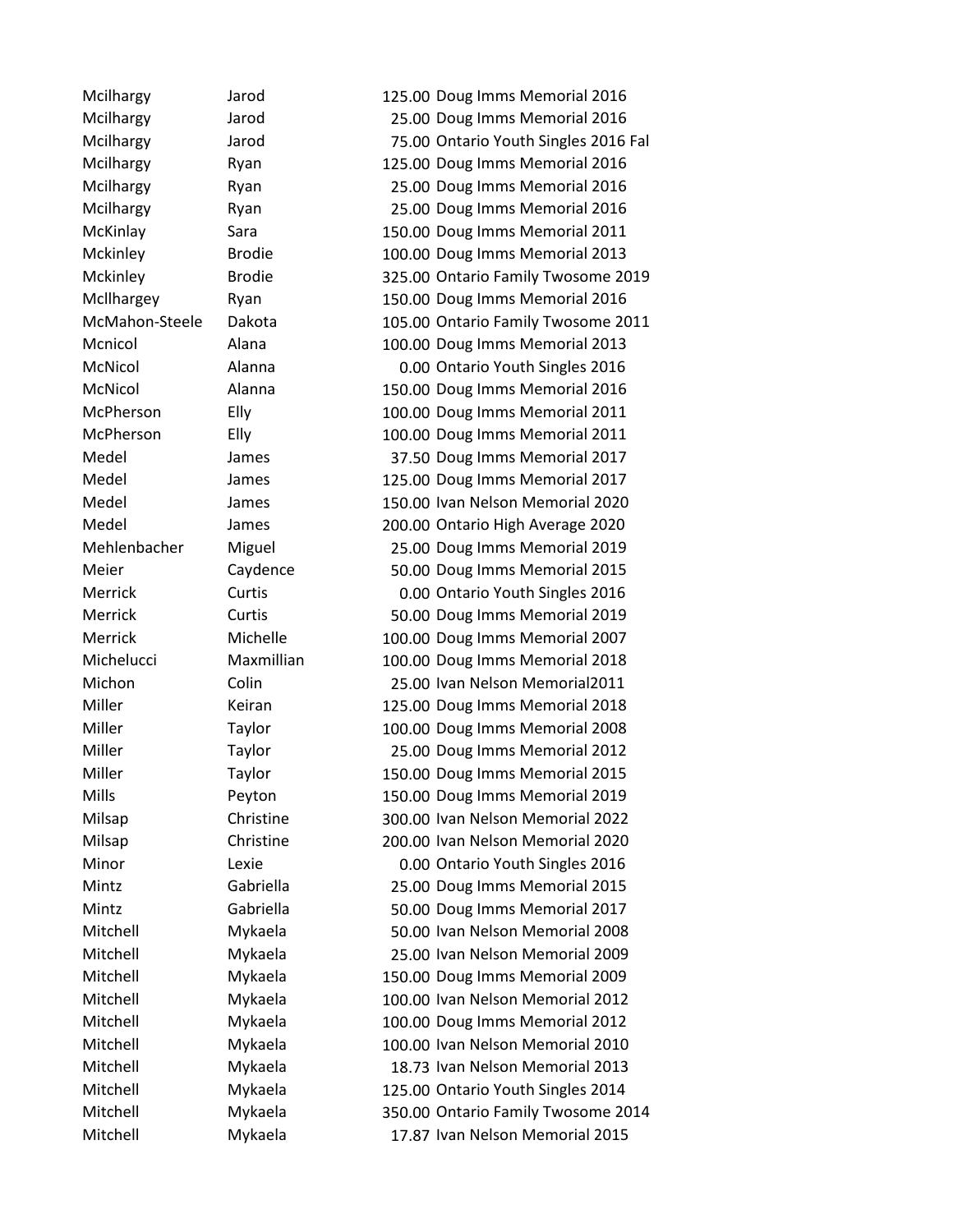Mitchell Mykaela 100.00 Ontario High Average 2013 Mitchell Mykaela 0.00 Ontario Youth Singles 2016 Mitchell Mykaela 50.00 Ivan Nelson Memorial 2018 Montreuil Tyler 50.00 Doug Imms Memorial 2014 Montreuil Tyler 150.00 Doug Imms Memorial 2018 Moon Hayden 60.00 Ontario Youth Singles 2011 Moore-Goodall Andi 100.00 Doug Imms Memorial 2015 Moore-Goodall Kyra 100.00 Doug Imms Memorial 2017 Moreau Eva 75.00 Niagara Falls Youth Challenge Morgan Ainsley 100.00 Doug Imms Memorial 2012 Morgan Ainsley 175.00 Doug Imms Memorial 2022 Morgan Owen 100.00 Doug Imms Memorial 2012 Morin Yvan 75.00 Doug Imms Memorial 2022 Morin Yvan 75.00 Doug Imms Memorial 2022 Morrison Katie 150.00 Doug Imms Memorial 2016 Morrison Katie 50.00 Doug Imms Memorial 2015 Morrison Katie 80.00 Doug Imms Memorial 2016 Morrison Katie 200.00 Doug Imms Memorial 2016 Morrison Katie 150.00 Doug Imms Memorial 2017 Morrison Katie 80.00 Doug Imms Memorial 2018 Morrison Mikael 50.00 Niagara Falls Youth Challenge Mousseau Noah 100.00 Doug Imms Memorial 2009 Mundy Olivia 150.00 Doug Imms Memorial 2017 Mundy Olivia 150.00 Doug Imms Memorial 2019 Murdoch Connor 220.00 Ontario Youth Singles 2017 Murdoch Connor 50.00 Doug Imms Memorial 2019 Muscat Max 50.00 Doug Imms Memorial 2022 Muscat Max 75.00 Doug Imms Memorial 2022 Muxlow Ainzley 150.00 Doug Imms Memorial 2015 Namh-Stephen Ethan 50.00 Ontario Youth Singles 2016 Fal Needham Jack 120.00 Ontario Youth Singles Nelson Allen 180.00 Ontario Youth Singles 2017 Neufeld Katelynn 25.00 Ivan Nelson Memorial 2005 Nevill Jacob 100.00 Doug Imms Memorial 2009 Nevill Jacob 200.00 Ontario Pepsi 2009 Nicholson Ryan 25.00 Doug Imms Memorial 2013 Nicholson Sarah 25.00 Doug Imms Memorial 2013 Nico Drew 50.00 Doug Imms Memorial 2019 Nicolaou Anna 225.00 Ontario Family Twosome 2019 Nilsson Tara 100.00 Doug Imms Memorial 2010 Nissan Stephen 80.00 Doug Imms Memorial 2018 Nissan Stephen 25.00 Doug Imms Memorial 2018 Noble Alyssa 25.00 Doug Imms Memorial 2013 Noble Alyssa 100.00 Doug Imms Memorial 2014 Noble Alyssa 350.00 Niagara Falls Youth Challenge Noble Josh 100.00 Doug Imms Memorial 2011 Noble Josh 150.00 Doug Imms Memorial 2013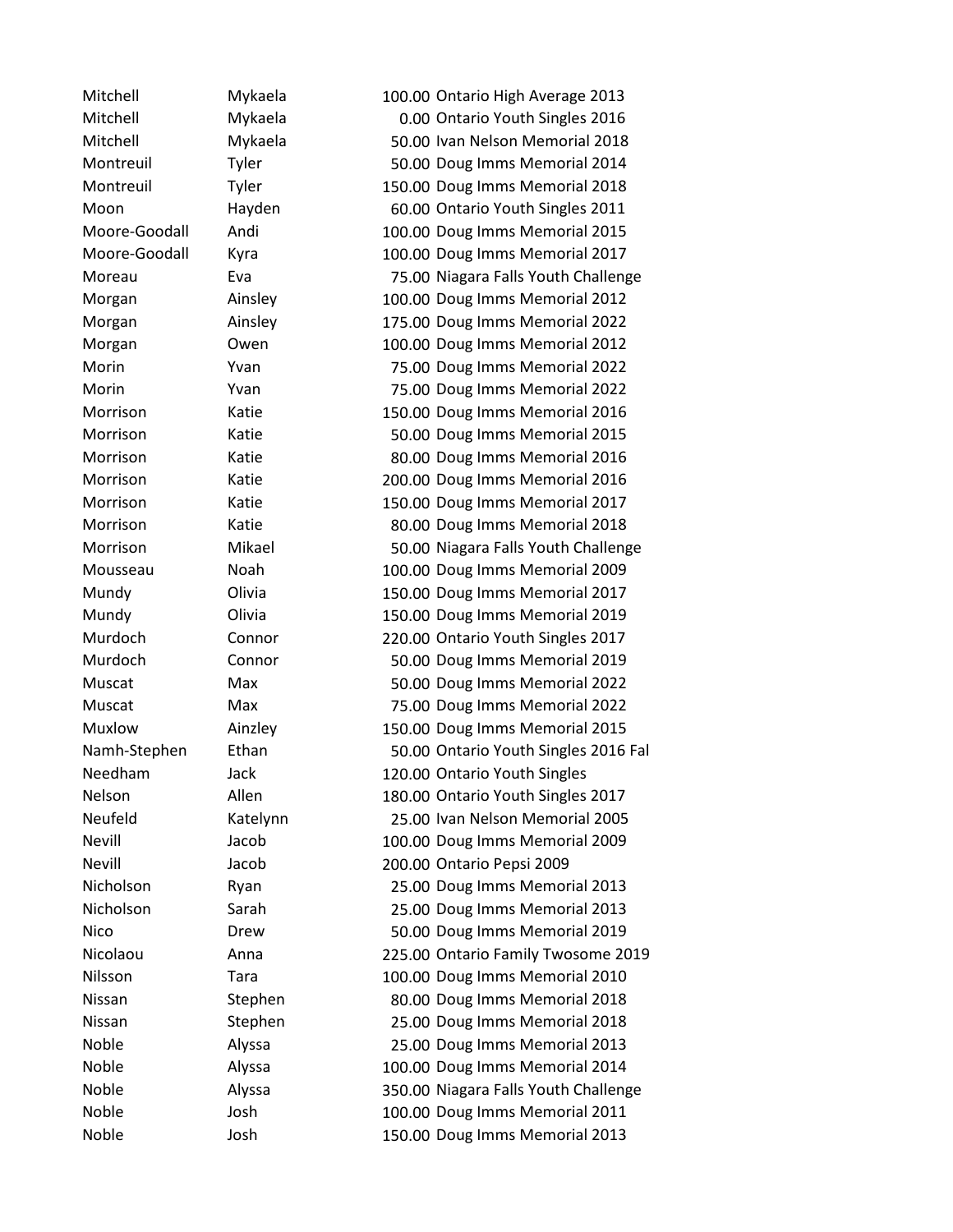Noble Josh 200.00 Doug Imms Memorial 2014 Noble Josh 150.00 Doug Imms Memorial 2015 Nogueira Luke 325.00 Ontario Family Twosome 2019 Nogueira Luke 170.00 Ontario Youth Singles Northcott Cindy 100.00 Doug Imms Memorial 2008 Novak Preston 50.00 Doug Imms Memorial 2011 Nowacki Carter 100.00 Doug Imms Memorial 2022 N-Vaane Bradley 100.00 Doug Imms Memorial 2006 N-Vaane Bradley 50.00 Doug Imms Memorial 2008 N-Vaane Bradley 150.00 Doug Imms Memorial 2008 N-Vaane Bradley 100.00 Doug Imms Memorial 2009 Obusan Calvin 50.00 Doug Imms Memorial 2010 Obusan Calvin 150.00 Doug Imms Memorial 2010 Ong Clarisse 100.00 Doug Imms Memorial 2004 O'Sullivan Farrah 150.00 Ontario Youth Singles 2015 Page Stephan 100.00 Doug Imms Memorial 2000 Pare-Schoenberger Jesse 100.00 Doug Imms Memorial 2019 Parkes Hailee 150.00 Doug Imms Memorial 2018 Parkin Brennan 50.00 Doug Imms Memorial 2012 Parkkila Cam 25.00 Doug Imms Memorial 2018 Parkkila Cam 80.00 Doug Imms Memorial 2019 Parkkila Kole 80.00 Doug Imms Memorial 2019 Parsons **Zander** 200.00 Ontario Youth Singles 2017 Patrick Brandan 170.00 Ontario Youth Singles Patrick Brandan 50.00 Doug Imms Memorial 2019 Patrick Kaden 75.00 Ontario Youth Singles 2016 Fal Patrick Kaden 220.00 Ontario Youth Singles 2017 Patrick Kaden Kaden 50.00 Doug Imms Memorial 2019 Patterson Graeme 215.00 Ontario Family Twosome 2011 Patterson Graeme 215.00 Ontario Family Twosome 2012 Peckham Nic 150.00 Doug Imms Memorial 2017 Peckham Nic 100.00 Doug Imms Memorial 2017 Peckham Nic 100.00 Doug Imms Memorial 2017 Pedersen Noah 150.00 Doug Imms Memorial 2012 Pedersen Noah 25.00 Doug Imms Memorial 2015 Pellerto Riley Riley 125.00 Doug Imms Memorial 2016 Peri Josh 30.00 Doug Imms Memorial 2022 Perrin John 100.00 Ontario Coke 1997 Perry Michell 25.00 Doug Imms Memorial 2015 Persechino Michael 75.00 Quinte Doubles 2018 Persechino Michael 110.00 Quinte Doubles 2019 Peter Seaton 100.00 Doug Imms Memorial 2015 Petrany Jarrod 100.00 Doug Imms Memorial 2004 Petrie Roen Roen 50.00 Doug Imms Memorial 2017 Phillips Alisa 125.00 Doug Imms Memorial 2015 Phillips Alisa 200.00 Doug Imms Memorial 2015 Phinney William 200.00 Doug Imms Memorial 2022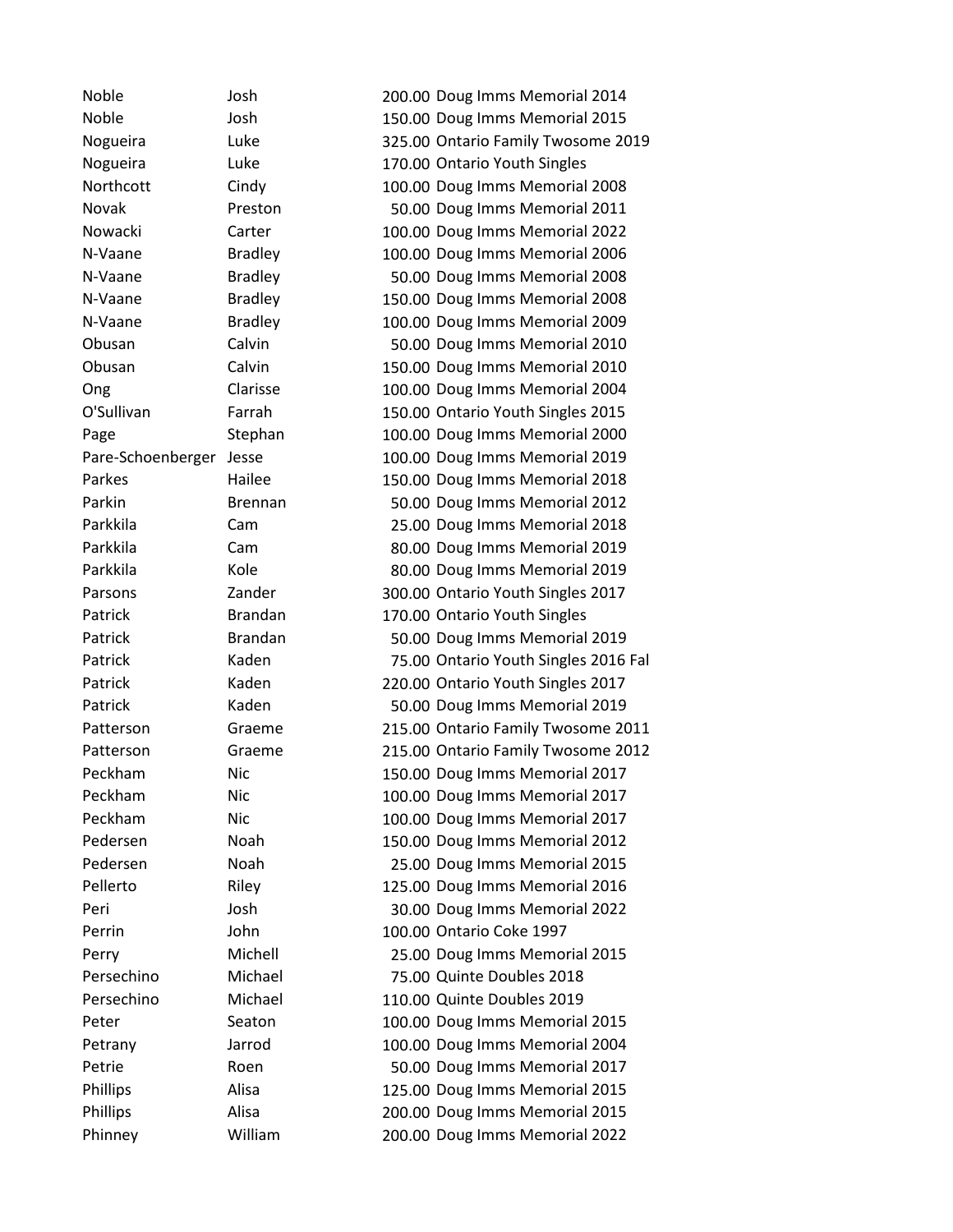| Pickering   | Nathan      | 25.00 Doug Imms Memorial 2017      |
|-------------|-------------|------------------------------------|
| Pilling     | Nathan      | 50.00 Ivan Nelson Memorial 2014    |
| Pinel       | Ryan        | 100.00 Doug Imms Memorial 2016     |
| Pinel       | Ryan        | 150.00 Doug Imms Memorial 2015     |
| Pinel       | Ryan        | 80.00 Doug Imms Memorial 2018      |
| Pinel       | Ryan        | 100.00 Ivan Nelson Memorial 2019   |
| Pinel       | Ryan        | 25.00 Doug Imms Memorial 2019      |
| Pinkney     | <b>Nick</b> | 125.00 Doug Imms Memorial 2022     |
| Pinkney     | <b>Nick</b> | 200.00 Doug Imms Memorial 2022     |
| Pinkney     | <b>Nick</b> | 125.00 Doug Imms Memorial 2022     |
| Pinkney     | <b>Nick</b> | 200.00 Doug Imms Memorial 2018     |
| Piotto      | Sheyanne    | 150.00 Doug Imms Memorial 2012     |
| Pirouet     | Everett     | 150.00 Doug Imms Memorial 2011     |
| Pirouet     | Everett     | 25.00 Doug Imms Memorial 2010      |
| Pirouet     | Everett     | 25.00 Doug Imms Memorial 2013      |
| Pirouet     | Owen        | 100.00 Doug Imms Memorial 2010     |
| Pirouet     | Owen        | 25.00 Doug Imms Memorial 2013      |
| Piruzza     | Kyle        | 100.00 Doug Imms Memorial 2007     |
| Piruzza     | Kyle        | 25.00 Ivan Nelson Memorial 2009    |
| Piruzza     | Kyle        | 25.00 Ivan Nelson Memorial 2012    |
| Pitoscia    | Acelyn      | 500.00 Ontario Family Twosome 2020 |
| Plawiuk     | Cadence     | 100.00 Doug Imms Memorial 2019     |
| Poleon      | Rylee       | 175.00 Doug Imms Memorial 2022     |
| Poleon      | Shane       | 500.00 Ontario Family Twosome 2020 |
| Poleon      | Shane       | 100.00 Ivan Nelson Memorial 2022   |
| Poleon      | Shane       | 150.00 Doug Imms Memorial 2022     |
| Poleon      | Shane       | 100.00 Doug Imms Memorial 2016     |
| Pollard     | Chase       | 705.00 Ontario Family Twosome 2015 |
| Pollard     | Chase       | 80.00 Doug Imms Memorial 2016      |
| Pollard     | Chase       | 160.00 Ontario Family Twosome 2018 |
| Pollard     | Chase       | 50.00 Doug Imms Memorial 2018      |
| Poole       | Raiden      | 100.00 Doug Imms Memorial 2014     |
| Poole       | Raiden      | 50.00 Doug Imms Memorial 2015      |
| Poole       | Wesley      | 150.00 Doug Imms Memorial 2014     |
| Poole       | Wesley      | 50.00 Doug Imms Memorial 2015      |
| Porga       | Chelsea     | 75.00 Doug Imms Memorial 2022      |
| Preece      | Jason       | 300.00 Doug Imms Memorial 2022     |
| Preece      | Jason       | 125.00 Doug Imms Memorial 2022     |
| Preece      | Jason       | 150.00 Doug Imms Memorial 2022     |
| Preece      | Jason       | 125.00 Doug Imms Memorial 2022     |
| Preece      | Jason       | 50.00 Ivan Nelson Memorial 2017    |
| Price       | Daniel      | 200.00 Doug Imms Memorial 2008     |
| Proctor     | Maxwell     | 100.00 Doug Imms Memorial 2013     |
| Proctor     | Sydney      | 100.00 Doug Imms Memorial 2013     |
| Prokopowicz | Eric        | 100.00 Doug Imms Memorial 2006     |
| Prokopowicz | Matthew     | 100.00 Doug Imms Memorial 2006     |
| Proto       | Anthony     | 100.00 Doug Imms Memorial 2013     |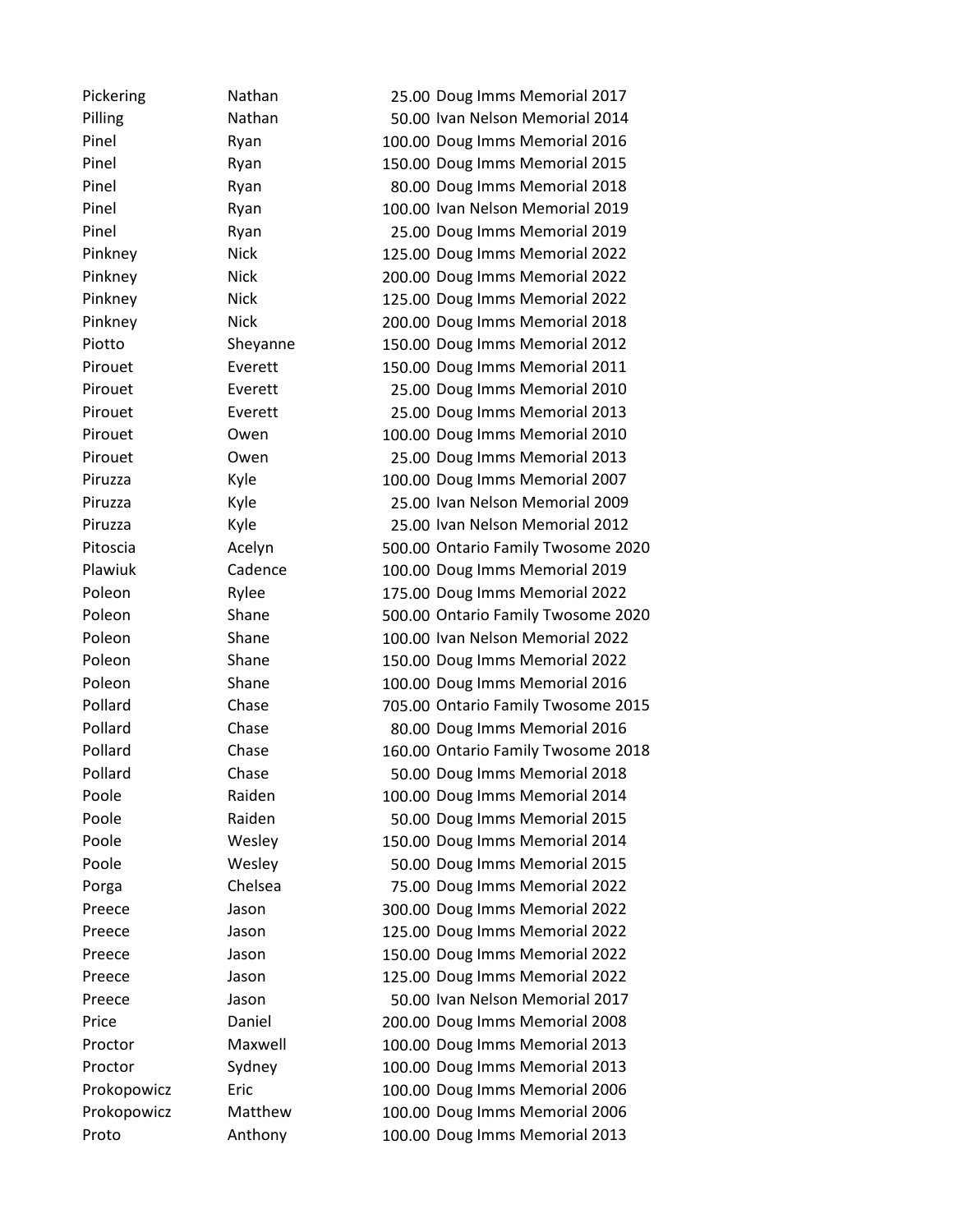Proulx Nathan 100.00 Doug Imms Memorial 2014 Prychitko Nicholas 100.00 Doug Imms Memorial 2011 Prychitko Nicholas 100.00 Doug Imms Memorial 2011 Prychitko Nicholas 25.00 Doug Imms Memorial 2011 Prychitko Nicholas 100.00 Ontario Youth Singles 2013 Prychitko Nicholas 150.00 Doug Imms Memorial 2016 Prychitko Nicholas 25.00 Doug Imms Memorial 2014 Psoavad Sara 100.00 Doug Imms Memorial 2007 Pulver Shelby 150.00 Ontario Youth Singles 2015 Pursley Stephen 50.00 Doug Imms Memorial 2010 Quan Daniel 150.00 Quinte Doubles 2014 Quan Daniel 150.00 Doug Imms Memorial 2014 Quan Daniel 25.00 Doug Imms Memorial 2014 Quan Daniel 100.00 Doug Imms Memorial 2015 Quan Daniel 100.00 Doug Imms Memorial 2016 Quan Daniel 80.00 Doug Imms Memorial 2018 Quan Daniel 60.00 Quinte Doubles 2018 Quan Daniel 100.00 Ivan Nelson Memorial 2019 Quan Daniel 250.00 Ontario Family Twosome 2019 Quattrociocchi Danny 150.00 Doug Imms Memorial 2015 Quenneville Tyler 50.00 Doug Imms Memorial 2019 Quennville Tyler 50.00 Doug Imms Memorial 2018 Ramos Katherine 200.00 Doug Imms Memorial 2008 Rampersad Ashana 25.00 Doug Imms Memorial 2008 Rampersad Ashana 100.00 Doug Imms Memorial 2008 Rampersad Ashana 50.00 Doug Imms Memorial 2010 Rankin Hannah 215.00 Ontario Family Twosome 2011 Rankin Hannah 100.00 Doug Imms Memorial 2008 Rankin Hannah 200.00 Doug Imms Memorial 2009 Rankin Olivia 300.00 Ontario Family Twosome 2020 Rankin Olivia 150.00 Doug Imms Memorial 2022 Raymer Connor 260.00 Ontario Family Twosome 2020 Raymer Micole 150.00 Ontario Youth Singles 2016 Fal Raymer **Nicole** 150.00 Doug Imms Memorial 2017 Raymer Nicole 150.00 Doug Imms Memorial 2018 Renaud Luke 100.00 Doug Imms Memorial 2018 Renaud Luke 150.00 Quinte Challenge 19 Renzella Isabella 150.00 Doug Imms Memorial 2018 Reyes Reiner 300.00 Ivan Nelson Memorial 2020 Riddell Alicia 200.00 Ontario High Average 2019 Ridell Andrew 125.00 Doug Imms Memorial 2019 Rider Conner 25.00 Doug Imms Memorial 2015 Rizzi Michelle 75.00 Doug Imms Memorial 2015 Rizzi Michelle 50.00 Doug Imms Memorial 2015 Rizzi Michelle 50.00 Doug Imms Memorial 2016 Rizzi Michelle 125.00 Doug Imms Memorial 2018 Rizzi Michelle 100.00 Doug Imms Memorial 2019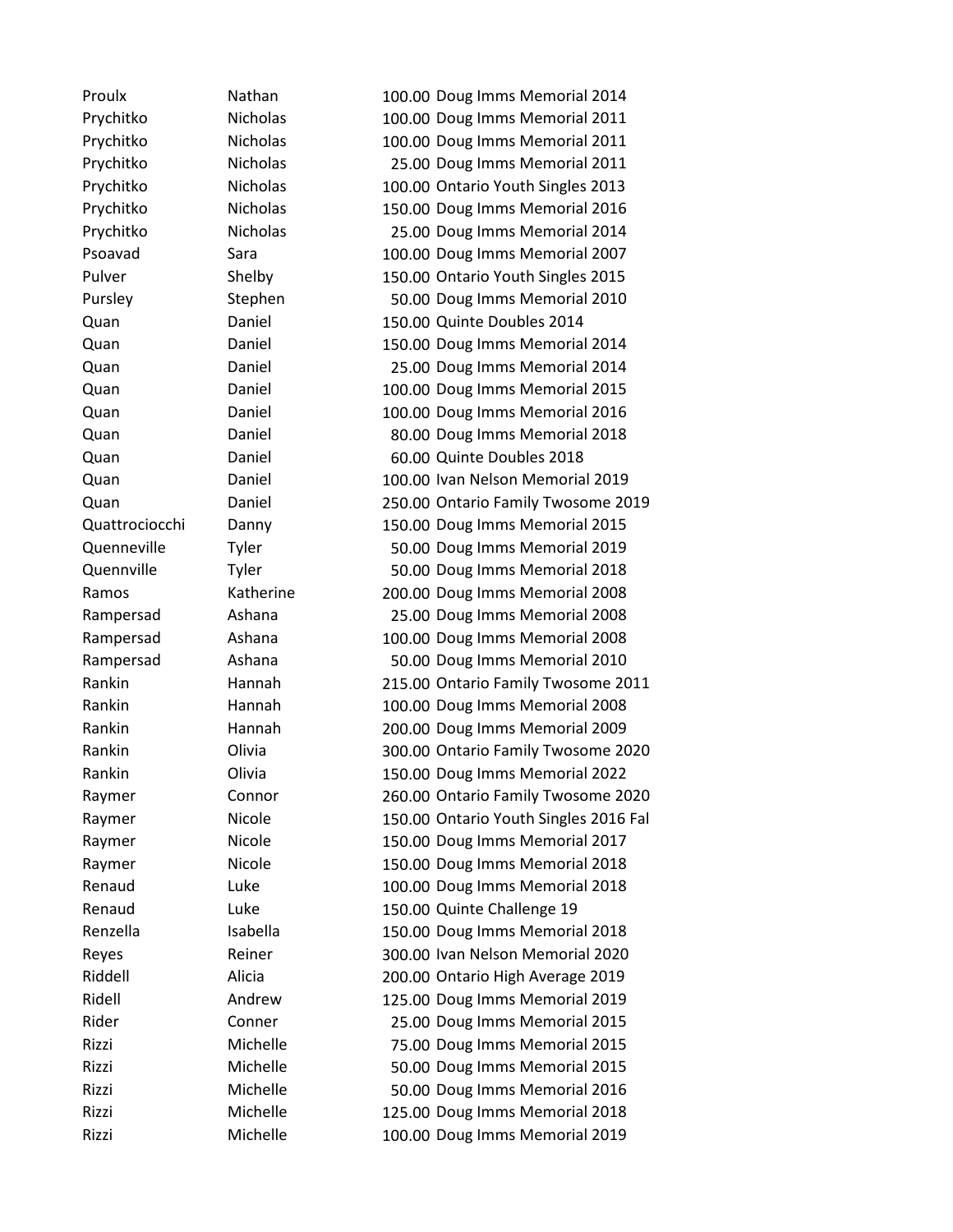| Rizzi     | Michelle       | 50.00 Doug Imms Memorial 2019        |
|-----------|----------------|--------------------------------------|
| Robertson | Dylan          | 100.00 Doug Imms Memorial 2015       |
| Robertson | Rachel         | 100.00 Doug Imms Memorial 2010       |
| Robillard | Joshua         | 115.00 Ontario Family Twosome 2009   |
| Robinson  | Jacob          | 50.00 Doug Imms Memorial 2016        |
| Robinson  | Jacob          | 150.00 Doug Imms Memorial 2016       |
| Robinson  | Jacob          | 100.00 Doug Imms Memorial 2019       |
| Robinson  | Jacob          | 50.00 Doug Imms Memorial 2019        |
| Robinson  | Piper          | 50.00 Doug Imms Memorial 2016        |
| Robinson  | Ryan           | 45.00 Ontario Youth Leaders          |
| Rodriguez | Sofia          | 25.00 Doug Imms Memorial 2017        |
| Rodriguez | Sofia          | 200.00 Doug Imms Memorial 2018       |
| Rodriguez | Sofia          | 150.00 Doug Imms Memorial 2019       |
| Rodriguez | Sofia          | 125.00 Doug Imms Memorial 2019       |
| Rodriguez | Sofia          | 200.00 Doug Imms Memorial 2019       |
| Rogas     | Matias         | 200.00 Doug Imms Memorial 2018       |
| Ross      | Bill           | 50.00 Harry Beatty High Average      |
| Ross      | Bill           | 50.00 Harry Beatty High Average      |
| Roth      | Gavyn          | 125.00 Doug Imms Memorial 2022       |
| Rounding  | Rebecca        | 150.00 Doug Imms Memorial 2016       |
| Routh     | Ethan          | 230.00 Ontario Family Twosome 2018   |
| Routh     | Ethan          | 195.00 Ontario Family Twosome 2020   |
| Rudell    | <b>Nicolas</b> | 300.00 Doug Imms Memorial 2022       |
| Rudell    | <b>Nicolas</b> | 125.00 Doug Imms Memorial 2022       |
| Rudell    | <b>Nicolas</b> | 25.00 Niagara Falls Youth Challenge  |
| Rudell    | <b>Nicolas</b> | 100.00 Doug Imms Memorial 2019       |
| Running   | Daniel         | 100.00 Doug Imms Memorial 2006       |
| Russell   | Rylee          | 50.00 Ivan Nelson Memorial 2018      |
| Russell   | Rylee          | 300.00 Ivan Nelson Memorial 2019     |
| Ryan      | Kennadi        | 100.00 Doug Imms Memorial 2016       |
| Saari     | Cole           | 100.00 Doug Imms Memorial 2013       |
| Saari     | Scott          | 25.00 Doug Imms Memorial 2016        |
| Salvatore | Nate           | 140.00 Ontario Youth Singles 2017    |
| Samuel    | Natalia        | 50.00 Doug Imms Memorial 2017        |
| Samuel    | Natalia        | 50.00 Doug Imms Memorial 2019        |
| Samuel    | Natalia        | 150.00 Doug Imms Memorial 2019       |
| Sands     | Joel           | 200.00 Doug Imms Memorial 2016       |
| Sanford   | Jessica        | 100.00 Ontario Pepsi 2007            |
| Sanita    | Stefania       | 50.00 Harry Beatty High Average      |
| Sawyer    | Steven         | 150.00 Niagara Falls Youth Challenge |
| Scargall  | Bryan          | 50.00 Doug Imms Memorial 2010        |
| Scargall  | Mike           | 50.00 Doug Imms Memorial 2010        |
| Scargall  | Mike           | 200.00 Doug Imms Memorial 2011       |
| Schatz    | Kenton         | 30.00 Quinte Doubles 2019            |
| Schmidt   | Stephanie      | 100.00 Doug Imms Memorial 2002       |
| Schmitt   | Carter         | 25.00 Doug Imms Memorial 2018        |
| Schmitt   | Carter         | 25.00 Doug Imms Memorial 2019        |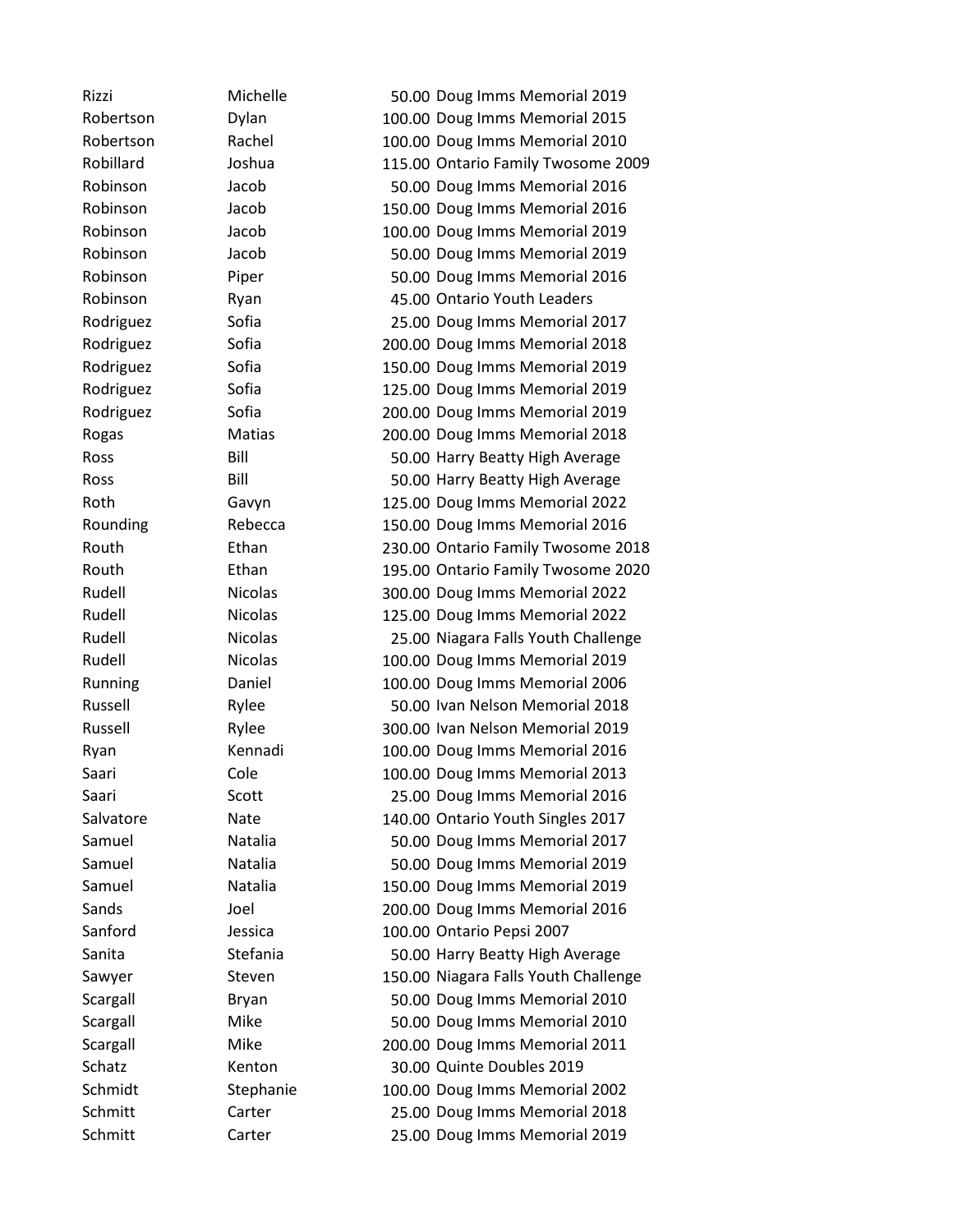| Schmitt      | Carter         | 100.00 Niagara Falls Youth Challenge  |
|--------------|----------------|---------------------------------------|
| Schnare      | <b>Dillan</b>  | 705.00 Ontario Family Twosome 2015    |
| Schnell      | Gavyn          | 350.00 Ontario Family Twosome 2018    |
| Schulyer     | Angel          | 200.00 Doug Imms Memorial 2013        |
| Schulyer     | Tyson          | 100.00 Ontario Youth Singles 2016 Fal |
| Schuyler     | Angel          | 125.00 Doug Imms Memorial 2022        |
| Schuyler     | Angel          | 50.00 Ivan Nelson Memorial 2016       |
| Schuyler     | Angel          | 150.00 Doug Imms Memorial 2017        |
| Schuyler     | Angel          | 80.00 Doug Imms Memorial 2017         |
| Schuyler     | Angel          | 100.00 Doug Imms Memorial 2017        |
| Schuyler     | Angel          | 280.00 Ontario Family Twosome 2018    |
| Schuyler     | Angel          | 200.00 Doug Imms Memorial 2018        |
| Schuyler     | Angel          | 25.00 Doug Imms Memorial 2018         |
| Schuyler     | Angel          | 50.00 Doug Imms Memorial 2022         |
| Schuyler     | Tyson          | 100.00 Doug Imms Memorial 2010        |
| Schuyler     | Tyson          | 705.00 Ontario Family Twosome 2015    |
| Schuyler     | Tyson          | 25.00 Doug Imms Memorial 2015         |
| Schuyler     | Tyson          | 150.00 Doug Imms Memorial 2017        |
| Schuyler     | Tyson          | 80.00 Doug Imms Memorial 2017         |
| Schuyler     | Tyson          | 25.00 Doug Imms Memorial 2018         |
| Scott        | <b>Braeden</b> | 69.91 Ontario Family Twosome 2018     |
| Scott        | <b>Braeden</b> | 80.00 Doug Imms Memorial 2018         |
| Scott        | Dylan          | 100.00 Doug Imms Memorial 2008        |
| Scott        | Dylan          | 80.00 Doug Imms Memorial 2016         |
| Scott        | Dylan          | 25.00 Doug Imms Memorial 2015         |
| Scott        | Dylan          | 25.00 Doug Imms Memorial 2017         |
| Scott        | Layla          | 25.00 Doug Imms Memorial 2018         |
| Scott        | Sydney         | 200.00 Ontario Youth Singles 2015     |
| Scott        | Sydney         | 200.00 Ontario High Average 2018      |
| Seale        | Aleyah         | 300.00 Quinte Challenge 16            |
| Seale        | Aleyah         | 150.00 Doug Imms Memorial 2016        |
| Seale        | Aleyah         | 100.00 Doug Imms Memorial 2016        |
| Seale        | Aleyah         | 125.00 Doug Imms Memorial 2016        |
| Seale        | Aleyah         | 200.00 Doug Imms Memorial 2016        |
| Seale        | Aleyah         | 50.00 Doug Imms Memorial 2017         |
| Seale        | Aleyah         | 100.00 Doug Imms Memorial 2018        |
| Seale        | Aleyah         | 200.00 Doug Imms Memorial 2019        |
| <b>Sears</b> | <b>Brooke</b>  | 0.00 Ontario Youth Singles 2015       |
| Sears        | Dawson         | 80.00 Doug Imms Memorial 2016         |
| Sears        | Dawson         | 25.00 Doug Imms Memorial 2015         |
| Sears        | Dawson         | 200.00 Doug Imms Memorial 2016        |
| Seymour      | Leah           | 225.00 Ontario Youth Singles 2015     |
| Shaniley     | Samantha       | 100.00 Ivan Nelson Memorial 2013      |
| Sharpe       | <b>Brianna</b> | 100.00 Doug Imms Memorial 2011        |
| Sharpe       | <b>Brianna</b> | 100.00 Doug Imms Memorial 2014        |
| Sharpe       | <b>Brianna</b> | 150.00 Doug Imms Memorial 2016        |
| Shay         | Gavin          | 50.00 Doug Imms Memorial 2022         |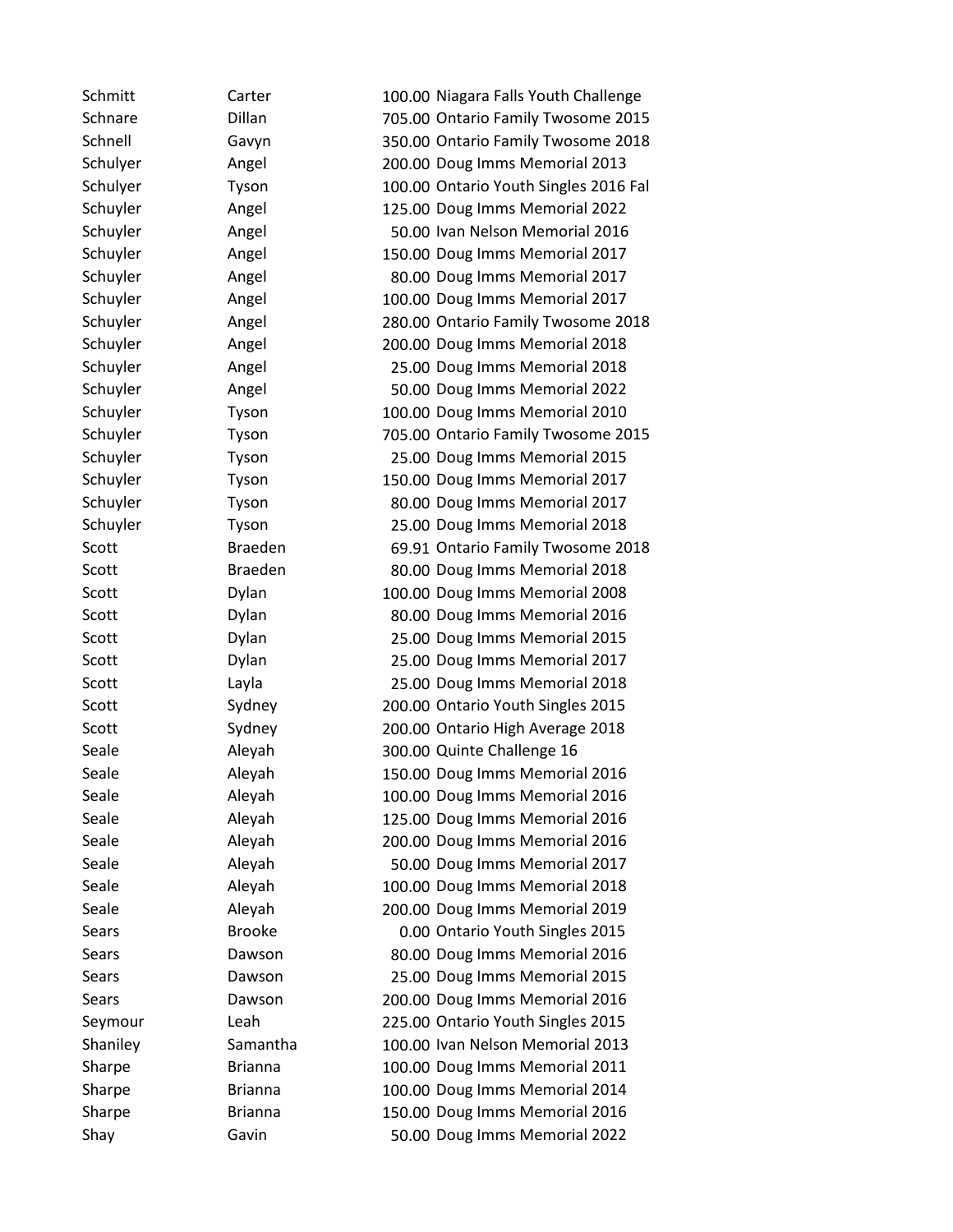| Shay          | Gavin       | 50.00 Doug Imms Memorial 2015         |
|---------------|-------------|---------------------------------------|
| Shay          | Gavin       | 80.00 Doug Imms Memorial 2018         |
| Shay          | Gavin       | 150.00 Doug Imms Memorial 2019        |
| Sheehan       | Edwin       | 75.00 Doug Imms Memorial 2022         |
| Shelton       | Cameron     | 100.00 Doug Imms Memorial 2013        |
| Shelton       | Cameron     | 50.00 Doug Imms Memorial 2013         |
| Shelton       | Cameron     | 25.00 Doug Imms Memorial 2015         |
| Shelton       | Cameron     | 50.00 Doug Imms Memorial 2016         |
| Shelton       | Cameron     | 125.00 Doug Imms Memorial 2019        |
| Shelton       | David       | 125.00 Doug Imms Memorial 2019        |
| Shelton       | Shayleigh   | 100.00 Doug Imms Memorial 2016        |
| Shetler       | Holden      | 25.00 Doug Imms Memorial 2018         |
| Shields       | Aimee       | 100.00 Doug Imms Memorial 2013        |
| Shields       | Aimee       | 150.00 Doug Imms Memorial 2016        |
| Shields       | Aimee       | 100.00 Doug Imms Memorial 2014        |
| Shields       | Ashley-Lynn | 50.00 Doug Imms Memorial 2012         |
| Shields       | Ashley-Lynn | 150.00 Doug Imms Memorial 2012        |
| Shields       | Jana        | 100.00 Doug Imms Memorial 2011        |
| Shura         | Joshua      | 150.00 Doug Imms Memorial 2017        |
| Shura         | Joshua      | 80.00 Doug Imms Memorial 2017         |
| Shura         | Joshua      | 25.00 Doug Imms Memorial 2017         |
| Shura         | Joshua      | 75.00 Doug Imms Memorial 2018         |
| Shura         | Joshua      | 80.00 Doug Imms Memorial 2018         |
| Sicard        | Cameron     | 50.00 Doug Imms Memorial 2015         |
| Simpson       | Cassie      | 100.00 Doug Imms Memorial 2007        |
| Simpson       | Cassie      | 150.00 Doug Imms Memorial 2009        |
| Sinclair      | Cody        | 150.00 Ontario Family Twosome 2014    |
| Sinclair      | Cody        | 125.00 Ontario Youth Singles 2016 Fal |
| Siopolosz     | Zach        | 50.00 Doug Imms Memorial 2011         |
| Siopolosz     | Zach        | 100.00 Doug Imms Memorial 2013        |
| Sittaro       | Logan       | 125.00 Doug Imms Memorial 2018        |
| <b>Sitzes</b> | Cole        | 75.00 Ontario Youth Singles 2012      |
| <b>Sitzes</b> | Cole        | 200.00 Doug Imms Memorial 2012        |
| <b>Sitzes</b> | Cole        | 150.00 Doug Imms Memorial 2014        |
| Sitzes        | Cole        | 50.00 Ivan Nelson Memorial 2015       |
| <b>Sitzes</b> | Cole        | 0.00 Ontario Youth Singles 2015       |
| <b>Sitzes</b> | Cole        | 100.00 Ontario High Average 2013      |
| <b>Sitzes</b> | Cole        | 200.00 Ontario High Average 2013      |
| <b>Sitzes</b> | Cole        | 200.00 Ontario High Average 2015      |
| <b>Sitzes</b> | Cole        | 100.00 Ivan Nelson Memorial 2016      |
| <b>Sitzes</b> | Cole        | 200.00 Ontario High Average 2016      |
| <b>Sitzes</b> | Cole        | 150.00 Ivan Nelson Memorial 2019      |
| <b>Sitzes</b> | Cole        | 200.00 Ontario High Average 2019      |
| <b>Sitzes</b> | Cole        | 150.00 Ivan Nelson Memorial 2020      |
| Skelton       | Abby        | 275.00 Ontario Youth Singles          |
| Skelton       | Abbygayle   | 300.00 Ivan Nelson Memorial 2022      |
| Skelton       | Abbygayle   | 125.00 Doug Imms Memorial 2019        |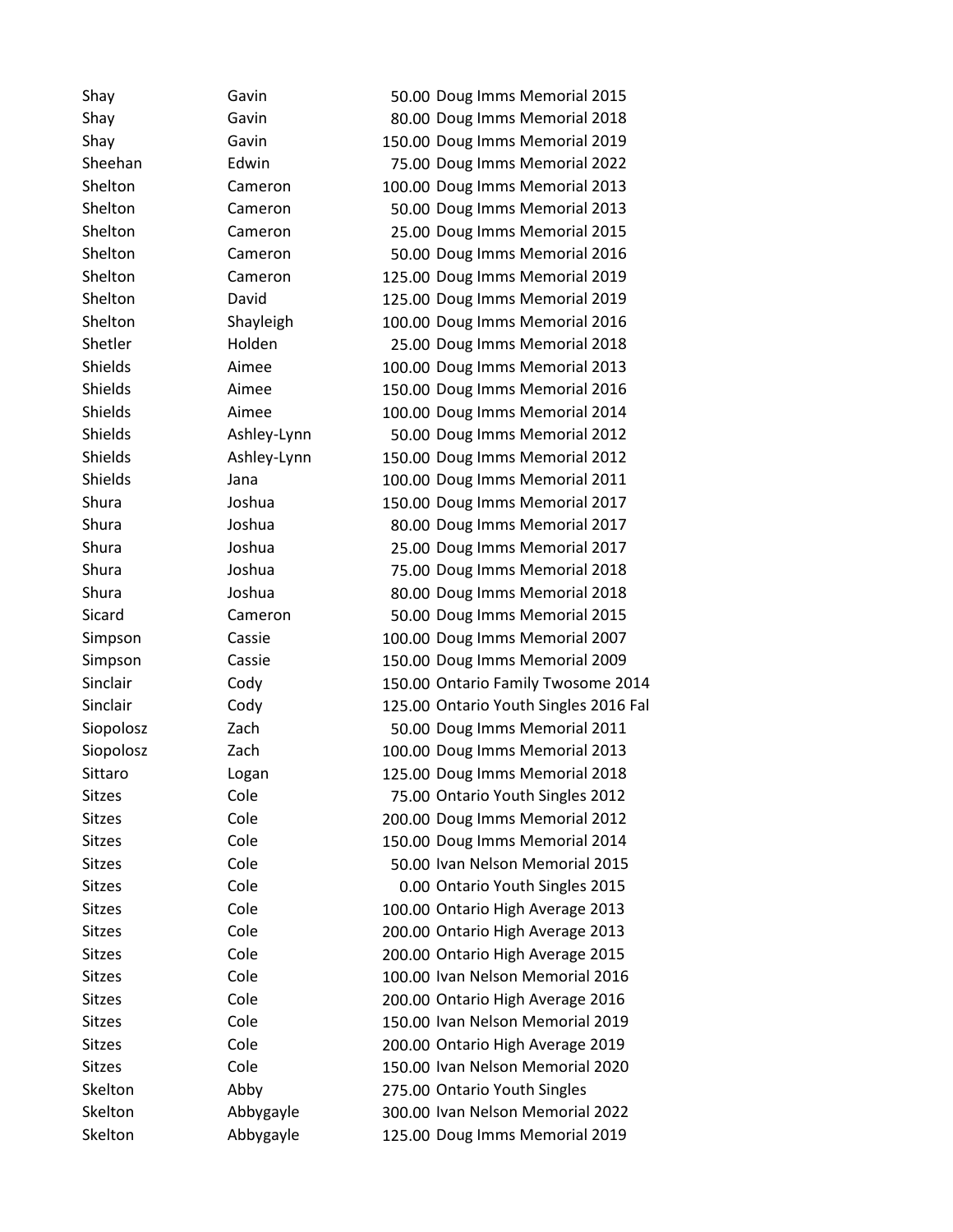| Skelton  | Abbygayle       | 75.00 Doug Imms Memorial 2022      |
|----------|-----------------|------------------------------------|
| Skelton  | Alyxandra       | 400.00 Ivan Nelson Memorial 2022   |
| Skelton  | Alyxandra       | 150.00 Doug Imms Memorial 2022     |
| Skelton  | Alyxandra       | 125.00 Doug Imms Memorial 2022     |
| Skelton  | Alyxandra       | 125.00 Doug Imms Memorial 2019     |
| Skelton  | Kyra            | 400.00 Ivan Nelson Memorial 2022   |
| Skelton  | Kyra            | 75.00 Doug Imms Memorial 2022      |
| Skelton  | Kyra            | 125.00 Doug Imms Memorial 2022     |
| Skelton  | Kyra            | 150.00 Doug Imms Memorial 2017     |
| Skelton  | Kyra            | 50.00 Ivan Nelson Memorial 2018    |
| Skelton  | Kyra            | 125.00 Doug Imms Memorial 2019     |
| Skelton  | Kyra            | 300.00 Ivan Nelson Memorial 2020   |
| Skelton  | Kyra            | 200.00 Ontario High Average 2020   |
| Skinner  | Jaxen           | 100.00 Doug Imms Memorial 2017     |
| Smith    | Cali            | 685.00 Ontario Family Twosome 2016 |
| Smith    | Destiny         | 100.00 Ontario Youth Singles 2014  |
| Smith    | Nathan          | 55.00 Ontario Family Twosome 2010  |
| Smith    | Nathan          | 50.00 Doug Imms Memorial 2010      |
| Smith    | Nicole          | 100.00 Doug Imms Memorial 2014     |
| Snowden  | <b>Nicholas</b> | 25.00 Doug Imms Memorial 2016      |
| Soule    | Jake            | 100.00 Doug Imms Memorial 2013     |
| Soule    | Jake            | 25.00 Quinte Doubles 2014          |
| Soule    | Jake            | 86.00 Quinte Challenge 14          |
| Soule    | Jake            | 25.00 Quinte Challenge             |
| Soule    | Jake            | 50.00 Doug Imms Memorial 2016      |
| Souter   | Evan            | 200.00 Ivan Nelson Memorial 2019   |
| Souter   | Evan            | 150.00 Ivan Nelson Memorial 2020   |
| Sowden   | <b>Nicholas</b> | 100.00 Ontario Family Twosome 2016 |
| Sparks   | Oliver          | 80.00 Doug Imms Memorial 2019      |
| Squire   | Rowen           | 400.00 Ivan Nelson Memorial 2022   |
| Squire   | Rowen           | 300.00 Doug Imms Memorial 2022     |
| Squire   | Rowen           | 175.00 Doug Imms Memorial 2022     |
| Squire   | Rowen           | 75.00 Doug Imms Memorial 2022      |
| Squire   | Rowen           | 200.00 Ivan Nelson Memorial 2018   |
| Squire   | Rowen           | 200.00 Ivan Nelson Memorial 2019   |
| St. Cyr  | Tiara           | 150.00 Doug Imms Memorial 2008     |
| St. Cyr  | Tiara           | 100.00 Doug Imms Memorial 2009     |
| Steadman | Brayden         | 250.00 Ontario Family Twosome 2020 |
| Steadman | Brayden         | 150.00 Doug Imms Memorial 2019     |
| Stearry  | Chris           | 25.00 Ivan Nelson Memorial 2008    |
| Stedman  | <b>Brayden</b>  | 280.00 Ontario Family Twosome 2020 |
| Stinson  | Joe             | 100.00 Doug Imms Memorial 2014     |
| Stoddard | Tyler           | 25.00 Doug Imms Memorial 2016      |
| Stoddart | Tyler           | 25.00 Doug Imms Memorial 2018      |
| Stoddart | Tyler           | 150.00 Doug Imms Memorial 2018     |
| Stoddart | Tyler           | 150.00 Doug Imms Memorial 2019     |
| Stoddart | Tyler           | 230.00 Ontario Family Twosome 2020 |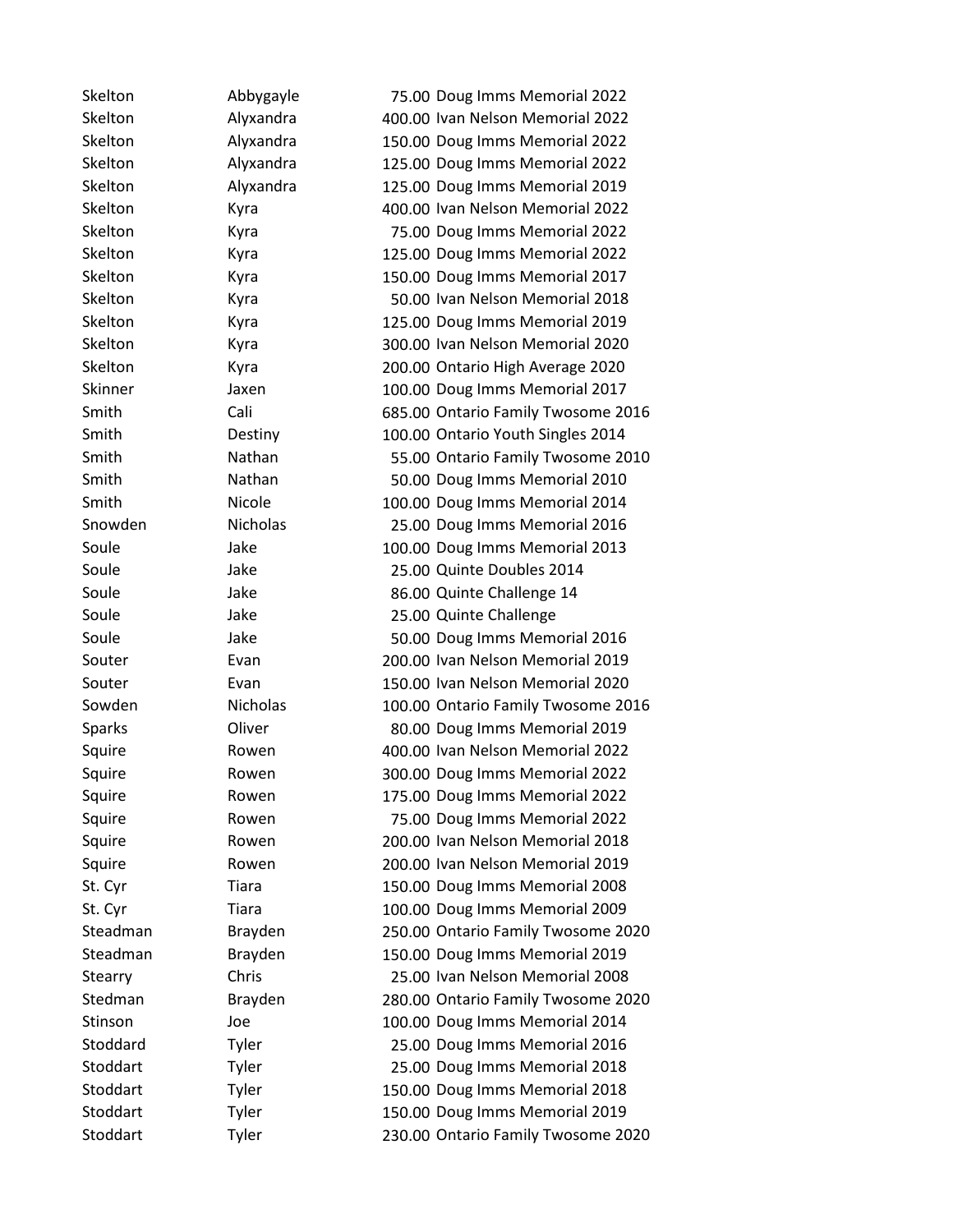| Stork           | Carter       | 200.00 Ivan Nelson Memorial 2022     |
|-----------------|--------------|--------------------------------------|
| <b>Stork</b>    | Carter       | 500.00 Ontario Family Twosome 2020   |
| <b>Stothers</b> | Layla        | 400.00 Ontario Family Twosome 2020   |
| Strangeway      | Abbey-Yates  | 50.00 Doug Imms Memorial 2012        |
| Strangeway      | Abbey-Yates  | 100.00 Doug Imms Memorial 2019       |
| Strickland      | Kennedy      | 25.00 Doug Imms Memorial 2014        |
| Sturm           | Adam         | 250.00 Ontario Family Twosome 2019   |
| Sum             | Gavin        | 300.00 Ontario Youth Singles 2017    |
| Sum             | Gavin        | 50.00 Ivan Nelson Memorial 2018      |
| Summerhays      | Sabrina      | 80.00 Doug Imms Memorial 2018        |
| Summerhays      | Sabrina      | 80.00 Doug Imms Memorial 2019        |
| Surette         | Aaron        | 50.00 Doug Imms Memorial 2012        |
| Swain           | Marian       | 43.49 Ivan Nelson Memorial 2020      |
| Swain           | Mason        | 200.00 Doug Imms Memorial 2018       |
| Swain           | Michael      | 100.00 Niagara Falls Youth Challenge |
| Swain           | Michael      | 150.00 Doug Imms Memorial 2018       |
| Swain           | Michael      | 150.00 Doug Imms Memorial 2018       |
| Swain           | Michael      | 200.00 Doug Imms Memorial 2018       |
| Swain           | Michael      | 50.00 Doug Imms Memorial 2019        |
| Swan            | Marian       | 150.00 Doug Imms Memorial 2019       |
| Swan            | Marian       | 100.00 Doug Imms Memorial 2019       |
| Swan            | Marian       | 50.00 Doug Imms Memorial 2019        |
| Sykes           | Haylee       | 50.00 Doug Imms Memorial 2015        |
| Sykes           | Haylee       | 250.00 Ontario Family Twosome 2017   |
| Sykes           | Michayla     | 50.00 Doug Imms Memorial 2015        |
| sylin           | <b>Blake</b> | 100.00 Ivan Nelson Memorial 2013     |
| sylin           | <b>Blake</b> | 125.00 Ontario Youth Singles 2014    |
| sylin           | <b>Blake</b> | 100.00 Quinte Challenge 16           |
| sylin           | <b>Blake</b> | 150.00 Doug Imms Memorial 2016       |
| sylin           | <b>Blake</b> | 100.00 Doug Imms Memorial 2014       |
| sylin           | <b>Blake</b> | 50.00 Doug Imms Memorial 2015        |
| sylin           | <b>Blake</b> | 50.00 Ivan Nelson Memorial 2016      |
| sylin           | <b>Blake</b> | 50.00 Doug Imms Memorial 2016        |
| sylin           | <b>Blake</b> | 50.00 Ivan Nelson Memorial 2017      |
| sylin           | <b>Blake</b> | 100.00 Ivan Nelson Memorial 2019     |
| sylin           | <b>Blake</b> | 65.00 Quinte Doubles 2019            |
| sylin           | <b>Blake</b> | 300.00 Ivan Nelson Memorial 2020     |
| Tam             | Alexis       | 180.00 Quinte Doubles 2018           |
| Tam             | Ashley       | 180.00 Quinte Doubles 2018           |
| Taylor          | Faith        | 350.00 Ontario Youth Singles         |
| Taylor          | Matt         | 100.00 Doug Imms Memorial 2000       |
| Taylor-Bond     | Emily        | 80.00 Doug Imms Memorial 2017        |
| Taylor-Bond     | Kenzie       | 150.00 Doug Imms Memorial 2011       |
| Televi          | Kristen      | 50.00 Harry Beatty High Average      |
| Thibert         | Nicholas     | 100.00 Ontario High Average 2008     |
| Thompson        | Austin       | 100.00 Ontario High Average 2008     |
| Thorpe          | Jason        | 100.00 Ontario Youth Leaders         |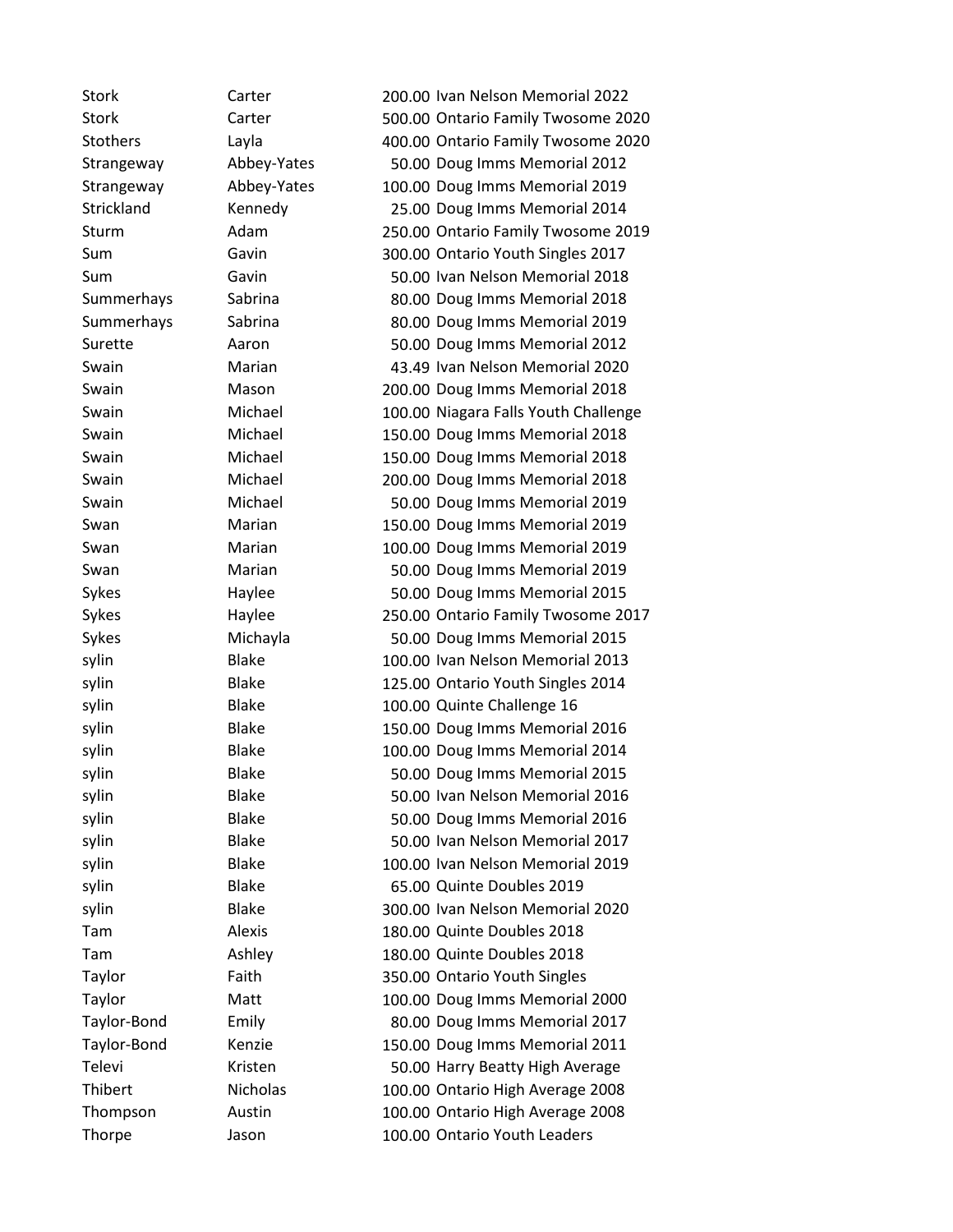Thrower Ian 230.00 Ontario Family Twosome 2010 Tilley Logan 150.00 Doug Imms Memorial 2018 Tilley Logan 125.00 Doug Imms Memorial 2018 Tilley Nathan 125.00 Doug Imms Memorial 2018 Timmington Makayleigh 100.00 Doug Imms Memorial 2011 Tinrtfy Brandon 25.00 Doug Imms Memorial 2018 Torres Alan 100.00 Doug Imms Memorial 2013 Torres Alan 100.00 Doug Imms Memorial 2014 Torres Alan 75.00 Doug Imms Memorial 2015 Torres Alan 50.00 Doug Imms Memorial 2015 Townes Ken 200.00 Doug Imms Memorial 2010 Tremblay Isadora 200.00 Doug Imms Memorial 2011 Tremblay Isadora 25.00 Doug Imms Memorial 2011 Tremblay Isadora 50.00 Doug Imms Memorial 2013 Tremblay Isadora 100.00 Doug Imms Memorial 2014 Tremblay Isadora 150.00 Doug Imms Memorial 2014 Trkjla Katrina 25.00 Doug Imms Memorial 2018 Trott Joshua 75.00 Peterson Scholarship 15 Trudell Eryn 200.00 Ontario High Average 2018 Turcott Steven 130.00 Ontario Family Twosome 2004 Turner Amanda-Lynn 200.00 Ivan Nelson Memorial 2022 Turner Amanda-Lynn 200.00 Quinte Challenge 16 Turner Amanda-Lynn 125.00 Doug Imms Memorial 2016 Turner Amanda-Lynn 300.00 Quinte Doubles 2017 Turner Amanda-Lynn 100.00 Doug Imms Memorial 2017 Turner Amanda-Lynn 39.64 Doug Imms Memorial 2017 Turner Amanda-Lynn 80.00 Doug Imms Memorial 2017 Turner Amanda-Lynn 350.00 Ontario Family Twosome 2018 Turner Amanda-Lynn 150.00 Doug Imms Memorial 2018 Turner Amanda-Lynn 25.00 Doug Imms Memorial 2018 Turner Amanda-Lynn 130.00 Quinte Doubles 2018 Turner Dustin 100.00 Doug Imms Memorial 2006 Tuttle Andrew 50.00 Doug Imms Memorial 2012 Tweedy Lexi 100.00 Doug Imms Memorial 2018 Unholtzer Scott 50.00 Doug Imms Memorial 2017 Unholtzer Scott 50.00 Doug Imms Memorial 2017 Vaillancourt Madison 100.00 Doug Imms Memorial 2008 Valdes Jorge 300.00 Ivan Nelson Memorial 2022 Valdes Jorge 300.00 Ontario Family Twosome 2020 Van Dusen Jeffery 100.00 Doug Imms Memorial 2010 Van Dusen Jeffery 200.00 Doug Imms Memorial 2010 Van Miltenburg Aleks 37.50 Doug Imms Memorial 2017 Vandeguchte Katarena 100.00 Ontario Youth Singles 2013 Vanderven Blake 100.00 Doug Imms Memorial 2013 Vanderven Blake 100.00 Doug Imms Memorial 2014 Vanderven Blake 0.00 Ontario Youth Singles 2015 Vanderven Blake 125.00 Doug Imms Memorial 2015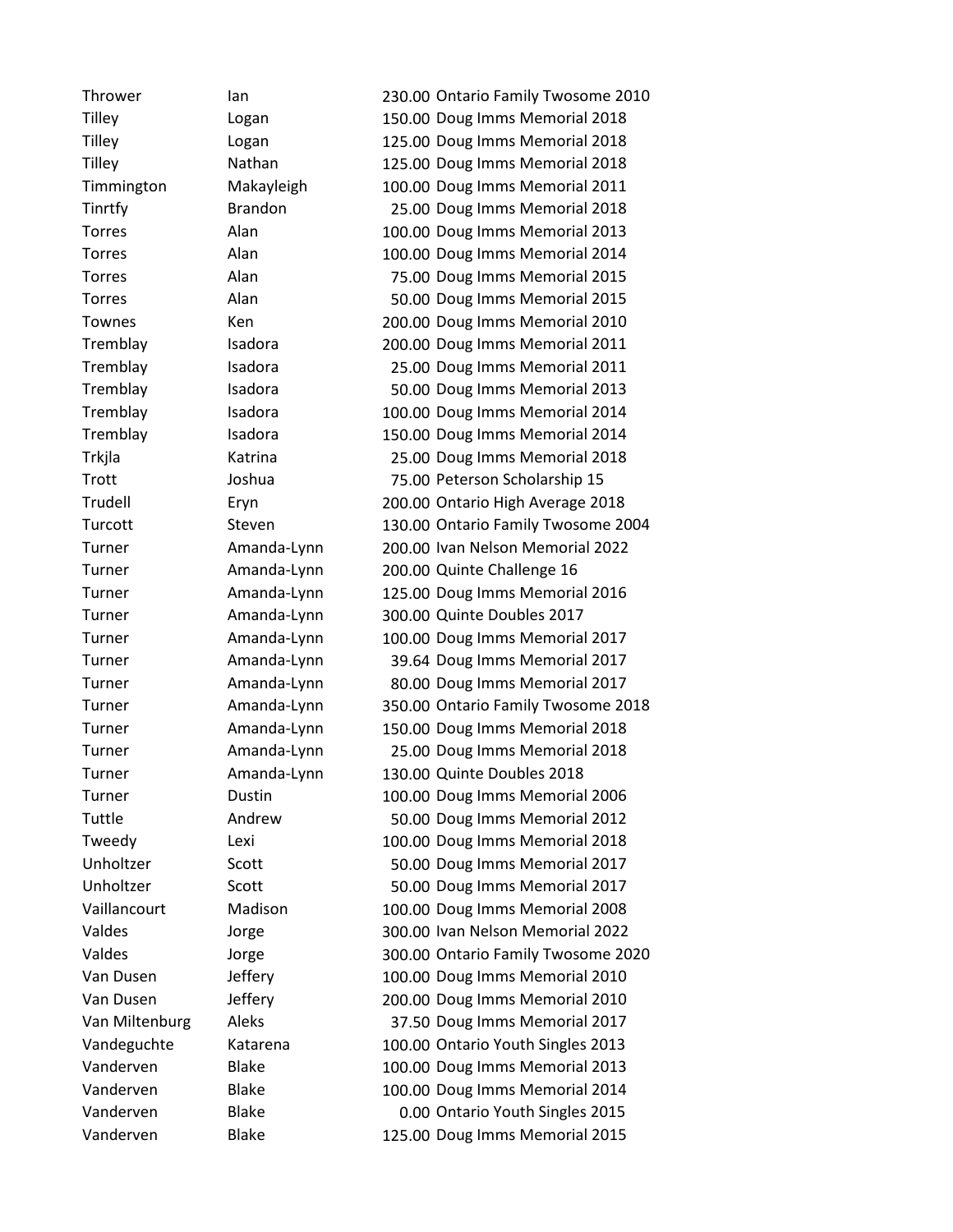Vanderven Blake 25.00 Doug Imms Memorial 2016 Vanderven Blake 200.00 Doug Imms Memorial 2017 Vanderven Blake 50.00 Doug Imms Memorial 2018 Vanderven Blake 275.00 Ontario Youth Singles Vanderven Blake 200.00 Doug Imms Memorial 2019 Vanderven Blake 50.00 Niagara Falls Youth Challenge Vanderven Nicholas 125.00 Doug Imms Memorial 2015 Vanderven Nicholas 50.00 Doug Imms Memorial 2018 Vanderven Nicholas 25.00 Doug Imms Memorial 2018 Vanderven Nicholas 50.00 Niagara Falls Youth Challenge Vanderweyden Elyse 100.00 Doug Imms Memorial 1999 Vanzetten Liam 25.00 Doug Imms Memorial 2019 Vaughan Brayden 400.00 Ivan Nelson Memorial 2022 Vaughan Brayden 175.00 Doug Imms Memorial 2022 Vaughan Brayden 300.00 Doug Imms Memorial 2022 Vaughan Brayden 200.00 Ontario High Average 2020 Vaughan Brennan 300.00 Ontario Youth Singles 2017 Vaughan Brennan 125.00 Doug Imms Memorial 2019 Vautrin Clay 80.00 Doug Imms Memorial 2019 Vautrin Rhianne 125.00 Doug Imms Memorial 2022 Vautrin Zach 100.00 Doug Imms Memorial 2022 Veraart Bradely 25.00 Doug Imms Memorial 2017 Verdonck Ashley 100.00 Ontario Pepsi 2010 Verdonck Ashley 100.00 Doug Imms Memorial 2015 Verdonck Ashley 25.00 Doug Imms Memorial 2016 Villeneuve Brianna 200.00 Ivan Nelson Memorial 2022 Vlasic Gordon 100.00 Doug Imms Memorial 2010 Vlasic Gordon 150.00 Doug Imms Memorial 2015 Wade Cyrus 430.00 Ontario Family Twosome 2011 Wade Cyrus 25.00 Doug Imms Memorial 2011 Wagner Riley Riley 50.00 Doug Imms Memorial 2013 Walker Morgan 100.00 Doug Imms Memorial 2015 Walker-Gray Tanner 50.00 Doug Imms Memorial 2016 Walker-Gray Terrell 50.00 Doug Imms Memorial 2016 Walker-Gray Terrell 125.00 Ontario Youth Singles 2016 Fal Walker-Gray Terrell 100.00 Doug Imms Memorial 2017 Walker-Gray Terrell 50.00 Ivan Nelson Memorial 2018 Walker-Gray Terrell 25.00 Doug Imms Memorial 2018 Wall Jaylynne 125.00 Ontario Youth Singles 2011 Wammes Dylan 75.00 Doug Imms Memorial 2022 Waters Ethan 30.00 Doug Imms Memorial 2022 Waters Ethan 60.00 Doug Imms Memorial 2016 Waters Ethan 25.00 Doug Imms Memorial 2017 Waters Ethan 25.00 Doug Imms Memorial 2019 Watkins Charlie 50.00 Doug Imms Memorial 2019 Watson Bryce 25.00 Doug Imms Memorial 2011 Watson Bryce 50.00 Doug Imms Memorial 2013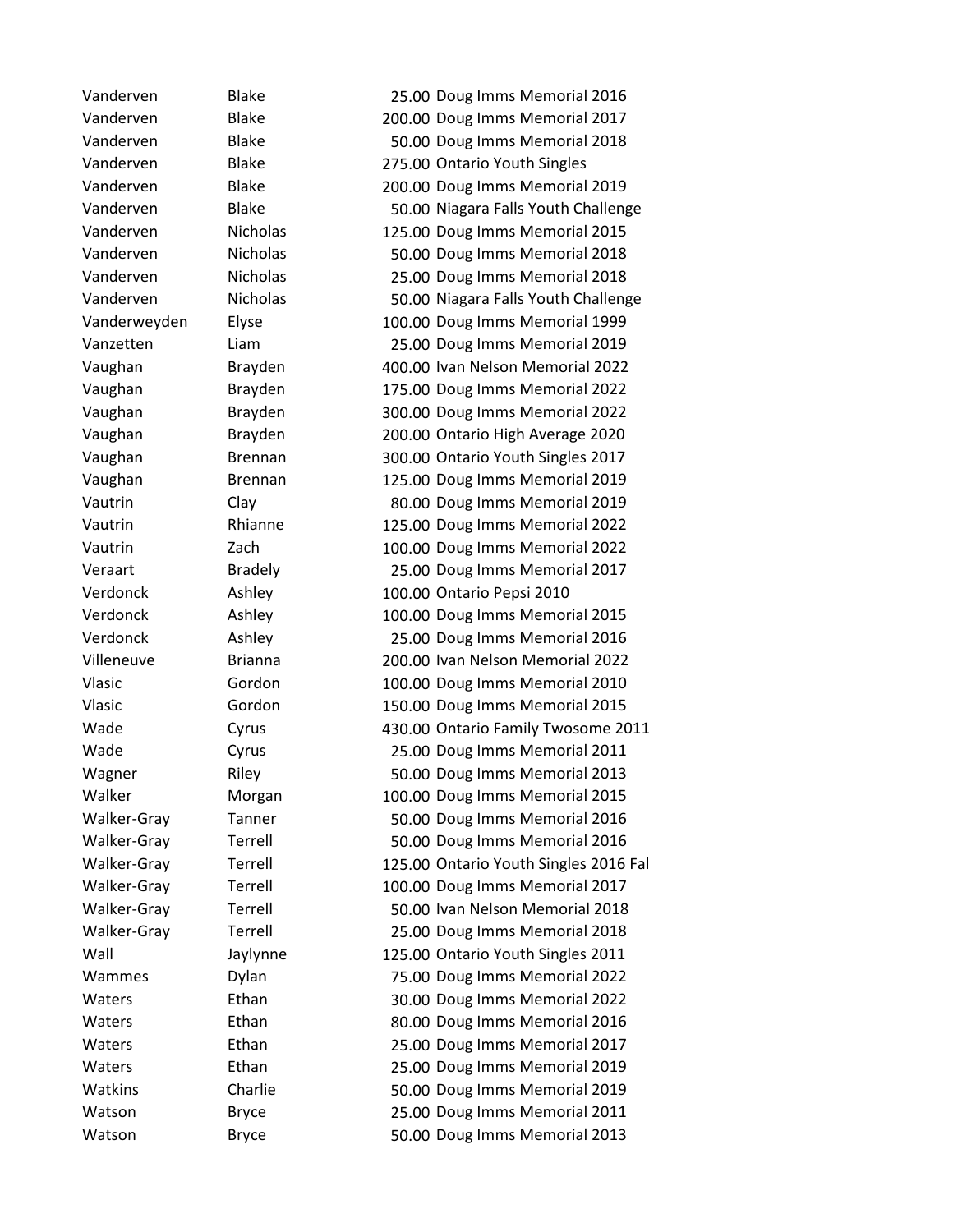Watson Bryce 100.00 Doug Imms Memorial 2014 Watson Bryce 25.00 Doug Imms Memorial 2016 Watson Bryce 50.00 Doug Imms Memorial 2017 Watson Bryce 25.00 Doug Imms Memorial 2017 Watson Bryce 25.00 Doug Imms Memorial 2018 Watson Bryce 80.00 Doug Imms Memorial 2019 Welch Logan 75.00 Doug Imms Memorial 2022 Welch Sydney 100.00 Doug Imms Memorial 2010 Welch Sydney 100.00 Doug Imms Memorial 2010 Welch Sydney 125.00 Doug Imms Memorial 2017 Welch Tyler 250.00 Ontario Youth Singles 2016 Welch Tyler 125.00 Niagara Falls Youth Challenge Westbrook Catrice 25.00 Doug Imms Memorial 2014 Westbrook Kennidie 25.00 Doug Imms Memorial 2014 Westlake Blake 80.00 Doug Imms Memorial 2018 Wheeler Tessa 50.00 Doug Imms Memorial 2015 Wheeler Tessa 275.00 Ontario Family Twosome 2019 White Joseph 50.00 Doug Imms Memorial 2009 Whitmarsh Aidan 50.00 Doug Imms Memorial 2019 Whitney Dillon 150.00 Doug Imms Memorial 2019 Wiarda Calvin 100.00 Doug Imms Memorial 2011 Wiarda Calvin 25.00 Doug Imms Memorial 2014 Wiarda Rachel 25.00 Doug Imms Memorial 2014 Wice Braydon 275.00 Ontario Family Twosome 2019 Widenmaier Grayson 150.00 Doug Imms Memorial 2022 Wightman Tyler 125.00 Doug Imms Memorial 2017 Willet Daman 50.00 Doug Imms Memorial 2013 Willet Daman 25.00 Doug Imms Memorial 2015 Willett Damen 125.00 Doug Imms Memorial 2019 Williams Alyson 50.00 Doug Imms Memorial 2017 Williams Melyson Alyson 75.00 Doug Imms Memorial 2017 Williams Colton 50.00 Doug Imms Memorial 2010 Williams **Dawson** 80.00 Doug Imms Memorial 2017 Williams Dawson 25.00 Doug Imms Memorial 2017 Williams Dawson 350.00 Ontario Family Twosome 2018 Williams Dawson 80.00 Doug Imms Memorial 2018 Williams **Dawson** 100.00 Ontario Youth Singles Wilson Emily 300.00 Doug Imms Memorial 2022 Wilson Griffin 25.00 Doug Imms Memorial 2018 Wilson Nathan 75.00 Quinte Doubles 2018 Wilson Nathan 110.00 Quinte Doubles 2019 Wilson Nathan 230.00 Ontario Family Twosome 2020 Wilson **Olwen** 100.00 Doug Imms Memorial 2012 Wilson Tim 150.00 Doug Imms Memorial 2011 Windatt Eddie 80.00 Doug Imms Memorial 2019 Windover Joseph 25.00 Doug Imms Memorial 2017 Winger Emily 200.00 Doug Imms Memorial 2017